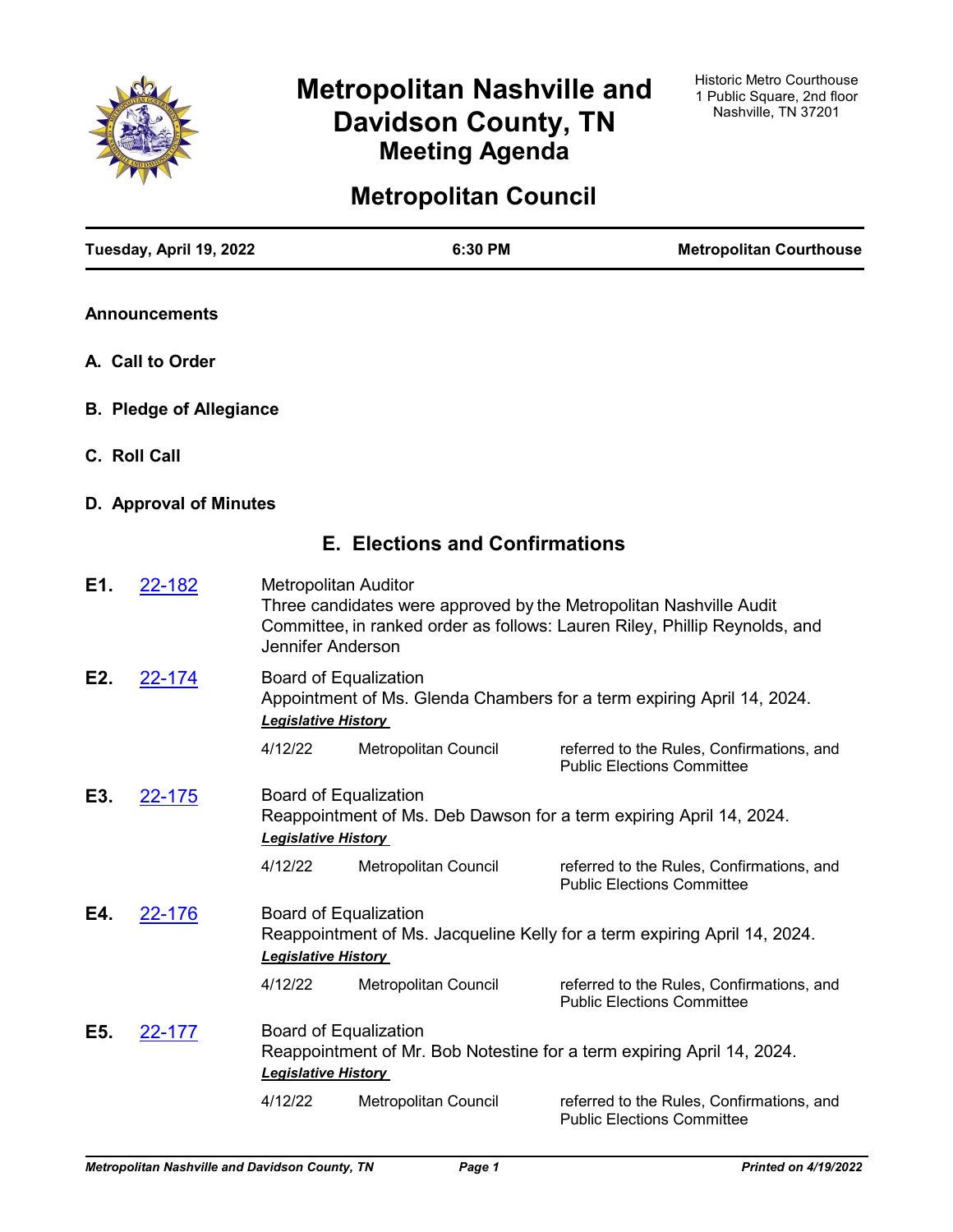| E6. | 22-178 | <b>Legislative History</b>                      | Board of Equalization<br>Reappointment of Mr. Derrick Starks for a term expiring April 14, 2024. |                                                                                |  |
|-----|--------|-------------------------------------------------|--------------------------------------------------------------------------------------------------|--------------------------------------------------------------------------------|--|
|     |        | 4/12/22                                         | Metropolitan Council                                                                             | referred to the Rules, Confirmations, and<br><b>Public Elections Committee</b> |  |
| E7. | 22-179 | <b>Legislative History</b>                      | Greenways and Open Space Commission                                                              | Reappointment of Ms. Brenda Gilmore for a term expiring April 14, 2024.        |  |
|     |        | 4/12/22                                         | Metropolitan Council                                                                             | referred to the Rules, Confirmations, and<br><b>Public Elections Committee</b> |  |
| E8. | 22-180 | <b>Legislative History</b>                      | Greenways and Open Space Commission                                                              | Reappointment of Ms. Jeanie Nelson for a term expiring April 14, 2024.         |  |
|     |        | 4/12/22                                         | Metropolitan Council                                                                             | referred to the Rules, Confirmations, and<br><b>Public Elections Committee</b> |  |
| E9. | 22-181 | <b>Fair Board</b><br><b>Legislative History</b> |                                                                                                  | Appointment of Mr. Todd Hartley for a term expiring April 6, 2024.             |  |
|     |        | 4/12/22                                         | <b>Metropolitan Council</b>                                                                      | referred to the Rules, Confirmations, and<br><b>Public Elections Committee</b> |  |

# **F. Public Comment Period**

*This time is dedicated to allow members of the public who have registered in advance to speak upon matters related to the Metropolitan Nashville and Davidson County community.*

# **G. Resolutions on Public Hearing**

**1.** [RS2022-1473](http://nashville.legistar.com/gateway.aspx?m=l&id=/matter.aspx?key=14343) A resolution exempting Bay 6, located at 1101 McKennie Avenue from the minimum distance requirements for obtaining a beer permit pursuant to Section 7.08.090.E of the Metropolitan Code.

|    | <b>Sponsors:</b> | Withers<br><b>Legislative History</b> |                                             |                                                                                                                                                                  |
|----|------------------|---------------------------------------|---------------------------------------------|------------------------------------------------------------------------------------------------------------------------------------------------------------------|
|    |                  | 4/12/22                               | Metropolitan Council                        | referred to the Government Operations and<br><b>Regulations Committee</b>                                                                                        |
|    |                  | 4/12/22                               | Metropolitan Council                        | filed                                                                                                                                                            |
| 2. |                  |                                       | Section 7.08.090 E of the Metropolitan Code | RS2022-1474 A resolution exempting Spicy Boy's, located at 924 McFerrin Avenue from the<br>minimum distance requirements for obtaining a beer permit pursuant to |

|           |         | <u> 88811 - 18811 - 1892 - 1992 - 1993 - 1994 - 1994 - 1994 - 1994 - 1994 - 1994 - 1994 - 1994 - 1994 - 1994 - 1</u> |                                                                           |  |  |  |  |  |
|-----------|---------|----------------------------------------------------------------------------------------------------------------------|---------------------------------------------------------------------------|--|--|--|--|--|
| Sponsors: | Parker  | <b>Legislative History</b>                                                                                           |                                                                           |  |  |  |  |  |
|           | 4/12/22 | Metropolitan Council                                                                                                 | referred to the Government Operations and<br><b>Regulations Committee</b> |  |  |  |  |  |
|           | 4/12/22 | Metropolitan Council                                                                                                 | filed                                                                     |  |  |  |  |  |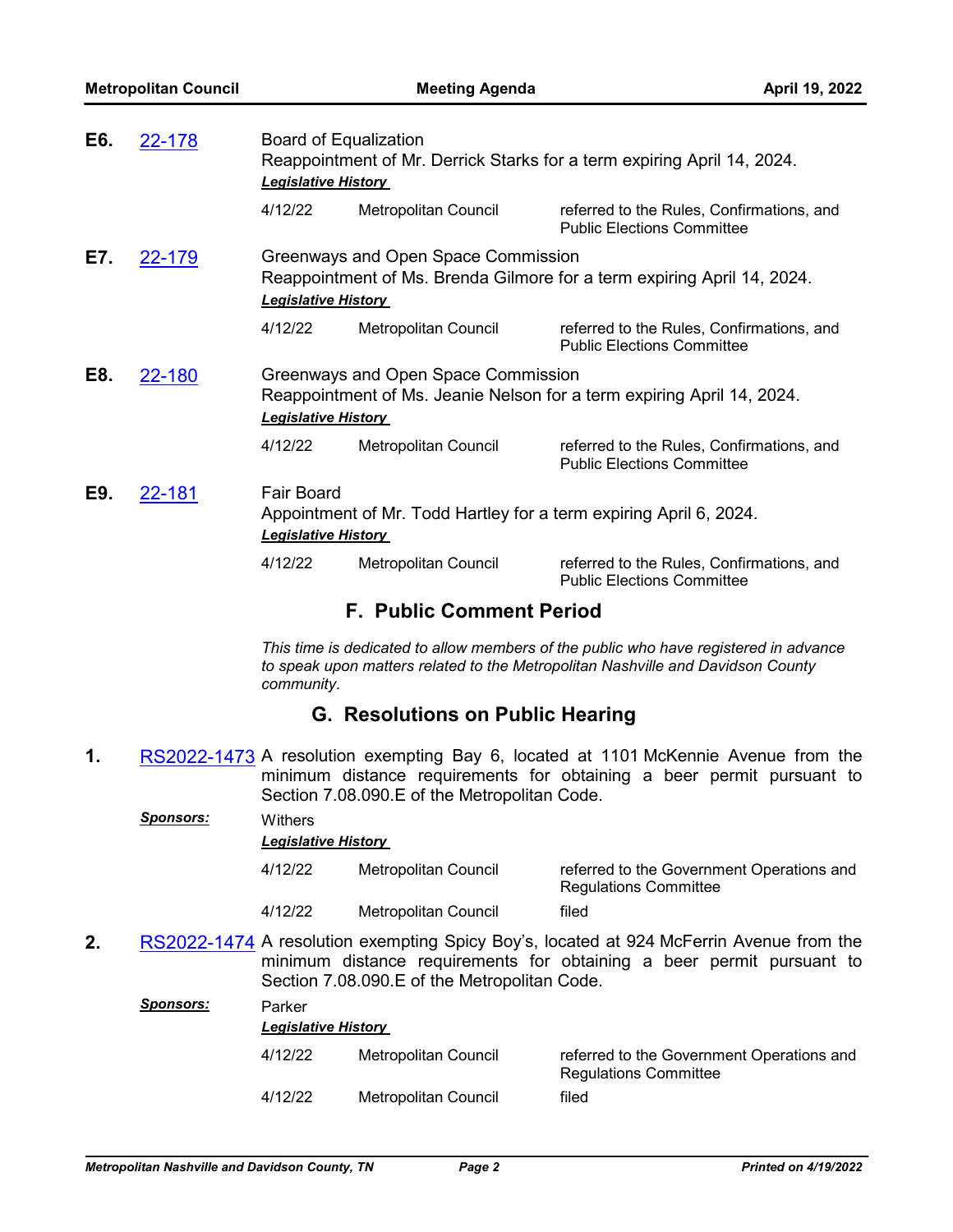# **H. Consent Resolutions and Resolutions**

**3.** [RS2022-1444](http://nashville.legistar.com/gateway.aspx?m=l&id=/matter.aspx?key=14312) A resolution authorizing a grant not to exceed \$1,000,000.00 from the Barnes Fund for Affordable Housing to Pathway Lending for the express purpose of providing weatherization assistance and energy efficiency improvements to housing units owned by qualified low-income individuals and families.

| <b>Sponsors:</b> |  |  | Parker, Allen, Toombs, Welsch and Suara |  |  |  |
|------------------|--|--|-----------------------------------------|--|--|--|
|------------------|--|--|-----------------------------------------|--|--|--|

*Attachments:* [Grant Exhibit](http://nashville.legistar.com/gateway.aspx?M=F&ID=bb3b81e0-1361-49ee-ab9b-37624b19c52f.pdf)

#### *Legislative History*

| 3/29/22 | Affordable Housing<br>Committee | approved                                        |
|---------|---------------------------------|-------------------------------------------------|
| 3/29/22 | Metropolitan Council            | referred to the Budget and Finance<br>Committee |
| 3/29/22 | Metropolitan Council            | filed                                           |
| 4/5/22  | Metropolitan Council            | deferred                                        |

- **4.** [RS2022-1451](http://nashville.legistar.com/gateway.aspx?m=l&id=/matter.aspx?key=14324) A resolution approving two option agreements authorizing the purchase of properties comprising part of the Global Mall site. (Proposal No. 2022M-017AG-001).
	- *Sponsors:* Styles, Porterfield, Allen, Withers, Johnston and Parker

### *Attachments:* [Exhibits](http://nashville.legistar.com/gateway.aspx?M=F&ID=9776e8d0-7b7f-448f-81e1-be90d4e8b7c3.pdf)

| 3/28/22 | <b>Planning Commission</b>  | approved                                         |
|---------|-----------------------------|--------------------------------------------------|
| 3/29/22 | Metropolitan Council        | referred to the Budget and Finance<br>Committee  |
| 3/29/22 | Metropolitan Council        | referred to the Planning and Zoning<br>Committee |
| 3/29/22 | <b>Metropolitan Council</b> | filed                                            |
| 4/5/22  | <b>Metropolitan Council</b> | deferred                                         |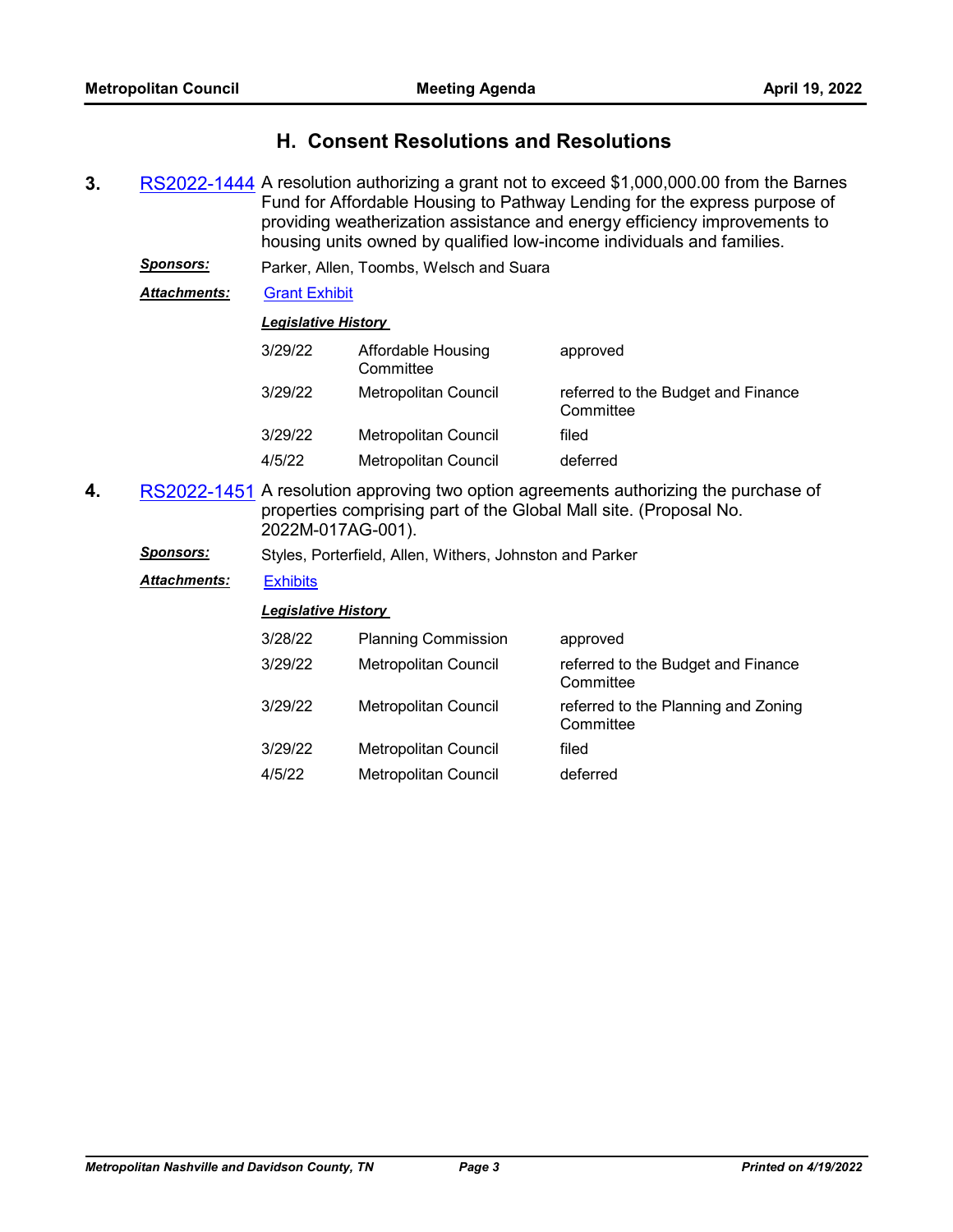| 5. |                     | RS2022-1452 An initial resolution determining to issue general obligation bonds of The<br>Metropolitan Government of Nashville and Davidson County in an<br>aggregate principal amount not to exceed \$46,000,000. |                                                                   |                                                                                                                                                                                                                                              |  |  |  |
|----|---------------------|--------------------------------------------------------------------------------------------------------------------------------------------------------------------------------------------------------------------|-------------------------------------------------------------------|----------------------------------------------------------------------------------------------------------------------------------------------------------------------------------------------------------------------------------------------|--|--|--|
|    | <u>Sponsors:</u>    | Allen                                                                                                                                                                                                              |                                                                   |                                                                                                                                                                                                                                              |  |  |  |
|    | <b>Attachments:</b> | <b>Exhibit</b>                                                                                                                                                                                                     |                                                                   |                                                                                                                                                                                                                                              |  |  |  |
|    |                     | <b>Legislative History</b>                                                                                                                                                                                         |                                                                   |                                                                                                                                                                                                                                              |  |  |  |
|    |                     | 3/29/22                                                                                                                                                                                                            | <b>Metropolitan Council</b>                                       | filed                                                                                                                                                                                                                                        |  |  |  |
|    |                     | 4/5/22                                                                                                                                                                                                             | <b>Budget and Finance</b><br>Committee                            | approved                                                                                                                                                                                                                                     |  |  |  |
|    |                     | 4/5/22                                                                                                                                                                                                             | Metropolitan Council                                              | deferred                                                                                                                                                                                                                                     |  |  |  |
| 6. |                     |                                                                                                                                                                                                                    | of each amendment to be placed upon the ballot.                   | RS2022-1475 A resolution providing amendments to the Charter of the Metropolitan<br>Government of Nashville and Davidson County, Tennessee, in accordance<br>with Article 19, Section 19.01 thereof, and setting forth a brief description   |  |  |  |
|    | <b>Sponsors:</b>    | Henderson                                                                                                                                                                                                          |                                                                   |                                                                                                                                                                                                                                              |  |  |  |
|    | <b>Attachments:</b> |                                                                                                                                                                                                                    | <b>Charter Amendment 1 - Charter Article 19</b>                   |                                                                                                                                                                                                                                              |  |  |  |
|    |                     |                                                                                                                                                                                                                    | Charter Amendment 2 - MNPD employment reqt                        |                                                                                                                                                                                                                                              |  |  |  |
|    |                     |                                                                                                                                                                                                                    | <b>Charter Amendment 3 - Board of Health</b>                      |                                                                                                                                                                                                                                              |  |  |  |
|    |                     |                                                                                                                                                                                                                    | <b>Charter Amendment 4 - NDOT Creation</b>                        |                                                                                                                                                                                                                                              |  |  |  |
|    |                     |                                                                                                                                                                                                                    | Proposed Amendment - RS2022-1475 - Mendes                         |                                                                                                                                                                                                                                              |  |  |  |
|    |                     |                                                                                                                                                                                                                    | Proposed Amendment - RS2022-1475 - Johnston - Modifying threshold |                                                                                                                                                                                                                                              |  |  |  |
|    |                     | Proposed Amendment - RS2022-1475 - Henderson - Director of Health                                                                                                                                                  |                                                                   |                                                                                                                                                                                                                                              |  |  |  |
|    |                     | <b>Legislative History</b>                                                                                                                                                                                         |                                                                   |                                                                                                                                                                                                                                              |  |  |  |
|    |                     | 4/11/22                                                                                                                                                                                                            | <b>Charter Revision</b><br>Commission                             | approved                                                                                                                                                                                                                                     |  |  |  |
|    |                     | 4/12/22                                                                                                                                                                                                            | Metropolitan Council                                              | referred to the Charter Revision<br>Committee                                                                                                                                                                                                |  |  |  |
|    |                     | 4/12/22                                                                                                                                                                                                            | Metropolitan Council                                              | filed                                                                                                                                                                                                                                        |  |  |  |
| 7. |                     | Government Address.                                                                                                                                                                                                |                                                                   | RS2022-1476 A resolution setting the date and time for the 2022 State of the Metropolitan                                                                                                                                                    |  |  |  |
|    | <u>Sponsors:</u>    | Vercher and Allen<br><b>Legislative History</b>                                                                                                                                                                    |                                                                   |                                                                                                                                                                                                                                              |  |  |  |
|    |                     | 4/12/22                                                                                                                                                                                                            | Metropolitan Council                                              | referred to the Rules, Confirmations,<br>and Public Elections Committee                                                                                                                                                                      |  |  |  |
|    |                     | 4/12/22                                                                                                                                                                                                            | <b>Metropolitan Council</b>                                       | filed                                                                                                                                                                                                                                        |  |  |  |
| 8. |                     |                                                                                                                                                                                                                    | rehabilitating the Elks Lodge.                                    | RS2022-1477 A resolution appropriating an amount, not to exceed \$50,000, from the<br>Undesignated Fund Balance of the General Fund, for a grant to Music City,<br>Inc., a non-profit organization, for the express purpose of restoring and |  |  |  |
|    | <u>Sponsors:</u>    |                                                                                                                                                                                                                    | Taylor, Syracuse, Allen and Toombs                                |                                                                                                                                                                                                                                              |  |  |  |
|    |                     |                                                                                                                                                                                                                    |                                                                   |                                                                                                                                                                                                                                              |  |  |  |

*Attachments:* [Grant Exhibit](http://nashville.legistar.com/gateway.aspx?M=F&ID=16654369-1298-412d-946f-786935dd61e5.pdf)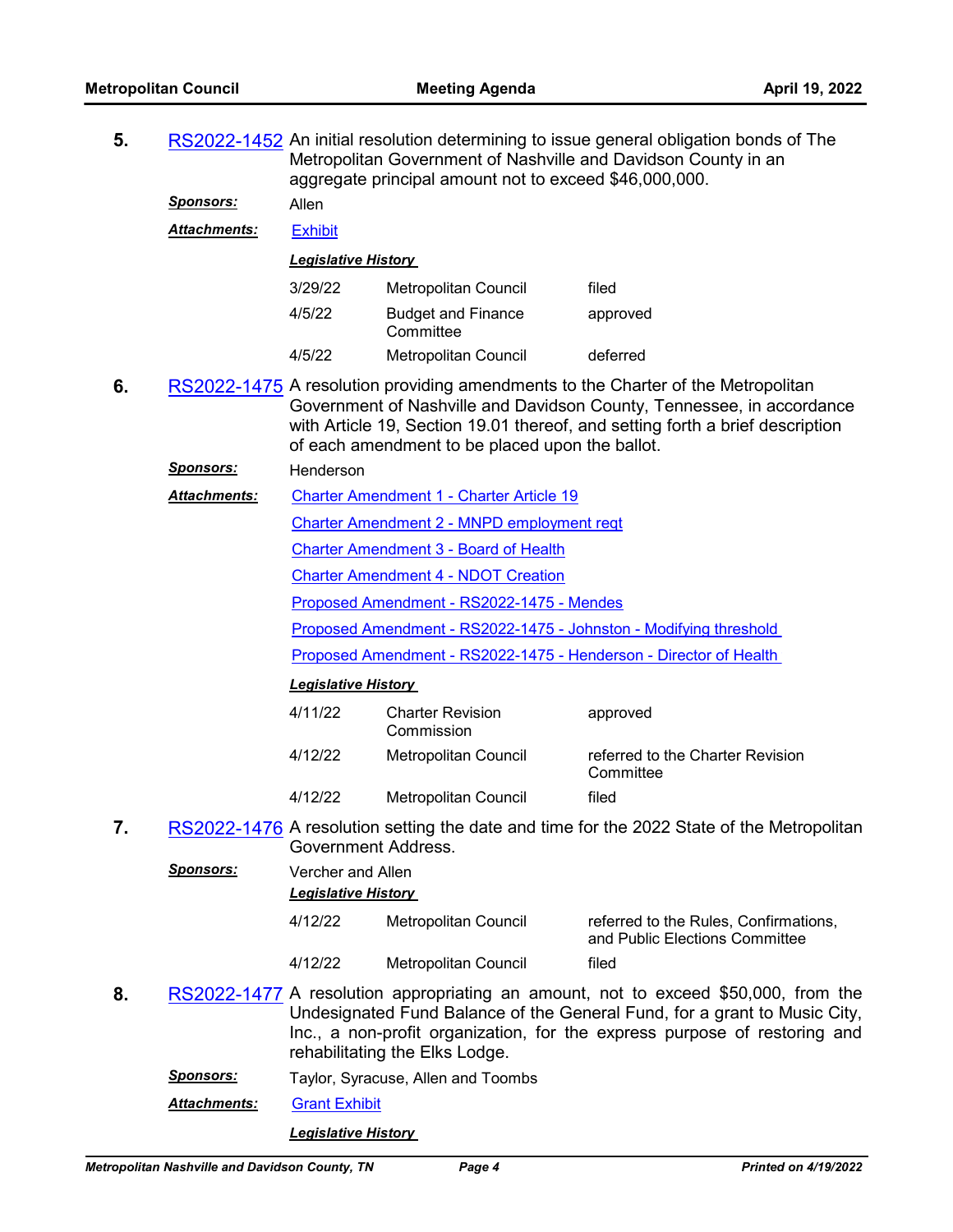|     | <b>Metropolitan Council</b> |                            | <b>Meeting Agenda</b>                                                                                                                                                                                                                                                                                                                      |                                                 | April 19, 2022 |
|-----|-----------------------------|----------------------------|--------------------------------------------------------------------------------------------------------------------------------------------------------------------------------------------------------------------------------------------------------------------------------------------------------------------------------------------|-------------------------------------------------|----------------|
|     |                             | 4/12/22                    | Metropolitan Council                                                                                                                                                                                                                                                                                                                       | referred to the Budget and Finance<br>Committee |                |
|     |                             | 4/12/22                    | Metropolitan Council                                                                                                                                                                                                                                                                                                                       | filed                                           |                |
| 9.  |                             |                            | RS2022-1478 A resolution approving nonprofit partners for technical assistance,<br>marketing and outreach to assist underserved small businesses through<br>the Nashville Small Business Recovery Fund.                                                                                                                                    |                                                 |                |
|     | <b>Sponsors:</b>            |                            | Gamble, Johnston, Allen, Welsch, Hurt, Suara and Toombs                                                                                                                                                                                                                                                                                    |                                                 |                |
|     | <b>Attachments:</b>         | <b>Exhibit A</b>           |                                                                                                                                                                                                                                                                                                                                            |                                                 |                |
|     |                             | <b>Legislative History</b> |                                                                                                                                                                                                                                                                                                                                            |                                                 |                |
|     |                             | 4/12/22                    | Metropolitan Council                                                                                                                                                                                                                                                                                                                       | referred to the Budget and Finance<br>Committee |                |
|     |                             | 4/12/22                    | Metropolitan Council                                                                                                                                                                                                                                                                                                                       | filed                                           |                |
| 10. |                             | Davidson County.           | RS2022-1479 A resolution appropriating the amount of \$20,099,000.00 from the General<br>Fund Reserve Fund for the purchase of equipment and building repairs for<br>various departments of The Metropolitan Government of Nashville and                                                                                                   |                                                 |                |
|     | <u>Sponsors:</u>            | Allen                      |                                                                                                                                                                                                                                                                                                                                            |                                                 |                |
|     | <b>Attachments:</b>         | <b>Exhibit</b>             |                                                                                                                                                                                                                                                                                                                                            |                                                 |                |
|     |                             | <b>Legislative History</b> |                                                                                                                                                                                                                                                                                                                                            |                                                 |                |
|     |                             | 4/12/22                    | Metropolitan Council                                                                                                                                                                                                                                                                                                                       | referred to the Budget and Finance<br>Committee |                |
|     |                             | 4/12/22                    | Metropolitan Council                                                                                                                                                                                                                                                                                                                       | filed                                           |                |
| 11. |                             |                            | RS2022-1480 A resolution appropriating to certain accounts for the benefit of the<br>Administrative Department, Fire Department, Public Works<br>Department/NDOT, Social Services Department, Solid Waste Fund, and<br>Mediation Services Fund in the amount of Fourteen Million Seven<br>Thousand and Six Hundred Dollars (\$14,007,600). |                                                 |                |
|     | <u>Sponsors:</u>            | Allen                      |                                                                                                                                                                                                                                                                                                                                            |                                                 |                |
|     |                             | <b>Legislative History</b> |                                                                                                                                                                                                                                                                                                                                            |                                                 |                |
|     |                             | 4/12/22                    | Metropolitan Council                                                                                                                                                                                                                                                                                                                       | referred to the Budget and Finance<br>Committee |                |
|     |                             | 4/12/22                    | Metropolitan Council                                                                                                                                                                                                                                                                                                                       | filed                                           |                |
| 12. |                             |                            | RS2022-1481 A resolution appropriating to certain accounts for the benefit of the<br>Administrative Department and Office of Fleet Management in the amount<br>of Twenty-Eight Million Dollars (\$28,000,000).                                                                                                                             |                                                 |                |
|     | <u>Sponsors:</u>            | Allen                      |                                                                                                                                                                                                                                                                                                                                            |                                                 |                |
|     |                             | <b>Legislative History</b> |                                                                                                                                                                                                                                                                                                                                            |                                                 |                |
|     |                             | 4/12/22                    | Metropolitan Council                                                                                                                                                                                                                                                                                                                       | referred to the Budget and Finance<br>Committee |                |
|     |                             | 4/12/22                    | Metropolitan Council                                                                                                                                                                                                                                                                                                                       | filed                                           |                |
|     |                             |                            |                                                                                                                                                                                                                                                                                                                                            |                                                 |                |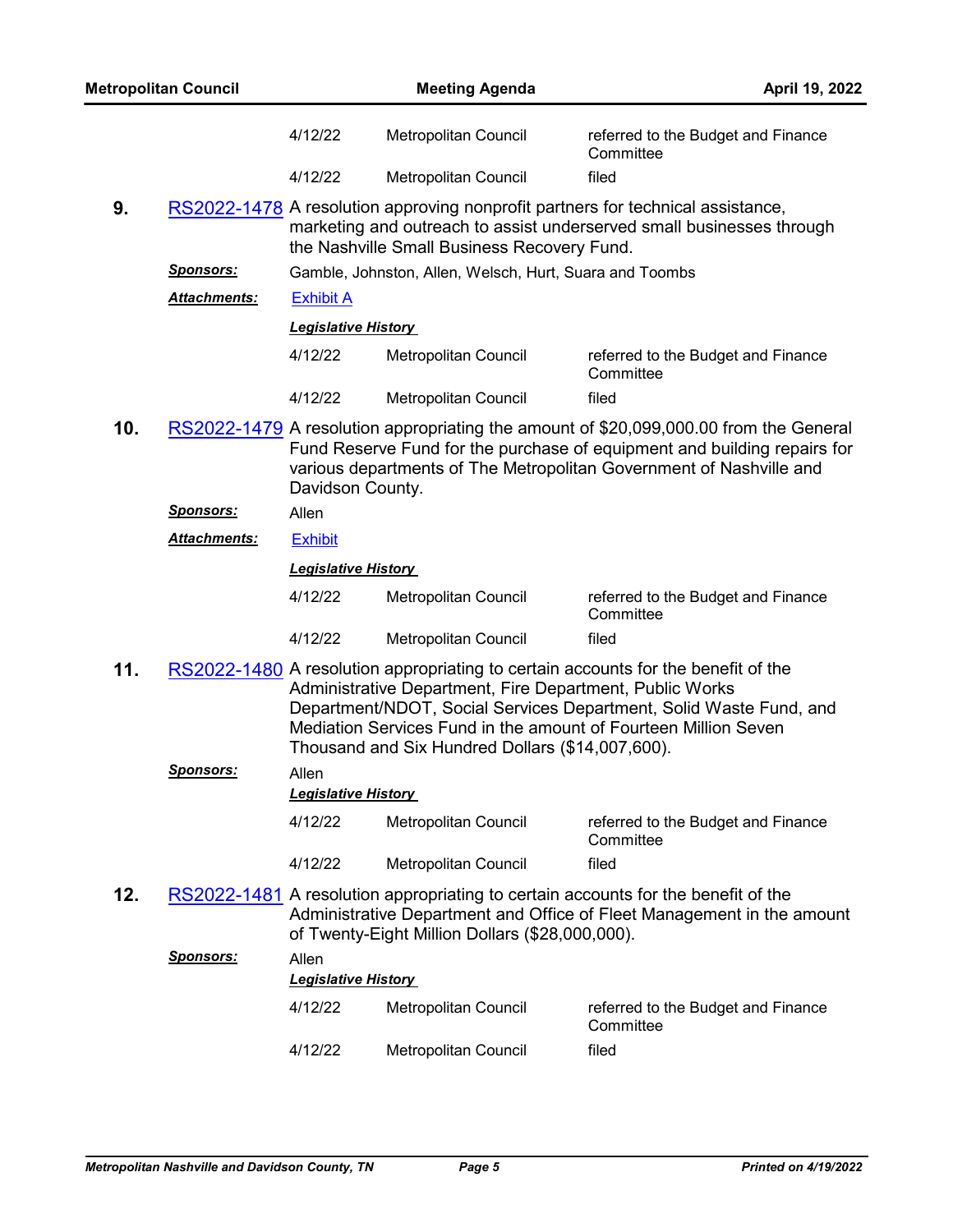| 13. |                      | RS2022-1482 A resolution approving a contract between the Metropolitan Government of<br>Nashville and Davidson County and governmentjobs.com, Inc. d/b/a<br>NeoGov to provide an internet recruitment and applicant tracking system. |                                                                 |                                                                                                                                                                                                                                                                                                                                |  |
|-----|----------------------|--------------------------------------------------------------------------------------------------------------------------------------------------------------------------------------------------------------------------------------|-----------------------------------------------------------------|--------------------------------------------------------------------------------------------------------------------------------------------------------------------------------------------------------------------------------------------------------------------------------------------------------------------------------|--|
|     | <u>Sponsors:</u>     | Allen and Hancock                                                                                                                                                                                                                    |                                                                 |                                                                                                                                                                                                                                                                                                                                |  |
|     | Attachments:         | <b>Contract Exhibit</b>                                                                                                                                                                                                              |                                                                 |                                                                                                                                                                                                                                                                                                                                |  |
|     |                      | <b>Legislative History</b>                                                                                                                                                                                                           |                                                                 |                                                                                                                                                                                                                                                                                                                                |  |
|     |                      | 4/12/22                                                                                                                                                                                                                              | Metropolitan Council                                            | referred to the Budget and Finance<br>Committee                                                                                                                                                                                                                                                                                |  |
|     |                      | 4/12/22                                                                                                                                                                                                                              | Metropolitan Council                                            | referred to the Government Operations<br>and Regulations Committee                                                                                                                                                                                                                                                             |  |
|     |                      | 4/12/22                                                                                                                                                                                                                              | Metropolitan Council                                            | filed                                                                                                                                                                                                                                                                                                                          |  |
| 14. |                      | guidelines.                                                                                                                                                                                                                          | Tennessee Opportunity Pilot Planning Grant to the Metropolitan  | RS2022-1483 A resolution to appropriate grant funds from The Martha O'Bryan Center's<br>Government, acting by and through the Metropolitan Action Commission, to<br>formalize the party's relationship while collaborating on services, strategies,<br>and support for families with children that meet Tennessee's low-income |  |
|     | <u>Sponsors:</u>     | Allen, Welsch and Suara                                                                                                                                                                                                              |                                                                 |                                                                                                                                                                                                                                                                                                                                |  |
|     | Attachments:         | <b>Grant Exhibit</b>                                                                                                                                                                                                                 |                                                                 |                                                                                                                                                                                                                                                                                                                                |  |
|     |                      | <b>Legislative History</b>                                                                                                                                                                                                           |                                                                 |                                                                                                                                                                                                                                                                                                                                |  |
|     |                      | 4/12/22                                                                                                                                                                                                                              | Metropolitan Council                                            | referred to the Budget and Finance<br>Committee                                                                                                                                                                                                                                                                                |  |
|     |                      | 4/12/22                                                                                                                                                                                                                              | Metropolitan Council                                            | referred to the Human Services<br>Committee                                                                                                                                                                                                                                                                                    |  |
|     |                      | 4/12/22                                                                                                                                                                                                                              | Metropolitan Council                                            | filed                                                                                                                                                                                                                                                                                                                          |  |
| 15. |                      | Commission.                                                                                                                                                                                                                          | Davidson County, acting by and through the Metro Nashville Arts | RS2022-1484 A resolution approving an art donation acceptance agreement between<br>Kevin Crumbo and The Metropolitan Government of Nashville and                                                                                                                                                                               |  |
|     | <u>Sponsors:</u>     |                                                                                                                                                                                                                                      | Allen, Bradford and Welsch                                      |                                                                                                                                                                                                                                                                                                                                |  |
|     | <u> Attachments:</u> | <b>Donation Exhibit</b>                                                                                                                                                                                                              |                                                                 |                                                                                                                                                                                                                                                                                                                                |  |
|     |                      | <b>Legislative History</b>                                                                                                                                                                                                           |                                                                 |                                                                                                                                                                                                                                                                                                                                |  |
|     |                      | 4/12/22                                                                                                                                                                                                                              | Metropolitan Council                                            | referred to the Budget and Finance<br>Committee                                                                                                                                                                                                                                                                                |  |
|     |                      | 4/12/22                                                                                                                                                                                                                              | <b>Metropolitan Council</b>                                     | referred to the Public Facilities, Arts,                                                                                                                                                                                                                                                                                       |  |

and Culture Committee 4/12/22 Metropolitan Council filed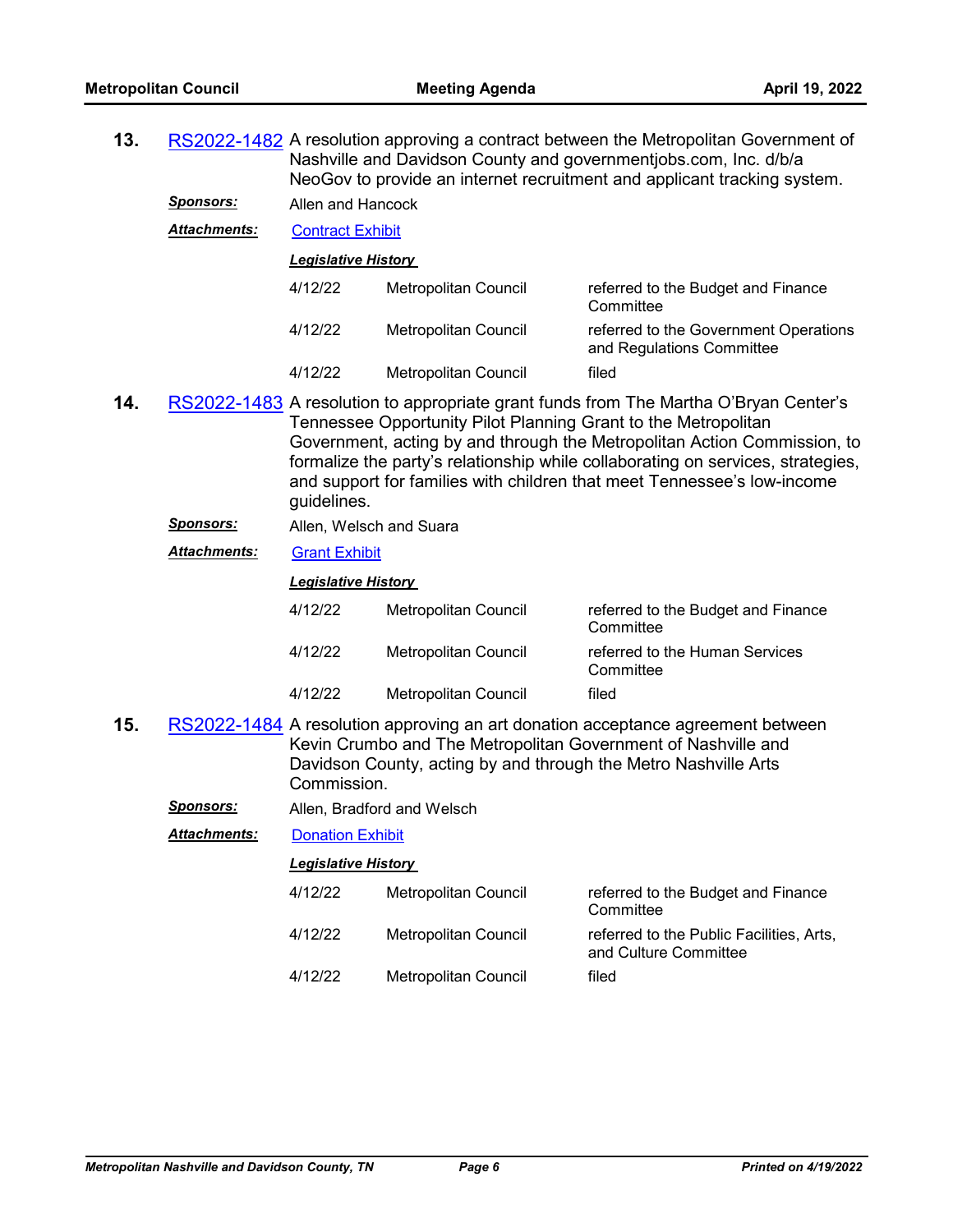| 16. |                     | RS2022-1485 A resolution approving amendment one to an in-kind grant from Americans<br>for the Arts (AFTA) to the Metropolitan Government, acting by and through<br>the Metropolitan Nashville Arts Commission, to implement a Diversity in<br>Arts Leadership Internship Program (DIAL) to provide technical assistance<br>to help establish a summer internship program.                       |                                                                                                       |                                                                                                                                                                                                                                          |  |  |  |
|-----|---------------------|--------------------------------------------------------------------------------------------------------------------------------------------------------------------------------------------------------------------------------------------------------------------------------------------------------------------------------------------------------------------------------------------------|-------------------------------------------------------------------------------------------------------|------------------------------------------------------------------------------------------------------------------------------------------------------------------------------------------------------------------------------------------|--|--|--|
|     | <u>Sponsors:</u>    | Allen, Bradford, Welsch and Suara                                                                                                                                                                                                                                                                                                                                                                |                                                                                                       |                                                                                                                                                                                                                                          |  |  |  |
|     | Attachments:        | <b>Grant Amendment One</b>                                                                                                                                                                                                                                                                                                                                                                       |                                                                                                       |                                                                                                                                                                                                                                          |  |  |  |
|     |                     | <b>Legislative History</b>                                                                                                                                                                                                                                                                                                                                                                       |                                                                                                       |                                                                                                                                                                                                                                          |  |  |  |
|     |                     | 4/12/22                                                                                                                                                                                                                                                                                                                                                                                          | Metropolitan Council                                                                                  | referred to the Budget and Finance<br>Committee                                                                                                                                                                                          |  |  |  |
|     |                     | 4/12/22                                                                                                                                                                                                                                                                                                                                                                                          | Metropolitan Council                                                                                  | referred to the Public Facilities, Arts,<br>and Culture Committee                                                                                                                                                                        |  |  |  |
|     |                     | 4/12/22                                                                                                                                                                                                                                                                                                                                                                                          | Metropolitan Council                                                                                  | filed                                                                                                                                                                                                                                    |  |  |  |
| 17. |                     | RS2022-1486 A resolution accepting a grant from the National Environmental Health<br>Association (NEHA) to the Metropolitan Government, acting by and through<br>the Metropolitan Board of Health, for the Food Protection Services Division<br>of the Metro Health Department to complete a self-assessment of nine<br>retail food program standards of the Food and Drug Administration (FDA). |                                                                                                       |                                                                                                                                                                                                                                          |  |  |  |
|     | <u>Sponsors:</u>    | Allen, Evans and Welsch                                                                                                                                                                                                                                                                                                                                                                          |                                                                                                       |                                                                                                                                                                                                                                          |  |  |  |
|     | Attachments:        | <b>Grant Exhibit</b>                                                                                                                                                                                                                                                                                                                                                                             |                                                                                                       |                                                                                                                                                                                                                                          |  |  |  |
|     |                     | <b>Legislative History</b>                                                                                                                                                                                                                                                                                                                                                                       |                                                                                                       |                                                                                                                                                                                                                                          |  |  |  |
|     |                     |                                                                                                                                                                                                                                                                                                                                                                                                  |                                                                                                       |                                                                                                                                                                                                                                          |  |  |  |
|     |                     | 4/12/22                                                                                                                                                                                                                                                                                                                                                                                          | Metropolitan Council                                                                                  | referred to the Budget and Finance<br>Committee                                                                                                                                                                                          |  |  |  |
|     |                     | 4/12/22                                                                                                                                                                                                                                                                                                                                                                                          | Metropolitan Council                                                                                  | referred to the Public Health and Safety<br>Committee                                                                                                                                                                                    |  |  |  |
|     |                     | 4/12/22                                                                                                                                                                                                                                                                                                                                                                                          | Metropolitan Council                                                                                  | filed                                                                                                                                                                                                                                    |  |  |  |
| 18. |                     |                                                                                                                                                                                                                                                                                                                                                                                                  | the Metropolitan Board of Health, to provide funding for the Food<br>and Verification Audit Workshop. | RS2022-1487 A resolution accepting a grant from the National Environmental Health<br>Association (NEHA) to the Metropolitan Government, acting by and through<br>Protection Services Division to attend a NEHA sponsored Self-Assessment |  |  |  |
|     | <u>Sponsors:</u>    | Allen, Evans and Welsch                                                                                                                                                                                                                                                                                                                                                                          |                                                                                                       |                                                                                                                                                                                                                                          |  |  |  |
|     | <b>Attachments:</b> | <b>Grant Exhibit</b>                                                                                                                                                                                                                                                                                                                                                                             |                                                                                                       |                                                                                                                                                                                                                                          |  |  |  |
|     |                     | <b>Legislative History</b>                                                                                                                                                                                                                                                                                                                                                                       |                                                                                                       |                                                                                                                                                                                                                                          |  |  |  |
|     |                     | 4/12/22                                                                                                                                                                                                                                                                                                                                                                                          | Metropolitan Council                                                                                  | referred to the Public Health and Safety<br>Committee                                                                                                                                                                                    |  |  |  |
|     |                     | 4/12/22<br>4/12/22                                                                                                                                                                                                                                                                                                                                                                               | Metropolitan Council<br>Metropolitan Council                                                          | referred to the Budget and Finance<br>Committee<br>filed                                                                                                                                                                                 |  |  |  |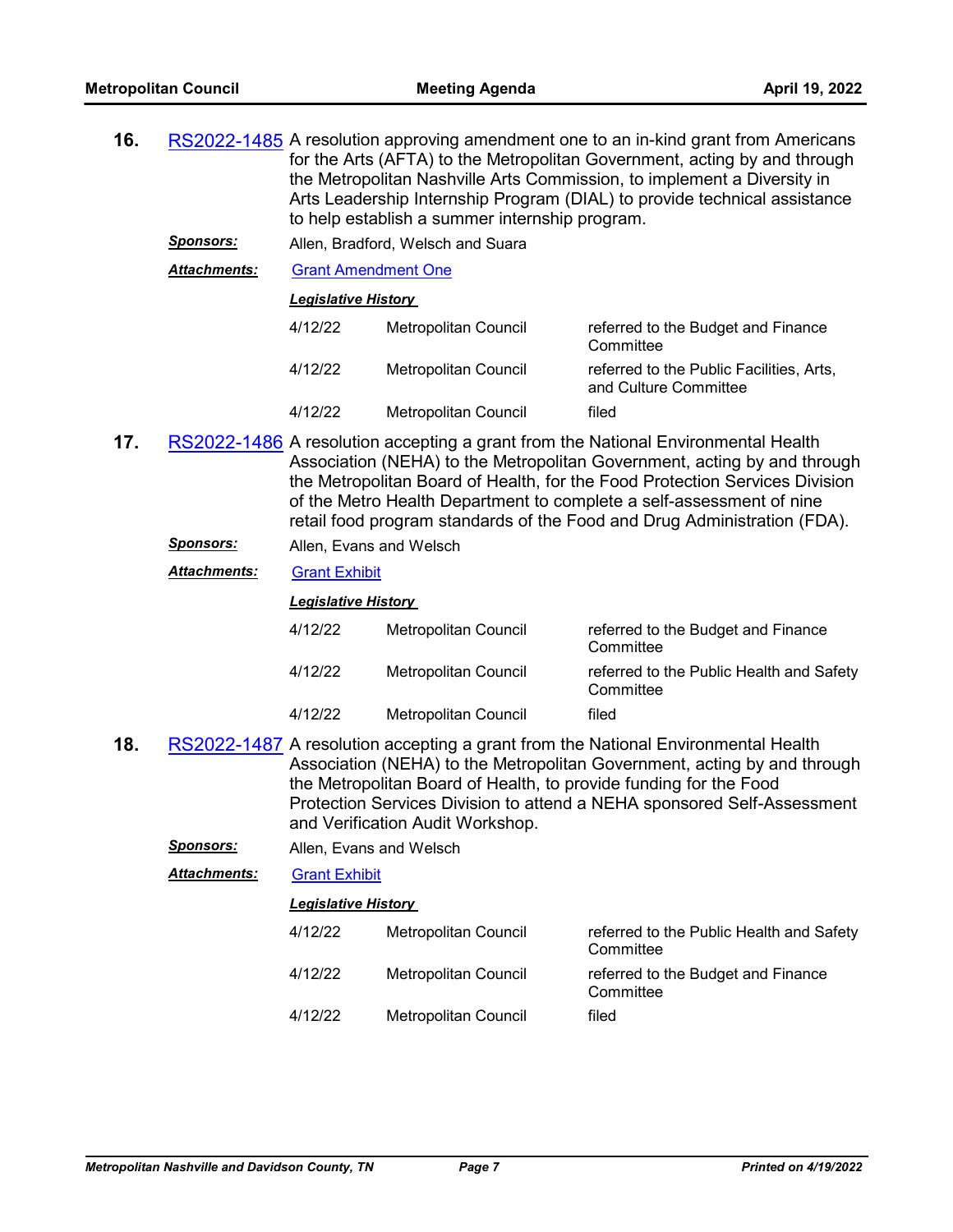| 19. |                     | RS2022-1488 A resolution approving a contract between the Metropolitan Government,<br>acting by and through the Metropolitan Board of Health, and the State of<br>Tennessee, Department of Health, to provide Medical Examiner<br>Investigations, Postmortem Examinations, and Consultations.                                                                                             |                                  |                                                                                                                                                                                                                                      |  |  |  |
|-----|---------------------|-------------------------------------------------------------------------------------------------------------------------------------------------------------------------------------------------------------------------------------------------------------------------------------------------------------------------------------------------------------------------------------------|----------------------------------|--------------------------------------------------------------------------------------------------------------------------------------------------------------------------------------------------------------------------------------|--|--|--|
|     | <b>Sponsors:</b>    |                                                                                                                                                                                                                                                                                                                                                                                           | Allen, Evans and Welsch          |                                                                                                                                                                                                                                      |  |  |  |
|     | <b>Attachments:</b> | <b>Contract Exhibit</b>                                                                                                                                                                                                                                                                                                                                                                   |                                  |                                                                                                                                                                                                                                      |  |  |  |
|     |                     | <b>Legislative History</b>                                                                                                                                                                                                                                                                                                                                                                |                                  |                                                                                                                                                                                                                                      |  |  |  |
|     |                     | 4/12/22                                                                                                                                                                                                                                                                                                                                                                                   | Metropolitan Council             | referred to the Budget and Finance<br>Committee                                                                                                                                                                                      |  |  |  |
|     |                     | 4/12/22                                                                                                                                                                                                                                                                                                                                                                                   | Metropolitan Council             | referred to the Public Health and Safety<br>Committee                                                                                                                                                                                |  |  |  |
|     |                     | 4/12/22                                                                                                                                                                                                                                                                                                                                                                                   | Metropolitan Council             | filed                                                                                                                                                                                                                                |  |  |  |
| 20. |                     | RS2022-1489 A resolution approving amendment one to a Presumptive Eligibility<br>Services grant from the State of Tennessee, Department of Health, to the<br>Metropolitan Government, acting by and through the Metropolitan Board of<br>Health, to provide prenatal presumptive eligibility program enrollment<br>assistance to pregnant women with TennCare and CoverKids applications. |                                  |                                                                                                                                                                                                                                      |  |  |  |
|     | Sponsors:           | Allen, Evans, Welsch and Suara                                                                                                                                                                                                                                                                                                                                                            |                                  |                                                                                                                                                                                                                                      |  |  |  |
|     | Attachments:        | <b>Grant Amendment One</b>                                                                                                                                                                                                                                                                                                                                                                |                                  |                                                                                                                                                                                                                                      |  |  |  |
|     |                     | <b>Legislative History</b>                                                                                                                                                                                                                                                                                                                                                                |                                  |                                                                                                                                                                                                                                      |  |  |  |
|     |                     | 4/12/22                                                                                                                                                                                                                                                                                                                                                                                   | Metropolitan Council             | referred to the Budget and Finance<br>Committee                                                                                                                                                                                      |  |  |  |
|     |                     | 4/12/22                                                                                                                                                                                                                                                                                                                                                                                   | Metropolitan Council             | referred to the Public Health and Safety<br>Committee                                                                                                                                                                                |  |  |  |
|     |                     | 4/12/22                                                                                                                                                                                                                                                                                                                                                                                   | Metropolitan Council             | filed                                                                                                                                                                                                                                |  |  |  |
| 21. |                     | shelter animals.                                                                                                                                                                                                                                                                                                                                                                          |                                  | RS2022-1490 A resolution accepting a grant from the Friends of Metro Animal Care &<br>Control to the Metropolitan Government, acting by and through the<br>Metropolitan Board of Health, to provide funding for various programs for |  |  |  |
|     | <b>Sponsors:</b>    |                                                                                                                                                                                                                                                                                                                                                                                           | Allen, Evans, Bradford and Suara |                                                                                                                                                                                                                                      |  |  |  |
|     | Attachments:        | <b>Grant Exhibit</b>                                                                                                                                                                                                                                                                                                                                                                      |                                  |                                                                                                                                                                                                                                      |  |  |  |
|     |                     | <b>Legislative History</b>                                                                                                                                                                                                                                                                                                                                                                |                                  |                                                                                                                                                                                                                                      |  |  |  |
|     |                     | 4/12/22                                                                                                                                                                                                                                                                                                                                                                                   | <b>Metropolitan Council</b>      | referred to the Budget and Finance<br>Committee                                                                                                                                                                                      |  |  |  |
|     |                     | 4/12/22                                                                                                                                                                                                                                                                                                                                                                                   | Metropolitan Council             | referred to the Public Health and Safety<br>Committee                                                                                                                                                                                |  |  |  |
|     |                     | 4/12/22                                                                                                                                                                                                                                                                                                                                                                                   | Metropolitan Council             | filed                                                                                                                                                                                                                                |  |  |  |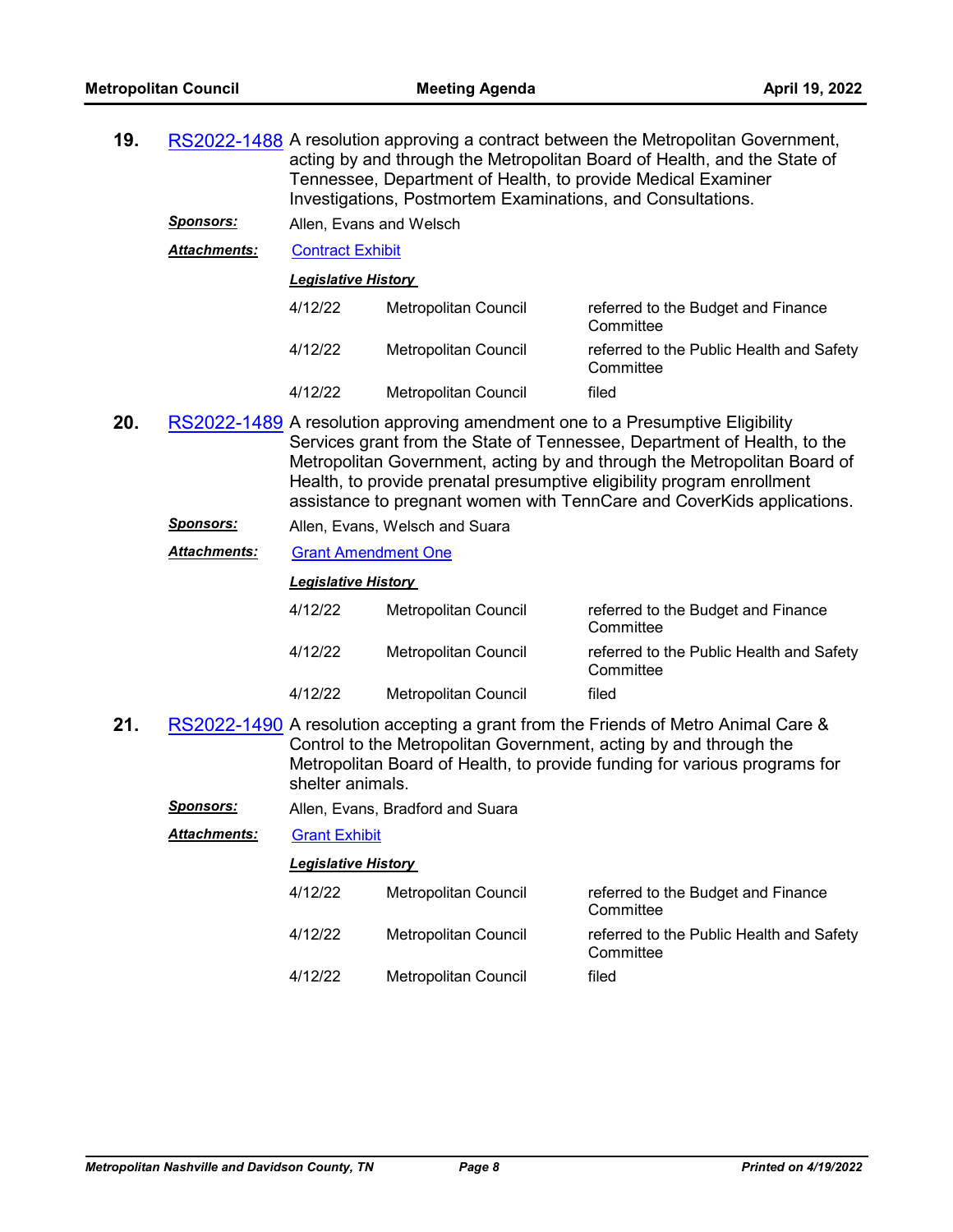| 22. |                      | RS2022-1491 A resolution approving amendment one to a grant from the Tennessee<br>Emergency Management Agency to the Metropolitan Government, acting<br>by and through the Office of Emergency Management, to provide<br>resources to procure items, training and/or equipment for hazardous<br>materials (hazmat) preparedness.                                                                      |                      |                                                       |  |
|-----|----------------------|-------------------------------------------------------------------------------------------------------------------------------------------------------------------------------------------------------------------------------------------------------------------------------------------------------------------------------------------------------------------------------------------------------|----------------------|-------------------------------------------------------|--|
|     | <b>Sponsors:</b>     | Allen and Evans                                                                                                                                                                                                                                                                                                                                                                                       |                      |                                                       |  |
|     | <u> Attachments:</u> | <b>Grant Amendment One</b>                                                                                                                                                                                                                                                                                                                                                                            |                      |                                                       |  |
|     |                      | <b>Legislative History</b>                                                                                                                                                                                                                                                                                                                                                                            |                      |                                                       |  |
|     |                      | 4/12/22                                                                                                                                                                                                                                                                                                                                                                                               | Metropolitan Council | referred to the Budget and Finance<br>Committee       |  |
|     |                      | 4/12/22                                                                                                                                                                                                                                                                                                                                                                                               | Metropolitan Council | referred to the Public Health and Safety<br>Committee |  |
|     |                      | 4/12/22                                                                                                                                                                                                                                                                                                                                                                                               | Metropolitan Council | filed                                                 |  |
| 23. |                      | RS2022-1492 A resolution approving an intergovernmental agreement by and between<br>The Metropolitan Government of Nashville and Davidson County, acting by<br>and through the Metropolitan Nashville Police Department (hereinafter<br>"MNPD"), and Williamson County Centennial High School (hereinafter<br>"Centennial") for extra-duty police services.                                           |                      |                                                       |  |
|     | <u>Sponsors:</u>     | Allen and Evans                                                                                                                                                                                                                                                                                                                                                                                       |                      |                                                       |  |
|     | <u> Attachments:</u> | <b>Agreement Exhibit</b>                                                                                                                                                                                                                                                                                                                                                                              |                      |                                                       |  |
|     |                      | <b>Legislative History</b>                                                                                                                                                                                                                                                                                                                                                                            |                      |                                                       |  |
|     |                      | 4/12/22                                                                                                                                                                                                                                                                                                                                                                                               | Metropolitan Council | referred to the Budget and Finance<br>Committee       |  |
|     |                      | 4/12/22                                                                                                                                                                                                                                                                                                                                                                                               | Metropolitan Council | referred to the Public Health and Safety<br>Committee |  |
|     |                      | 4/12/22                                                                                                                                                                                                                                                                                                                                                                                               | Metropolitan Council | filed                                                 |  |
| 24. |                      | RS2022-1493 A resolution approving an application for a Community-Based Traffic<br>Safety Enforcement and Education grant from the Tennessee Highway<br>Safety Office, to the Metropolitan Government, acting by and through the<br>Metropolitan Nashville Police Department, to continue the enhanced DUI<br>enforcement initiative and targeting of distracted driving and seatbelt<br>enforcement. |                      |                                                       |  |
|     | <u>Sponsors:</u>     | Allen and Evans                                                                                                                                                                                                                                                                                                                                                                                       |                      |                                                       |  |
|     | <u> Attachments:</u> | <b>Grant Application</b>                                                                                                                                                                                                                                                                                                                                                                              |                      |                                                       |  |
|     |                      | I egislative History                                                                                                                                                                                                                                                                                                                                                                                  |                      |                                                       |  |

| 4/12/22 | <b>Metropolitan Council</b> |
|---------|-----------------------------|

referred to the Budget and Finance Committee 4/12/22 Metropolitan Council referred to the Public Health and Safety **Committee** 

4/12/22 Metropolitan Council filed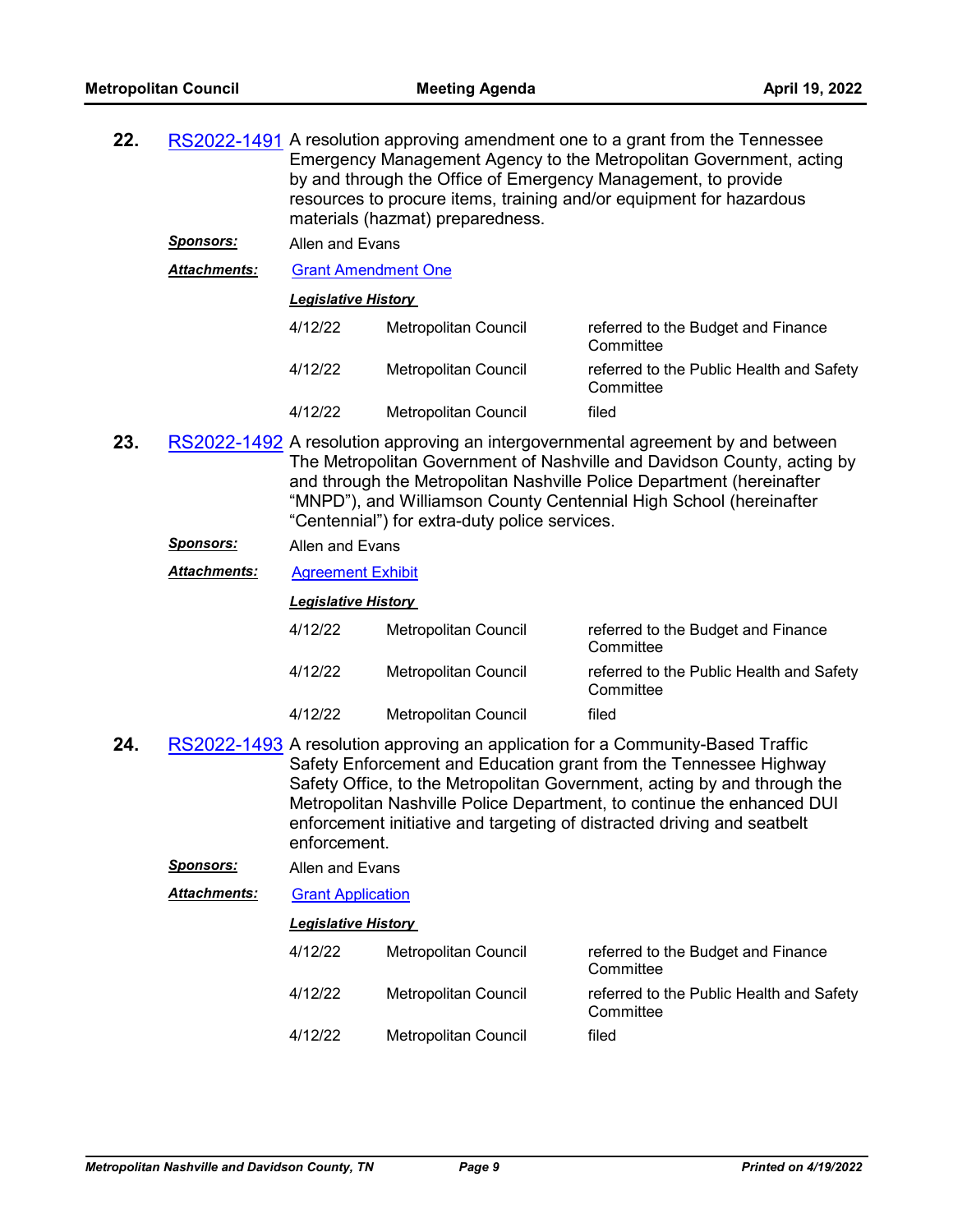| 25.                        |                     | RS2022-1494 A resolution appropriating \$260,000 in American Rescue Plan Act funds<br>from Fund #30216 to carry out the study proposed by RS2021-927, to<br>identify strategies to assist independent music venues in recovering from<br>the impacts of COVID-19 and other acute stresses. |                                                                                |                                                                   |  |  |
|----------------------------|---------------------|--------------------------------------------------------------------------------------------------------------------------------------------------------------------------------------------------------------------------------------------------------------------------------------------|--------------------------------------------------------------------------------|-------------------------------------------------------------------|--|--|
|                            | <b>Sponsors:</b>    |                                                                                                                                                                                                                                                                                            | Johnston, Sepulveda, Gamble, Syracuse, Sledge, Welsch, Allen, Evans and Styles |                                                                   |  |  |
|                            | <b>Attachments:</b> | <b>Exhibit</b>                                                                                                                                                                                                                                                                             |                                                                                |                                                                   |  |  |
| <b>Legislative History</b> |                     |                                                                                                                                                                                                                                                                                            |                                                                                |                                                                   |  |  |
|                            |                     | 4/12/22                                                                                                                                                                                                                                                                                    | Metropolitan Council                                                           | referred to the Budget and Finance<br>Committee                   |  |  |
|                            |                     | 4/12/22                                                                                                                                                                                                                                                                                    | Metropolitan Council                                                           | referred to the Planning and Zoning<br>Committee                  |  |  |
|                            |                     | 4/12/22                                                                                                                                                                                                                                                                                    | Metropolitan Council                                                           | referred to the Public Facilities, Arts,<br>and Culture Committee |  |  |
|                            |                     | 4/12/22                                                                                                                                                                                                                                                                                    | <b>Metropolitan Council</b>                                                    | filed                                                             |  |  |

- **26.** [RS2022-1495](http://nashville.legistar.com/gateway.aspx?m=l&id=/matter.aspx?key=14363) A resolution approving Amendment 1 to an agreement between The Metropolitan Government of Nashville and Davidson County, acting by and through the Metropolitan Department of Water and Sewerage Services, and Prism Properties, to extend the term of the agreement for a period of one year.
	- *Sponsors:* Parker, Allen and Young

*Attachments:* [Agreement Amendment 1](http://nashville.legistar.com/gateway.aspx?M=F&ID=402aa042-0aef-4e0e-95e3-33f8092b458e.pdf)

| 4/12/22 | Metropolitan Council | referred to the Budget and Finance<br>Committee                |
|---------|----------------------|----------------------------------------------------------------|
| 4/12/22 | Metropolitan Council | referred to the Transportation and<br>Infrastructure Committee |
| 4/12/22 | Metropolitan Council | filed                                                          |

- **27.** [RS2022-1496](http://nashville.legistar.com/gateway.aspx?m=l&id=/matter.aspx?key=14395) A Resolution urging the Tennessee General Assembly to support an amendment to the budget of the State of Tennessee for the fiscal year beginning July 1, 2022, to increase funding for film and television incentives.
- *Sponsors:* Styles, Welsch and Toombs *Legislative History*  4/12/22 Metropolitan Council referred to the Rules, Confirmations, and Public Elections Committee 4/12/22 Metropolitan Council filed 28. [RS2022-1497](http://nashville.legistar.com/gateway.aspx?m=l&id=/matter.aspx?key=14397) A resolution supporting efforts to revive the Music City Music Council into a sustainable and effective initiative.

| <b>Sponsors:</b> | Syracuse, Evans and Allen<br><b>Legislative History</b> |                      |                                                                         |  |
|------------------|---------------------------------------------------------|----------------------|-------------------------------------------------------------------------|--|
|                  | 4/12/22                                                 | Metropolitan Council | referred to the Rules, Confirmations,<br>and Public Elections Committee |  |
|                  | 4/12/22                                                 | Metropolitan Council | filed                                                                   |  |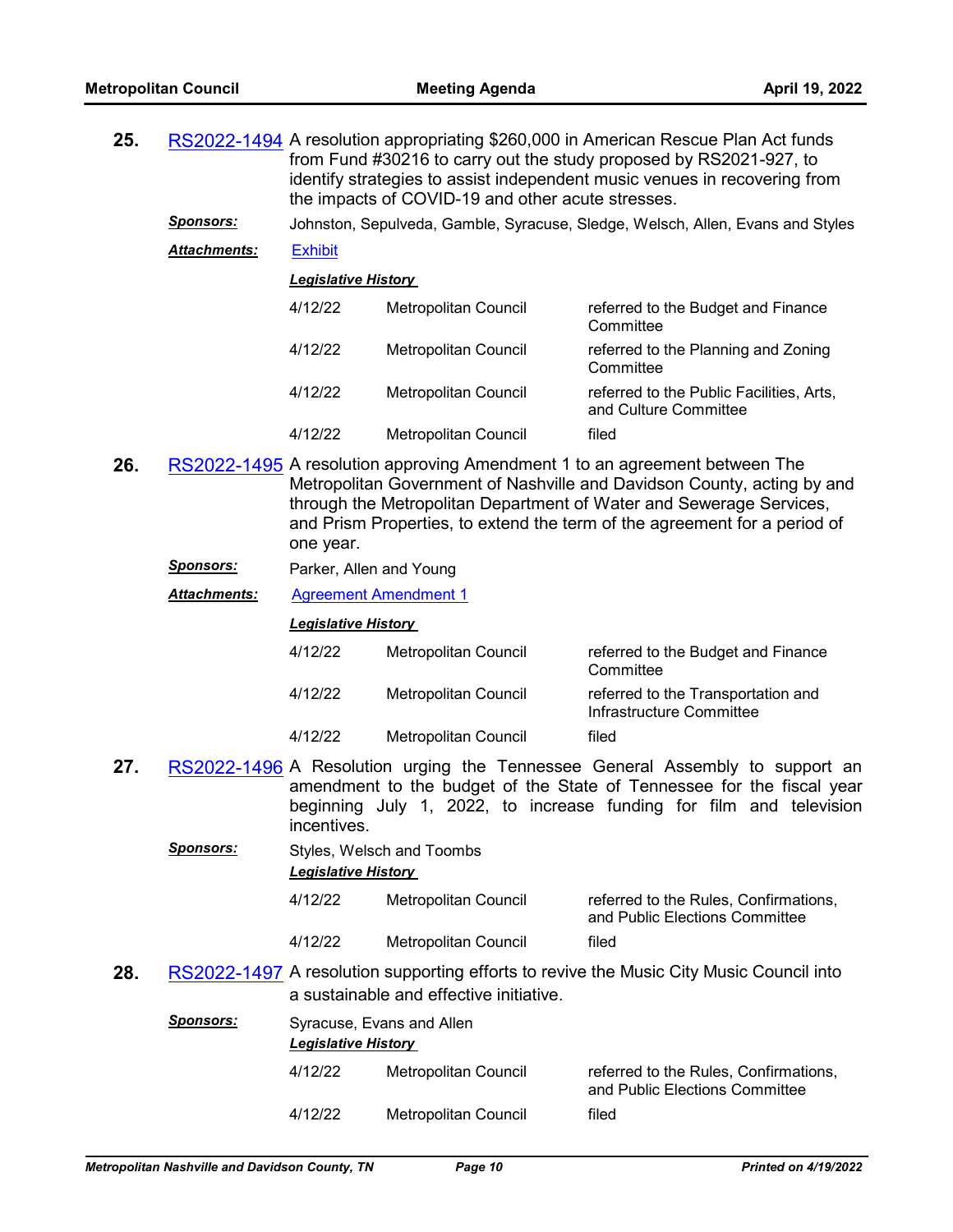| 29. |                  | Tennessee.                                          |                                                                           | RS2022-1498 A resolution expressing the Metropolitan Council's support for hosting the<br>2026 National League of Cities ("NLC") City Summit in Nashville,      |
|-----|------------------|-----------------------------------------------------|---------------------------------------------------------------------------|-----------------------------------------------------------------------------------------------------------------------------------------------------------------|
|     | <u>Sponsors:</u> | Hurt, Evans and Allen<br><b>Legislative History</b> |                                                                           |                                                                                                                                                                 |
|     |                  | 4/12/22                                             | Metropolitan Council                                                      | referred to the Rules, Confirmations,<br>and Public Elections Committee                                                                                         |
|     |                  | 4/12/22                                             | Metropolitan Council                                                      | filed                                                                                                                                                           |
| 30. |                  | health care system.                                 | RS2022-1499 A resolution recognizing the month of May as Nurses Month and | celebrating registered nurses' accomplishments and efforts to improve our                                                                                       |
|     | <u>Sponsors:</u> | Evans and Allen<br><b>Legislative History</b>       |                                                                           |                                                                                                                                                                 |
|     |                  | 4/12/22                                             | Metropolitan Council                                                      | referred to the Rules, Confirmations,<br>and Public Elections Committee                                                                                         |
|     |                  | 4/12/22                                             | Metropolitan Council                                                      | filed                                                                                                                                                           |
| 31. |                  |                                                     | Nashville and Davidson County.                                            | RS2022-1500 A resolution recognizing May 6, 2022 as Provider Appreciation Day in                                                                                |
|     | <u>Sponsors:</u> | <b>Legislative History</b>                          |                                                                           | Sledge, Hurt, Suara, Rutherford, Henderson, Welsch, Hausser, Withers, Hagar,<br>Johnston, Pulley, Toombs, Syracuse, Nash, Styles, Benedict and Evans            |
|     |                  | 4/12/22                                             | Metropolitan Council                                                      | referred to the Rules, Confirmations,<br>and Public Elections Committee                                                                                         |
|     |                  | 4/12/22                                             | Metropolitan Council                                                      | filed                                                                                                                                                           |
| 32. |                  | Day.                                                |                                                                           | RS2022-1501 A Resolution expressing appreciation for the employees of the Nashville<br>Electric Service and recognizing April 17, 2022, as Lineman Appreciation |
|     | <u>Sponsors:</u> | <b>Legislative History</b>                          | Parker, Styles, Sepulveda, Evans and Allen                                |                                                                                                                                                                 |
|     |                  | 4/12/22                                             | Metropolitan Council                                                      | referred to the Rules, Confirmations,<br>and Public Elections Committee                                                                                         |
|     |                  | 4/12/22                                             | <b>Metropolitan Council</b>                                               | filed                                                                                                                                                           |
| 33. |                  |                                                     |                                                                           | RS2022-1502 A Resolution to commemorate the 52nd anniversary of Earth Day and to<br>recognize April 23, 2022, as Earth Day in Nashville and Davidson County.    |
|     | <u>Sponsors:</u> | <b>Legislative History</b>                          |                                                                           | Hancock, Allen, Henderson, Hurt, Murphy, OConnell, Bradford and Evans                                                                                           |
|     |                  | 4/12/22                                             | Metropolitan Council                                                      | referred to the Rules, Confirmations,<br>and Public Elections Committee                                                                                         |
|     |                  | 4/12/22                                             | Metropolitan Council                                                      | filed                                                                                                                                                           |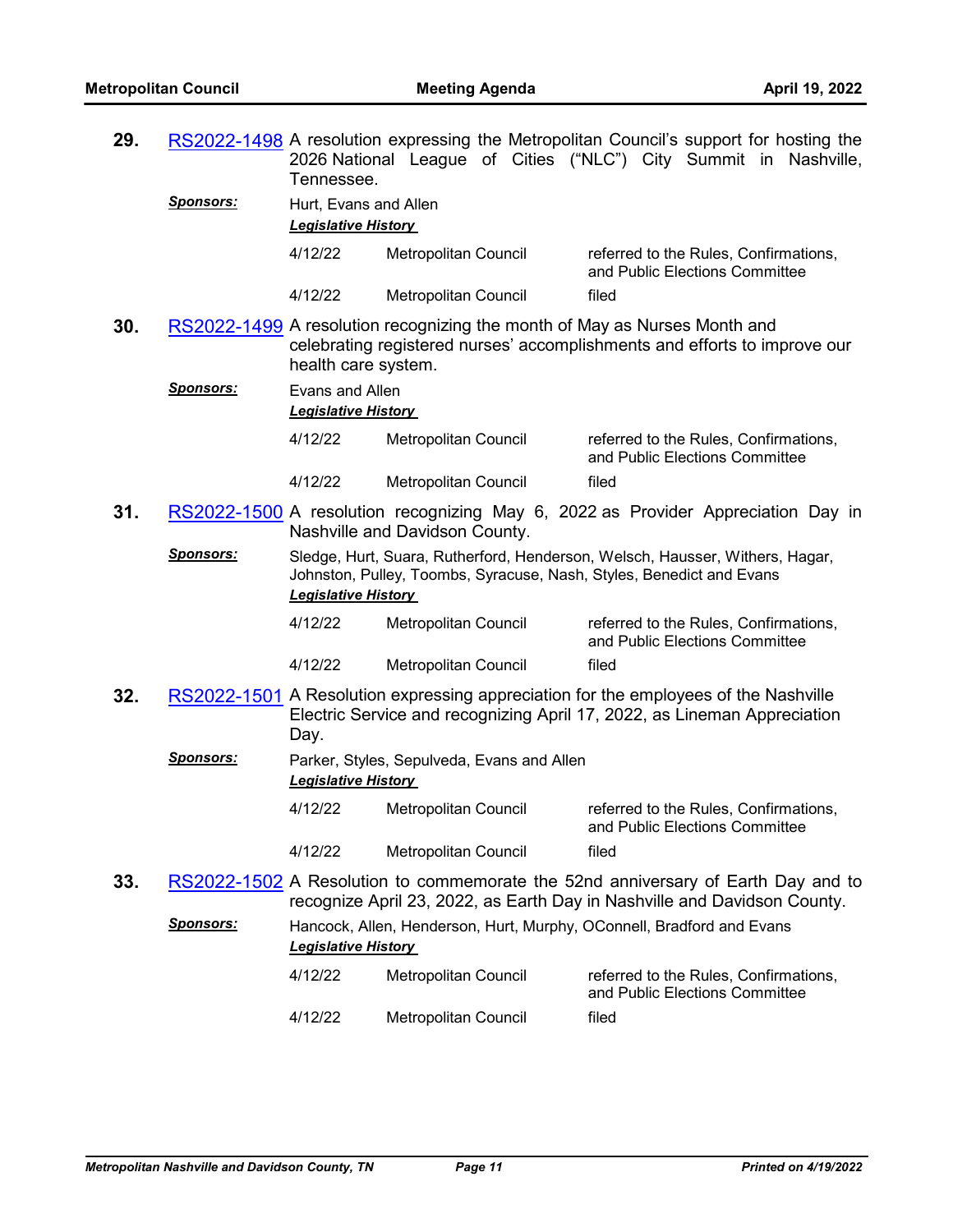# **I. Late Resolutions**

- **I1.** RS2022-XXX A resolution approving an application for a Rebuilding American Infrastructure **X (O'Connell)** with Sustainability and Equality "RAISE" grant from the United States Department of Transportation, to aid in the community outreach, planning and design of the East Bank Boulevard project.
	- *Sponsors:* OConnell and Withers
	- *Attachments:* Exhibits

#### *Legislative History*

| 4/18/22 | Metropolitan Council | referred to the Budget and Finance<br>Committee                |
|---------|----------------------|----------------------------------------------------------------|
| 4/18/22 | Metropolitan Council | referred to the Transportation and<br>Infrastructure Committee |

# **J. Bills on Introduction and First Reading**

- **34.** [BL2022-1213](http://nashville.legistar.com/gateway.aspx?m=l&id=/matter.aspx?key=14393) An ordinance amending Chapter 6.81 of the Metropolitan Code of Laws regarding Booting Services.
	- *Sponsors:* Young

#### *Legislative History*

4/12/22 Metropolitan Council filed

- **35.** [BL2022-1214](http://nashville.legistar.com/gateway.aspx?m=l&id=/matter.aspx?key=14354) An ordinance amending the Metropolitan Code of Laws to authorize the Metropolitan Department of Water and Sewerage Services to enter into participation and maintenance agreements with developers for infrastructure projects via resolution.
	- *Sponsors:* Allen and Young *Legislative History*

4/12/22 Metropolitan Council filed

**36.** [BL2022-1215](http://nashville.legistar.com/gateway.aspx?m=l&id=/matter.aspx?key=14378) An ordinance amending Title 16 of the Metropolitan Code of Laws by adding Section 16.04.180 and amending Sections 16.12.220, 16.16.400, 16.20.250, and 16.28.110 relating to fee schedules for building permits, gas/mechanical permits, plumbing permits and electrical permits as well as fees relating to inspections, re-inspections, examination of plans, refunds, as well as administrative fees and other fees charged by the Department of Codes Administration.

# *Sponsors:* Allen and Hancock *Legislative History*

4/12/22 Metropolitan Council filed

- **37.** [BL2022-1216](http://nashville.legistar.com/gateway.aspx?m=l&id=/matter.aspx?key=14314) An ordinance amending Title 17 of the Metropolitan Code of Laws to update the land use table pertaining to Commercial Amusement (outside) uses within the Downtown Code (Proposal No. 2022Z-006TX-001).
	- *Sponsors:* OConnell *Legislative History*

4/11/22 Metropolitan Council referred to the Planning Commission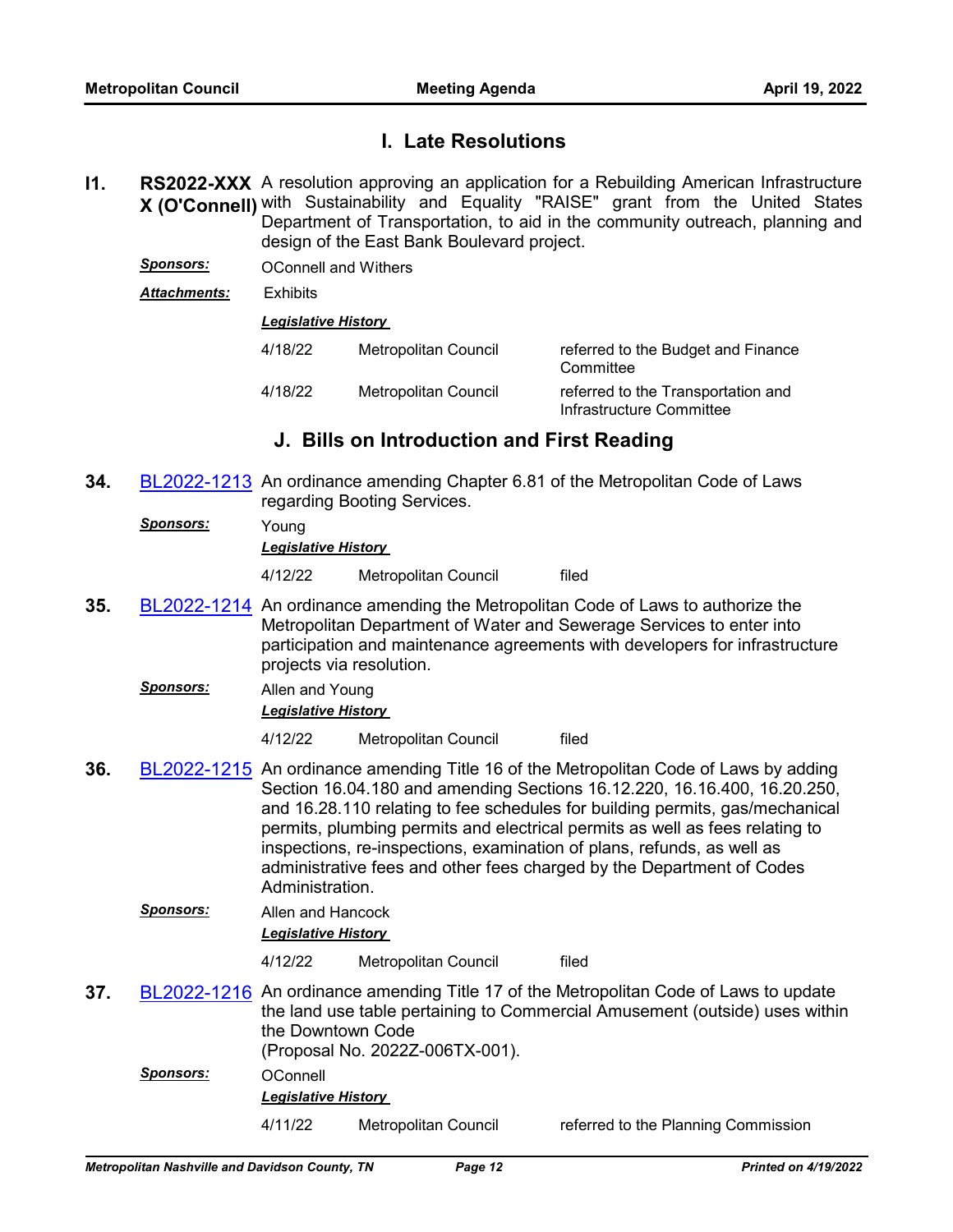| 4/12/22 | Metropolitan Council | filed |
|---------|----------------------|-------|
|---------|----------------------|-------|

**38.** [BL2022-1217](http://nashville.legistar.com/gateway.aspx?m=l&id=/matter.aspx?key=14368) An ordinance approving a contract between the Metropolitan Government of Nashville and Davidson County and Oracle, for hosting services of eBusiness Suite R12 and PeopleSoft Pension Calculation Systems.

*Sponsors:* Allen and Hancock

Attachments: [Contract Exhibit](http://nashville.legistar.com/gateway.aspx?M=F&ID=dcf2ceca-eb4d-42a6-a3e9-ab80ee1e5495.pdf)

#### *Legislative History*

4/12/22 Metropolitan Council filed

- **39.** [BL2022-1218](http://nashville.legistar.com/gateway.aspx?m=l&id=/matter.aspx?key=14355) An ordinance authorizing the Metropolitan Government of Nashville and Davidson County, acting by and through the Metropolitan Department of Water and Sewerage Services, to enter into an agreement with 804 14th Avenue North, LLC, to provide improved public sanitary sewer service through the construction of an improved stormwater system (Project No. SWGR 2021000149 and Proposal Number 2022M-014AG-001).
	- *Sponsors:* OConnell, Allen, Withers and Young
	- *Attachments:* [Agreement Exhibit](http://nashville.legistar.com/gateway.aspx?M=F&ID=27a57169-e6c7-4e62-a5b0-e0b8f5435feb.pdf)

### *Legislative History*

| 3/17/22 | <b>Planning Commission</b> | approved |
|---------|----------------------------|----------|
| 4/12/22 | Metropolitan Council       | filed    |

- **40.** [BL2022-1219](http://nashville.legistar.com/gateway.aspx?m=l&id=/matter.aspx?key=14347) An ordinance authorizing The Metropolitan Government of Nashville and Davidson County to accept new sanitary sewer and water mains, sanitary sewer manholes, fire hydrant assemblies and easements, for two properties located at Chandler Road (unnumbered), also known as Chandler Reserve Phase 1 (MWS Project Nos. 21-SL-10 and 21-WL-05 and Proposal No. 2022M-042ES-001).
	- *Sponsors:* Withers and Young
	- *Attachments:* [Exhibit](http://nashville.legistar.com/gateway.aspx?M=F&ID=65d50f91-c484-4ac8-9550-7e15c84167c1.pdf)

#### *Legislative History*

| 3/17/22 | <b>Planning Commission</b> | approved |
|---------|----------------------------|----------|
| 4/12/22 | Metropolitan Council       | filed    |

**41.** [BL2022-1220](http://nashville.legistar.com/gateway.aspx?m=l&id=/matter.aspx?key=14349) An ordinance authorizing The Metropolitan Government of Nashville and Davidson County to accept new water and sanitary sewer mains, fire hydrant assemblies, sanitary sewer manholes and easements, for two properties located at Chandler Road (unnumbered), also known as Chandler Reserve Phase 2 (MWS Project Nos. 21-WL-06 and 21-SL-11 and Proposal No. 2022M-043ES-001).

| Sponsors: | Withers and Young |
|-----------|-------------------|
|-----------|-------------------|

#### *Attachments:* [Exhibit](http://nashville.legistar.com/gateway.aspx?M=F&ID=240c8d34-9099-4db3-a2db-b4602d7cb391.pdf)

| 3/17/22 | <b>Planning Commission</b> | approved |
|---------|----------------------------|----------|
| 4/12/22 | Metropolitan Council       | filed    |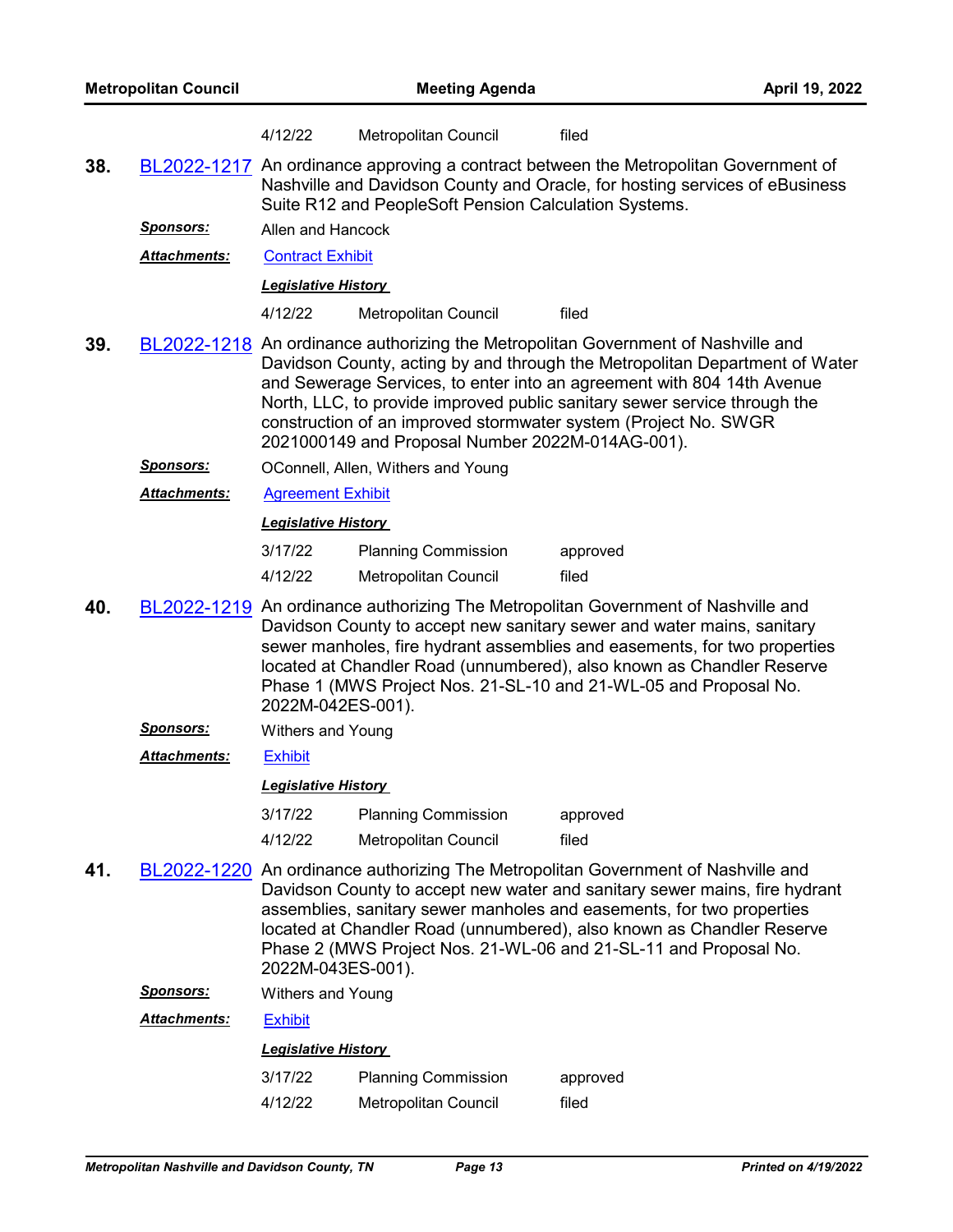- **42.** [BL2022-1221](http://nashville.legistar.com/gateway.aspx?m=l&id=/matter.aspx?key=14348) An ordinance authorizing The Metropolitan Government of Nashville and Davidson County to accept new sanitary sewer and water mains, sanitary sewer manholes, fire hydrant assemblies and easements, for two properties located at Chandler Road (unnumbered), also known as Chandler Reserve Phase 3 (MWS Project Nos. 21-SL-12 and 21-WL-07 and Proposal No. 2022M-044ES-001).
	- *Sponsors:* Withers and Young

*Attachments:* [Exhibit](http://nashville.legistar.com/gateway.aspx?M=F&ID=f1f6fe6b-77bb-47ed-879d-5b18537bb3a0.pdf)

#### *Legislative History*

| 3/17/22 | <b>Planning Commission</b> | approved |
|---------|----------------------------|----------|
| 4/12/22 | Metropolitan Council       | filed    |

- **43.** [BL2022-1222](http://nashville.legistar.com/gateway.aspx?m=l&id=/matter.aspx?key=14359) An ordinance authorizing The Metropolitan Government of Nashville and Davidson County to abandon existing sanitary sewer main and easements and to accept new water and sanitary sewer mains, fire hydrant assemblies, sanitary sewer manholes and easements, for two properties located at Chandler Road (unnumbered), also known as Chandler Reserve Phase 4 (MWS Project Nos. 21-WL-124 and 21-SL-292 and Proposal No. 2022M-045ES-001).
	- *Sponsors:* Withers and Young

### *Attachments:* [Exhibit](http://nashville.legistar.com/gateway.aspx?M=F&ID=8c2cb7af-aded-4b0c-9c5c-422c5b33de17.pdf)

#### *Legislative History*

| 3/28/22 | <b>Planning Commission</b> | approved |
|---------|----------------------------|----------|
| 4/12/22 | Metropolitan Council       | filed    |

- **44.** [BL2022-1223](http://nashville.legistar.com/gateway.aspx?m=l&id=/matter.aspx?key=14358) An ordinance authorizing The Metropolitan Government of Nashville and Davidson County to accept new water and sanitary sewer mains, fire hydrant assemblies, sanitary sewer manholes and easements, for two properties located at Chandler Road (unnumbered), also known as Chandler Reserve Phase 5 (MWS Project Nos. 21-WL-08 and 21-SL-13 and Proposal No. 2022M-046ES-001).
	- *Sponsors:* Withers and Young

*Attachments:* [Exhibit](http://nashville.legistar.com/gateway.aspx?M=F&ID=467849c1-4ec1-4500-b8f9-7301a4145a75.pdf)

#### *Legislative History*

| 3/28/22 | <b>Planning Commission</b> | approved |
|---------|----------------------------|----------|
| 4/12/22 | Metropolitan Council       | filed    |

- **45.** [BL2022-1224](http://nashville.legistar.com/gateway.aspx?m=l&id=/matter.aspx?key=14357) An ordinance authorizing The Metropolitan Government of Nashville and Davidson County to accept new water and sanitary sewer mains, fire hydrant assemblies, sanitary sewer manholes and easements, for two properties located at Chandler Road (unnumbered), also known as Chandler Reserve Phase 6 (MWS Project Nos. 21-WL-09 and 21-SL-14 and Proposal No. 2022M-049ES-001).
	- *Sponsors:* Withers and Young
	- *Attachments:* [Exhibit](http://nashville.legistar.com/gateway.aspx?M=F&ID=28e6234f-462c-411f-9c25-0b3b04254c07.pdf)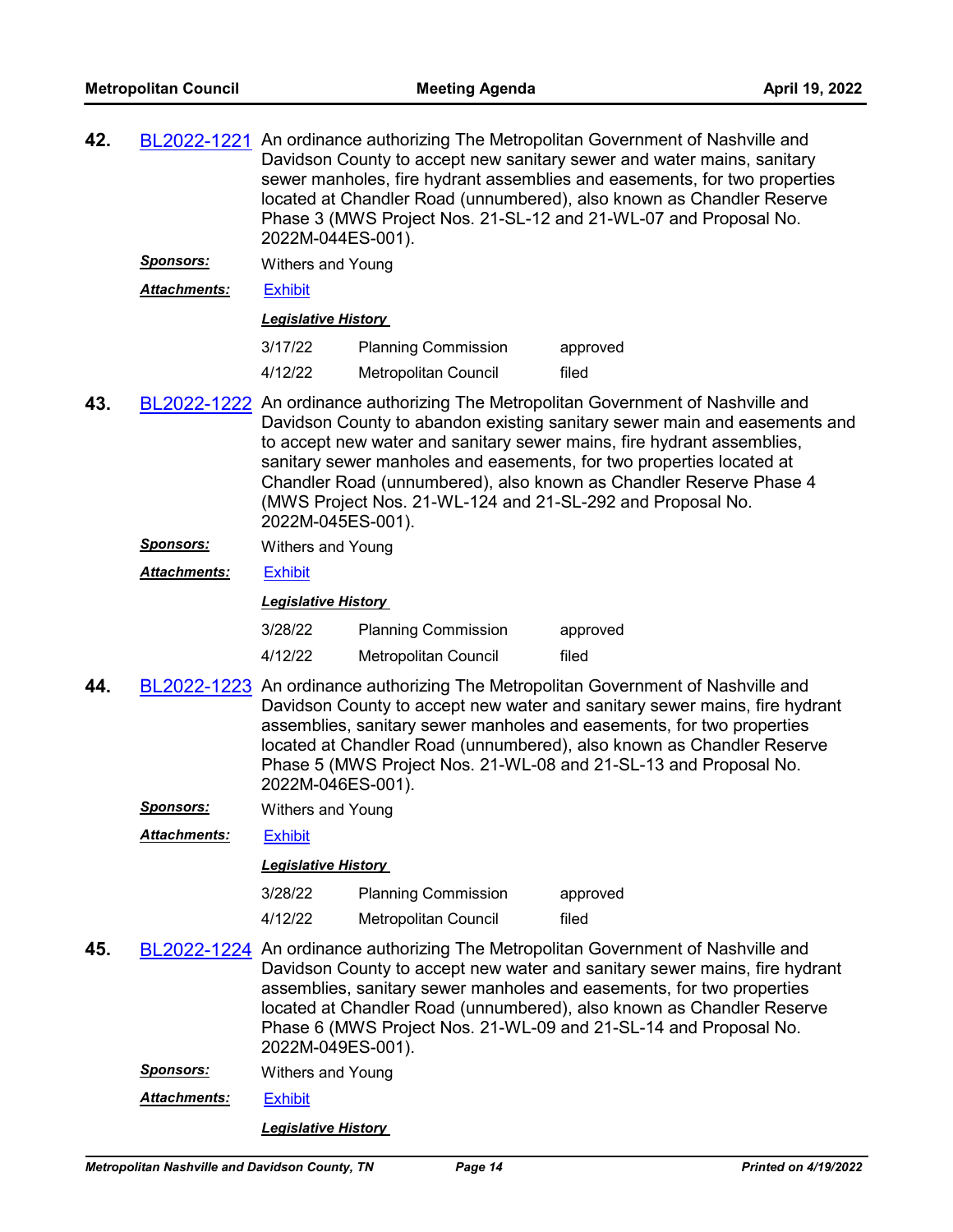| <b>Metropolitan Council</b> |                      | <b>Meeting Agenda</b>                                                                                                                                                                                                                                                                                                                                    |                                                    |                                                                                                                                                                                                                                                                                                             | April 19, 2022 |
|-----------------------------|----------------------|----------------------------------------------------------------------------------------------------------------------------------------------------------------------------------------------------------------------------------------------------------------------------------------------------------------------------------------------------------|----------------------------------------------------|-------------------------------------------------------------------------------------------------------------------------------------------------------------------------------------------------------------------------------------------------------------------------------------------------------------|----------------|
|                             |                      | 3/28/22<br>4/12/22                                                                                                                                                                                                                                                                                                                                       | <b>Planning Commission</b><br>Metropolitan Council | approved<br>filed                                                                                                                                                                                                                                                                                           |                |
| 46.                         |                      |                                                                                                                                                                                                                                                                                                                                                          | Proposal No. 2022M-037ES-001).                     | BL2022-1225 An ordinance authorizing The Metropolitan Government of Nashville and<br>Davidson County to accept the relocation and replacement of a fire hydrant<br>assembly and permanent easement, for two properties located at 4323 Old<br>Goins Road and 4337 Goins Road (MWS Project No. 22-WL-003 and |                |
|                             | <b>Sponsors:</b>     |                                                                                                                                                                                                                                                                                                                                                          | Sepulveda, Withers and Young                       |                                                                                                                                                                                                                                                                                                             |                |
|                             | <b>Attachments:</b>  | <b>Exhibit</b>                                                                                                                                                                                                                                                                                                                                           |                                                    |                                                                                                                                                                                                                                                                                                             |                |
|                             |                      | <b>Legislative History</b>                                                                                                                                                                                                                                                                                                                               |                                                    |                                                                                                                                                                                                                                                                                                             |                |
|                             |                      | 3/8/22                                                                                                                                                                                                                                                                                                                                                   | <b>Planning Commission</b>                         | approved                                                                                                                                                                                                                                                                                                    |                |
|                             |                      | 4/12/22                                                                                                                                                                                                                                                                                                                                                  | Metropolitan Council                               | filed                                                                                                                                                                                                                                                                                                       |                |
| 47.                         |                      |                                                                                                                                                                                                                                                                                                                                                          | 22-SL-027 and Proposal No. 2022M-039ES-001).       | BL2022-1226 An ordinance authorizing The Metropolitan Government of Nashville and<br>Davidson County to accept new sanitary sewer main and sanitary sewer<br>manhole, for property located on 2109 Buchanan Street, (MWS Project No.                                                                        |                |
|                             | <b>Sponsors:</b>     |                                                                                                                                                                                                                                                                                                                                                          | Taylor, Withers and Young                          |                                                                                                                                                                                                                                                                                                             |                |
|                             | <b>Attachments:</b>  | <b>Exhibit</b>                                                                                                                                                                                                                                                                                                                                           |                                                    |                                                                                                                                                                                                                                                                                                             |                |
|                             |                      | <b>Legislative History</b>                                                                                                                                                                                                                                                                                                                               |                                                    |                                                                                                                                                                                                                                                                                                             |                |
|                             |                      | 3/17/22<br>4/12/22                                                                                                                                                                                                                                                                                                                                       | <b>Planning Commission</b><br>Metropolitan Council | approved<br>filed                                                                                                                                                                                                                                                                                           |                |
| 48.                         |                      | 2022M-048ES-001).                                                                                                                                                                                                                                                                                                                                        |                                                    | BL2022-1227 An ordinance authorizing The Metropolitan Government of Nashville and<br>Davidson County to relocate a public fire hydrant assembly, for property<br>located at 800 Monroe Street (MWS Project No. 22-WL-05 and Proposal No.                                                                    |                |
|                             | <b>Sponsors:</b>     |                                                                                                                                                                                                                                                                                                                                                          | OConnell, Withers and Young                        |                                                                                                                                                                                                                                                                                                             |                |
|                             | <u> Attachments:</u> | <b>Exhibit</b>                                                                                                                                                                                                                                                                                                                                           |                                                    |                                                                                                                                                                                                                                                                                                             |                |
|                             |                      | <b>Legislative History</b>                                                                                                                                                                                                                                                                                                                               |                                                    |                                                                                                                                                                                                                                                                                                             |                |
|                             |                      | 3/28/22                                                                                                                                                                                                                                                                                                                                                  | <b>Planning Commission</b>                         | approved                                                                                                                                                                                                                                                                                                    |                |
|                             |                      | 4/12/22                                                                                                                                                                                                                                                                                                                                                  | Metropolitan Council                               | filed                                                                                                                                                                                                                                                                                                       |                |
| 49.                         |                      | BL2022-1228 An ordinance authorizing The Metropolitan Government of Nashville and<br>Davidson County to negotiate and accept permanent easement for the Vaulx<br>Lane Stormwater Improvement Project for three properties located at 2601<br>Vaulx Lane and 799 and 799 B Montrose Avenue, (Project No. 22-SWC-210<br>and Proposal No. 2022M-040ES-001). |                                                    |                                                                                                                                                                                                                                                                                                             |                |
|                             | <u>Sponsors:</u>     |                                                                                                                                                                                                                                                                                                                                                          | Sledge, Withers and Young                          |                                                                                                                                                                                                                                                                                                             |                |
|                             | <b>Attachments:</b>  | <b>Exhibit</b>                                                                                                                                                                                                                                                                                                                                           |                                                    |                                                                                                                                                                                                                                                                                                             |                |
|                             |                      | <b>Legislative History</b>                                                                                                                                                                                                                                                                                                                               |                                                    |                                                                                                                                                                                                                                                                                                             |                |
|                             |                      | 3/17/22                                                                                                                                                                                                                                                                                                                                                  | <b>Planning Commission</b>                         | approved                                                                                                                                                                                                                                                                                                    |                |
|                             |                      | 4/12/22                                                                                                                                                                                                                                                                                                                                                  | Metropolitan Council                               | filed                                                                                                                                                                                                                                                                                                       |                |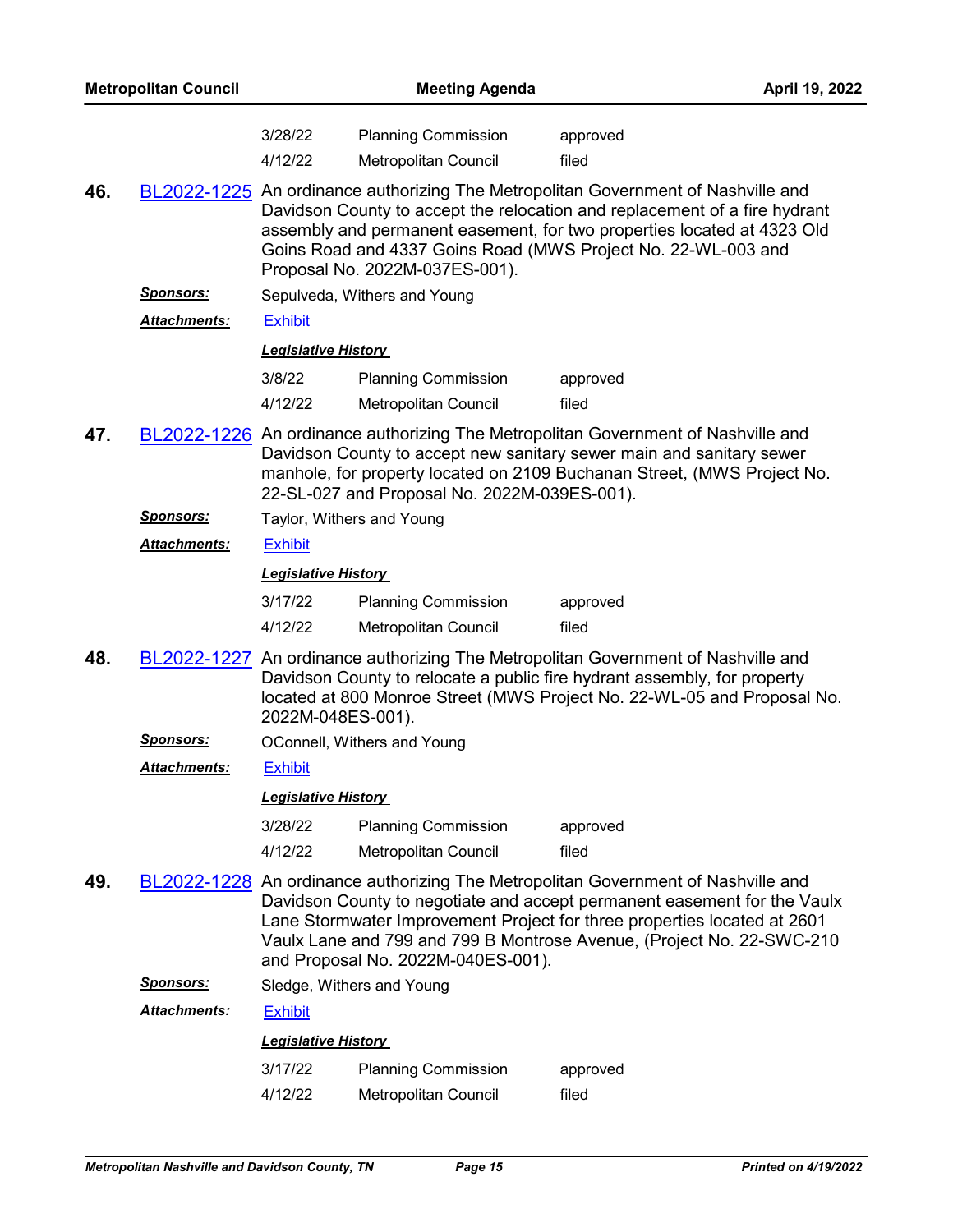| 50.                                                                                                                                                                                                                                                                                                                                                                                                                                                  |                     | BL2022-1229 An ordinance authorizing The Metropolitan Government of Nashville and<br>Davidson County to abandon existing stormwater easement rights, for property<br>located at 681 Old Hickory Boulevard (Proposal No. 2022M-041ES-001). |                                     |                                                                                                                                                                                                                                                                                                                                                                                    |  |
|------------------------------------------------------------------------------------------------------------------------------------------------------------------------------------------------------------------------------------------------------------------------------------------------------------------------------------------------------------------------------------------------------------------------------------------------------|---------------------|-------------------------------------------------------------------------------------------------------------------------------------------------------------------------------------------------------------------------------------------|-------------------------------------|------------------------------------------------------------------------------------------------------------------------------------------------------------------------------------------------------------------------------------------------------------------------------------------------------------------------------------------------------------------------------------|--|
|                                                                                                                                                                                                                                                                                                                                                                                                                                                      | <b>Sponsors:</b>    |                                                                                                                                                                                                                                           | Swope, Withers and Young            |                                                                                                                                                                                                                                                                                                                                                                                    |  |
|                                                                                                                                                                                                                                                                                                                                                                                                                                                      | <b>Attachments:</b> | <b>Exhibit</b>                                                                                                                                                                                                                            |                                     |                                                                                                                                                                                                                                                                                                                                                                                    |  |
|                                                                                                                                                                                                                                                                                                                                                                                                                                                      |                     | <b>Legislative History</b>                                                                                                                                                                                                                |                                     |                                                                                                                                                                                                                                                                                                                                                                                    |  |
|                                                                                                                                                                                                                                                                                                                                                                                                                                                      |                     | 3/17/22                                                                                                                                                                                                                                   | <b>Planning Commission</b>          | approved                                                                                                                                                                                                                                                                                                                                                                           |  |
|                                                                                                                                                                                                                                                                                                                                                                                                                                                      |                     | 4/12/22                                                                                                                                                                                                                                   | Metropolitan Council                | filed                                                                                                                                                                                                                                                                                                                                                                              |  |
| BL2022-1230 An ordinance to amend Title 17 of the Metropolitan Code of Laws,<br>51.<br>the Zoning Ordinance of The Metropolitan Government of Nashville<br>and Davidson County, by changing from R6-A to SP zoning for<br>property located at 1306 South Street, approximately 200 feet east of<br>14th Avenue South (0.68 acres), to permit 4 multi-family residential<br>units, all of which is described herein (Proposal No.<br>2021SP-068-001). |                     |                                                                                                                                                                                                                                           |                                     |                                                                                                                                                                                                                                                                                                                                                                                    |  |
|                                                                                                                                                                                                                                                                                                                                                                                                                                                      | <b>Sponsors:</b>    | OConnell                                                                                                                                                                                                                                  |                                     |                                                                                                                                                                                                                                                                                                                                                                                    |  |
|                                                                                                                                                                                                                                                                                                                                                                                                                                                      | Attachments:        | 2021SP-068-001 sketch                                                                                                                                                                                                                     |                                     |                                                                                                                                                                                                                                                                                                                                                                                    |  |
|                                                                                                                                                                                                                                                                                                                                                                                                                                                      |                     | 2021SP-068-001 plans                                                                                                                                                                                                                      |                                     |                                                                                                                                                                                                                                                                                                                                                                                    |  |
|                                                                                                                                                                                                                                                                                                                                                                                                                                                      |                     | <b>Legislative History</b>                                                                                                                                                                                                                |                                     |                                                                                                                                                                                                                                                                                                                                                                                    |  |
|                                                                                                                                                                                                                                                                                                                                                                                                                                                      |                     | 2/24/22                                                                                                                                                                                                                                   | <b>Planning Commission</b><br>$8-0$ | approved with conditions, disapproved<br>without                                                                                                                                                                                                                                                                                                                                   |  |
|                                                                                                                                                                                                                                                                                                                                                                                                                                                      |                     | 4/12/22                                                                                                                                                                                                                                   | Metropolitan Council                | filed                                                                                                                                                                                                                                                                                                                                                                              |  |
| 52.                                                                                                                                                                                                                                                                                                                                                                                                                                                  |                     |                                                                                                                                                                                                                                           | <b>CONSTRUCTION OF BUILDINGS.</b>   | BL2022-1231 An ordinance to authorize building material restrictions and requirements for<br>BL2022-1230, a proposed Specific Plan Zoning District located at located at<br>1306 South Street, approximately 200 feet east of 14th Avenue South (0.68<br>acres) (Proposal No. 2021SP-068-001). THE PROPOSED ORDINANCE<br><b>REQUIRES CERTAIN MATERIALS TO BE RESTRICTED IN THE</b> |  |

*Sponsors:* OConnell *Legislative History*  4/12/22 Metropolitan Council filed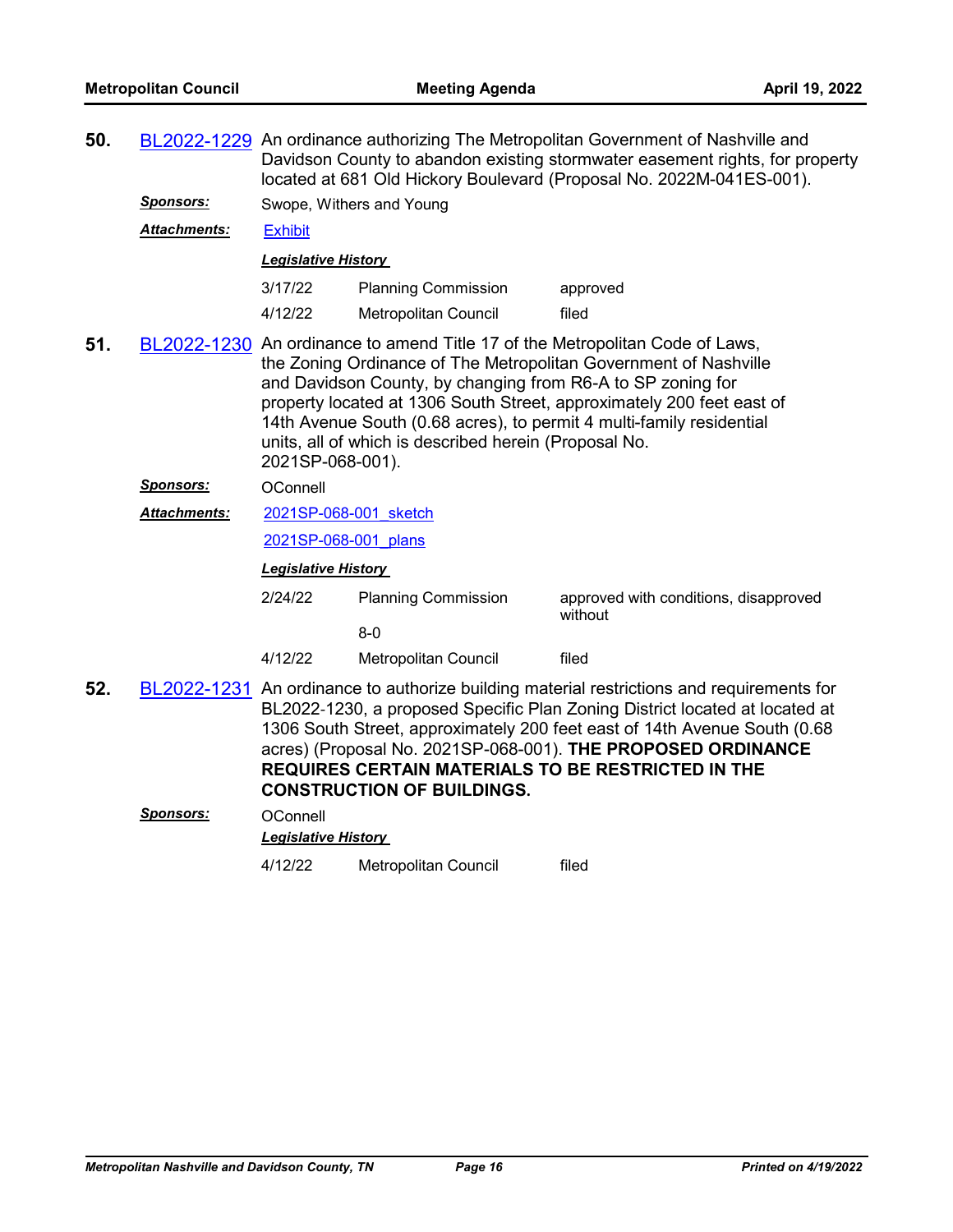| 53. |                     | BL2022-1232 An ordinance to amend Title 17 of the Metropolitan Code of Laws,<br>the Zoning Ordinance of The Metropolitan Government of Nashville<br>and Davidson County, by changing from IR to SP zoning for property<br>located at 1301 2nd Avenue North, at the northwest corner of Monroe<br>Street and 2nd Avenue North and located within the Germantown<br>Historic Preservation District Overlay (0.38 acres), to permit hotel and<br>retail uses, all of which is described herein (Proposal No.<br>2021SP-096-001). |                            |                                                  |  |
|-----|---------------------|-------------------------------------------------------------------------------------------------------------------------------------------------------------------------------------------------------------------------------------------------------------------------------------------------------------------------------------------------------------------------------------------------------------------------------------------------------------------------------------------------------------------------------|----------------------------|--------------------------------------------------|--|
|     | Sponsors:           | OConnell                                                                                                                                                                                                                                                                                                                                                                                                                                                                                                                      |                            |                                                  |  |
|     | <b>Attachments:</b> | 2021SP-096-001 sketch<br>2021SP-096-001 plans                                                                                                                                                                                                                                                                                                                                                                                                                                                                                 |                            |                                                  |  |
|     |                     |                                                                                                                                                                                                                                                                                                                                                                                                                                                                                                                               |                            |                                                  |  |
|     |                     | <b>Legislative History</b>                                                                                                                                                                                                                                                                                                                                                                                                                                                                                                    |                            |                                                  |  |
|     |                     | 2/24/22                                                                                                                                                                                                                                                                                                                                                                                                                                                                                                                       | <b>Planning Commission</b> | approved with conditions, disapproved<br>without |  |
|     |                     |                                                                                                                                                                                                                                                                                                                                                                                                                                                                                                                               | $8-0$                      |                                                  |  |
|     |                     | 4/12/22                                                                                                                                                                                                                                                                                                                                                                                                                                                                                                                       | Metropolitan Council       | filed                                            |  |

## **K. Late Bills**

- K1. **BL2022-XXX** An ordinance to authorize building material restrictions and requirements for **X (Taylor)** BL2022-1146, a proposed Historic Landmark Overlay District to include a portion of property located at 2208 Elliston Place, at the northern corner of Elliston Place and Louise Avenue, zoned CS (0.19 acres) (Proposal No. 2021HL-004-001). **THE PROPOSED ORDINANCE REQUIRES CERTAIN MATERIALS TO BE RESTRICTED IN THE CONSTRUCTION OF BUILDINGS.**
	- *Sponsors:* Taylor and Syracuse
	- *Attachments:* Exhibit A

# **L. Bills on Second Reading**

- **54.** [BL2021-831](http://nashville.legistar.com/gateway.aspx?m=l&id=/matter.aspx?key=13385) An ordinance amending Sections 6.28.030, 17.04.060, and 17.20.030 of the Metropolitan Code to amend the definition of "Short term rental property (STRP)-Not owner-occupied" and to amend parking requirements related to "Short term rental property (STRP)-Not owner-occupied" (Proposal No. 2021Z-012TX-001).
	- *Sponsors:* OConnell, Bradford and Parker
	- [BL2021-831](http://nashville.legistar.com/gateway.aspx?M=F&ID=49d963cd-8766-410a-8b99-94d76216ea0c.pdf) *Attachments:*

[Proposed Amendment - BL2021-831 - O'Connell](http://nashville.legistar.com/gateway.aspx?M=F&ID=7ca30744-2a91-4254-bd72-37259645f711.docx)

| 7/13/21 | Metropolitan Council                                                                    | filed                   |
|---------|-----------------------------------------------------------------------------------------|-------------------------|
| 7/20/21 | <b>Metropolitan Council</b>                                                             | passed on first reading |
| 8/13/21 | Metropolitan Council<br>9/10/21 advertised<br>10/8/21 advertised<br>11/12/21 advertised | advertised              |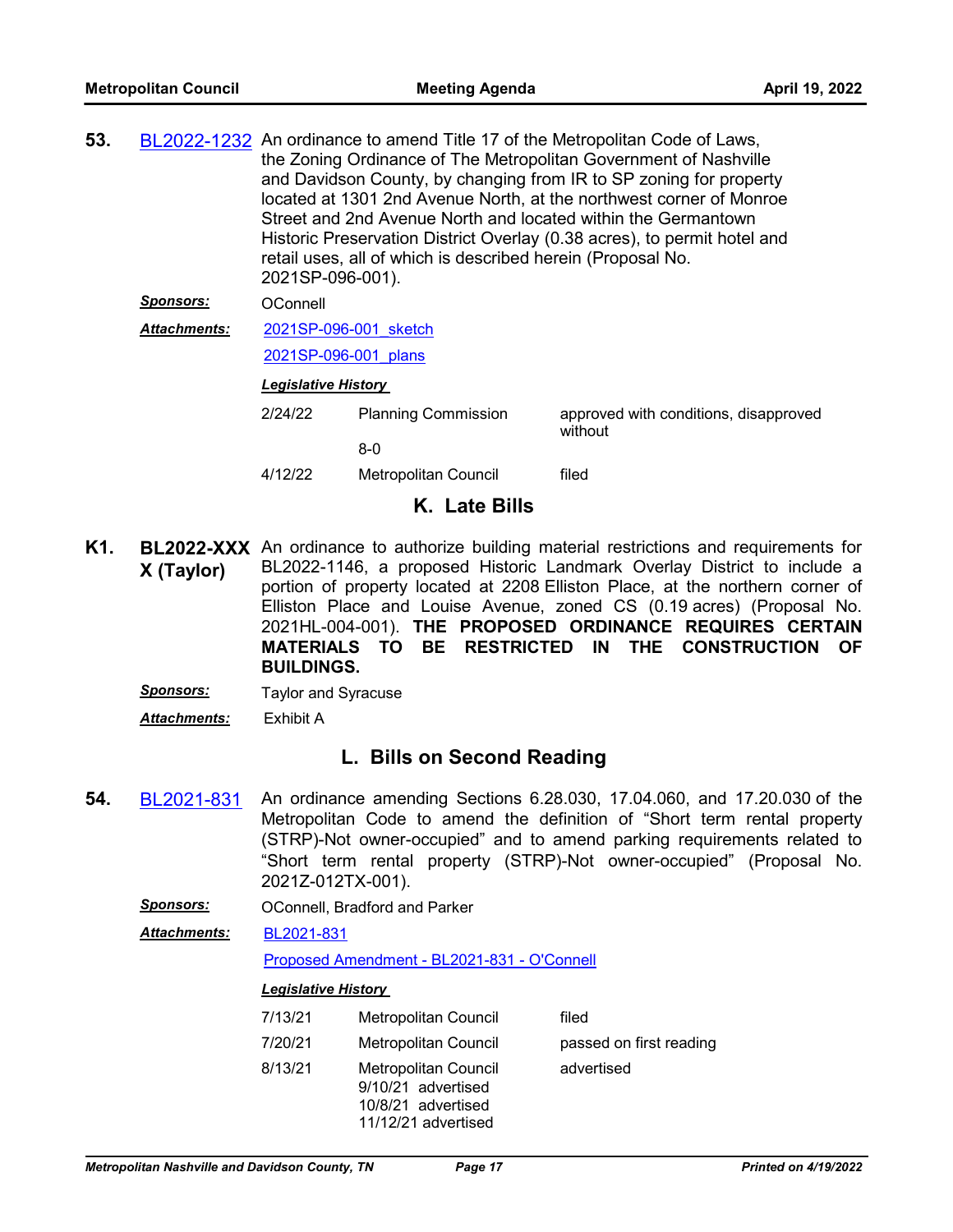| <b>Metropolitan Council</b> |                     |                            | April 19, 2022                                                                                                                                                   |                                                                                                                                                                         |  |
|-----------------------------|---------------------|----------------------------|------------------------------------------------------------------------------------------------------------------------------------------------------------------|-------------------------------------------------------------------------------------------------------------------------------------------------------------------------|--|
|                             |                     | 9/7/21                     | Metropolitan Council<br>public hearing deferred to 10/5/21<br>9/7/21<br>10/5/21 public hearing deferred to 11/2/21<br>11/2/21 public hearing deferred to 12/7/21 | public hearing                                                                                                                                                          |  |
|                             |                     | 9/7/21                     | Metropolitan Council                                                                                                                                             | deferred                                                                                                                                                                |  |
|                             |                     | 10/5/21                    | Metropolitan Council<br>deferred to 11/2/21 public hearing                                                                                                       | deferred                                                                                                                                                                |  |
|                             |                     | 11/2/21                    | Metropolitan Council<br>deferred to 12/7/2021                                                                                                                    | public hearing<br>12/7/2021 public hearing held; second reading deferred to 3/15/2022                                                                                   |  |
|                             |                     | 11/2/21                    | Metropolitan Council                                                                                                                                             | deferred                                                                                                                                                                |  |
|                             |                     | 11/18/21                   | <b>Planning Commission</b><br>$(7-0)$                                                                                                                            | disapproved                                                                                                                                                             |  |
|                             |                     | 12/7/21                    | Metropolitan Council<br>second reading deferred to 3/15/22                                                                                                       | deferred                                                                                                                                                                |  |
|                             |                     | 3/15/22                    | Metropolitan Council                                                                                                                                             | referred to the Government Operations and<br><b>Regulations Committee</b>                                                                                               |  |
|                             |                     | 3/15/22                    | Metropolitan Council                                                                                                                                             | referred to the Planning and Zoning<br>Committee                                                                                                                        |  |
|                             |                     | 3/15/22                    | Metropolitan Council<br>Deferred to 4/19/2022                                                                                                                    | deferred                                                                                                                                                                |  |
| 55.                         | BL2021-971          |                            | Office of Housing and Homelessness.                                                                                                                              | An ordinance to amend Title 2 of the Metropolitan Code of Laws to create an                                                                                             |  |
|                             | <b>Sponsors:</b>    |                            |                                                                                                                                                                  | OConnell, Evans, Suara, Sepulveda, Sledge, Welsch, Roberts, Allen, Porterfield,<br>Rosenberg, Johnston, Parker, Druffel, Bradford, Benedict, Taylor, Styles and Hausser |  |
|                             | <b>Attachments:</b> |                            | Proposed Substitute - BL2021-971 - O'Connell v.2                                                                                                                 |                                                                                                                                                                         |  |
|                             |                     |                            | Proposed Amendment BL2021-971 - O'Connell                                                                                                                        |                                                                                                                                                                         |  |
|                             |                     | <b>Legislative History</b> |                                                                                                                                                                  |                                                                                                                                                                         |  |
|                             |                     | 10/26/21                   | Metropolitan Council                                                                                                                                             | filed                                                                                                                                                                   |  |
|                             |                     | 11/2/21                    | Metropolitan Council                                                                                                                                             | referred to the Affordable Housing<br>Committee                                                                                                                         |  |
|                             |                     | 11/2/21                    | Metropolitan Council                                                                                                                                             | referred to the Human Services Committee                                                                                                                                |  |
|                             |                     | 11/2/21                    | Metropolitan Council                                                                                                                                             | passed on first reading                                                                                                                                                 |  |
|                             |                     | 11/16/21                   | Metropolitan Council                                                                                                                                             | deferred                                                                                                                                                                |  |
|                             |                     | 12/7/21                    | <b>Metropolitan Council</b><br>deferred to 4/19/22                                                                                                               | deferred                                                                                                                                                                |  |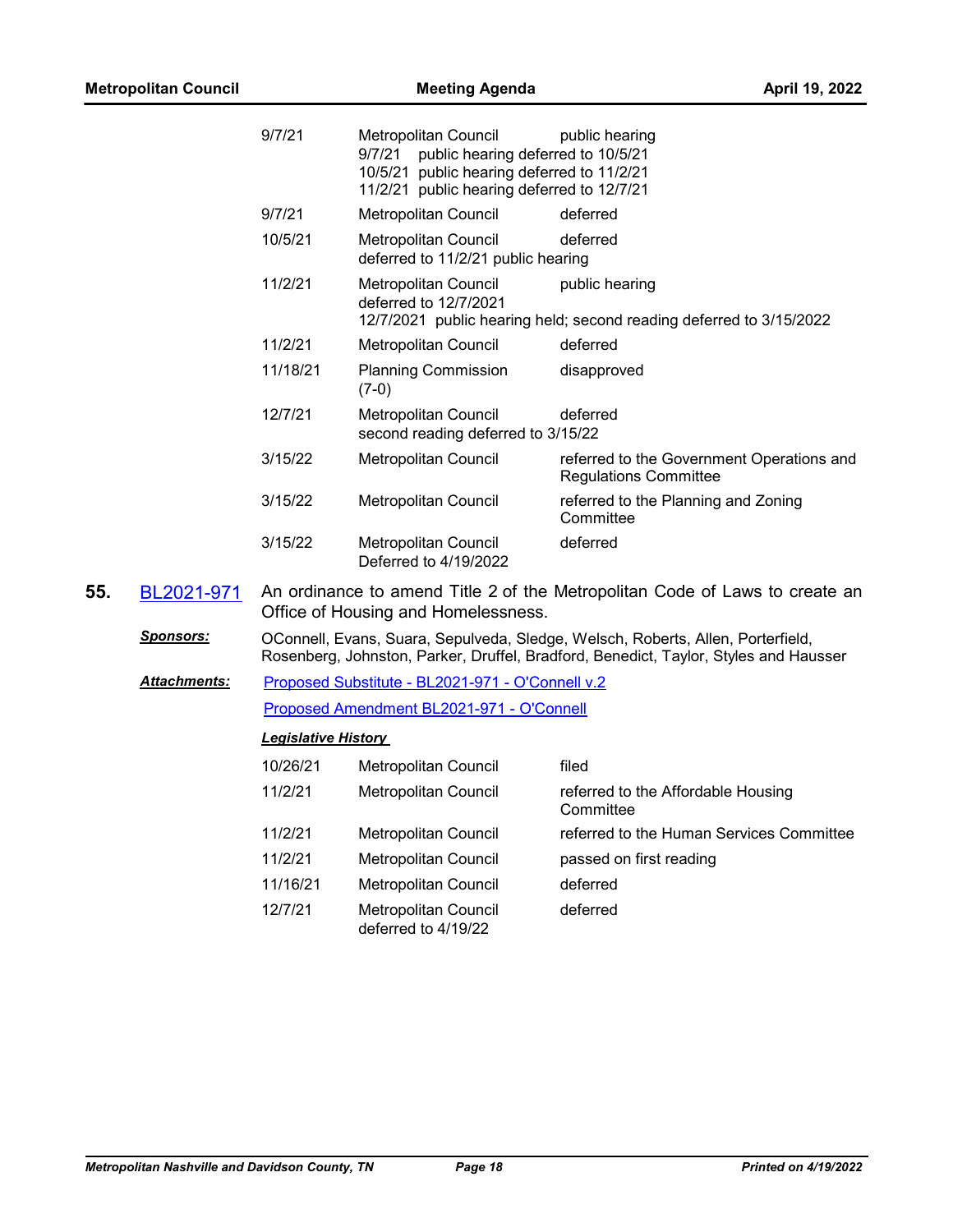| 56. |                  | BL2022-1164 An Ordinance to amend Section 9.30.010 of the Metropolitan Code of Laws<br>pertaining to construction noise.                                                                                                                                                |                                                              |                                                                                                                                                                                                  |  |
|-----|------------------|-------------------------------------------------------------------------------------------------------------------------------------------------------------------------------------------------------------------------------------------------------------------------|--------------------------------------------------------------|--------------------------------------------------------------------------------------------------------------------------------------------------------------------------------------------------|--|
|     | <b>Sponsors:</b> | Sledge, OConnell, Hausser, Evans, Murphy, Welsch, Styles, VanReece, Suara,<br><b>Benedict and Bradford</b>                                                                                                                                                              |                                                              |                                                                                                                                                                                                  |  |
|     | Attachments:     |                                                                                                                                                                                                                                                                         | Proposed Substitute - BL2022-1164 - Sledge                   |                                                                                                                                                                                                  |  |
|     |                  | <b>Legislative History</b>                                                                                                                                                                                                                                              |                                                              |                                                                                                                                                                                                  |  |
|     |                  | 3/8/22                                                                                                                                                                                                                                                                  | Metropolitan Council                                         | filed                                                                                                                                                                                            |  |
|     |                  | 3/15/22                                                                                                                                                                                                                                                                 | Metropolitan Council                                         | passed on first reading                                                                                                                                                                          |  |
|     |                  | 4/5/22                                                                                                                                                                                                                                                                  | Metropolitan Council                                         | referred to the Government Operations<br>and Regulations Committee                                                                                                                               |  |
|     |                  | 4/5/22                                                                                                                                                                                                                                                                  | Metropolitan Council                                         | deferred                                                                                                                                                                                         |  |
| 57. |                  | BL2022-1166 An ordinance approving a Lease Agreement by and between the<br>Metropolitan Government of Nashville and Davidson County acting by and<br>through the Metropolitan Board of Education and the Bellevue Civic<br>Association. (Proposal No. 2022M-013AG-001). |                                                              |                                                                                                                                                                                                  |  |
|     | <u>Sponsors:</u> |                                                                                                                                                                                                                                                                         | Hausser, Allen and Withers                                   |                                                                                                                                                                                                  |  |
|     | Attachments:     |                                                                                                                                                                                                                                                                         | <b>Lease Agreement Exhibits</b>                              |                                                                                                                                                                                                  |  |
|     |                  |                                                                                                                                                                                                                                                                         | Proposed Amendment - BL2022-1166 - Hausser                   |                                                                                                                                                                                                  |  |
|     |                  | <b>Legislative History</b>                                                                                                                                                                                                                                              |                                                              |                                                                                                                                                                                                  |  |
|     |                  | 3/8/22                                                                                                                                                                                                                                                                  | Metropolitan Council                                         | filed                                                                                                                                                                                            |  |
|     |                  | 3/8/22                                                                                                                                                                                                                                                                  | <b>Planning Commission</b>                                   | approved                                                                                                                                                                                         |  |
|     |                  | 3/15/22                                                                                                                                                                                                                                                                 | Metropolitan Council                                         | passed on first reading                                                                                                                                                                          |  |
|     |                  | 4/4/22                                                                                                                                                                                                                                                                  | <b>Budget and Finance</b><br>Committee                       | approved                                                                                                                                                                                         |  |
|     |                  | 4/4/22                                                                                                                                                                                                                                                                  | Planning and Zoning<br>Committee                             | approved with an amendment                                                                                                                                                                       |  |
|     |                  | 4/5/22                                                                                                                                                                                                                                                                  | <b>Education Committee</b>                                   | approved with an amendment                                                                                                                                                                       |  |
|     |                  | 4/5/22                                                                                                                                                                                                                                                                  | Metropolitan Council                                         | deferred                                                                                                                                                                                         |  |
| 58. | BL2022-1168 An   |                                                                                                                                                                                                                                                                         | Ordinance to<br>amend<br>enforce excessive noise provisions. | Sections 9.20.020 and<br>9.20.060 of<br>the.<br>Metropolitan Code of Laws to amend the noise provisions relative to motor<br>vehicles and to authorize the Department of Codes Administration to |  |

| <b>Sponsors:</b> | <b>Styles</b><br><b>Legislative History</b> |                      |                                                                    |  |  |
|------------------|---------------------------------------------|----------------------|--------------------------------------------------------------------|--|--|
|                  | 3/29/22                                     | Metropolitan Council | filed                                                              |  |  |
|                  | 4/5/22                                      | Metropolitan Council | referred to the Government Operations<br>and Regulations Committee |  |  |
|                  | 4/5/22                                      | Metropolitan Council | passed on first reading                                            |  |  |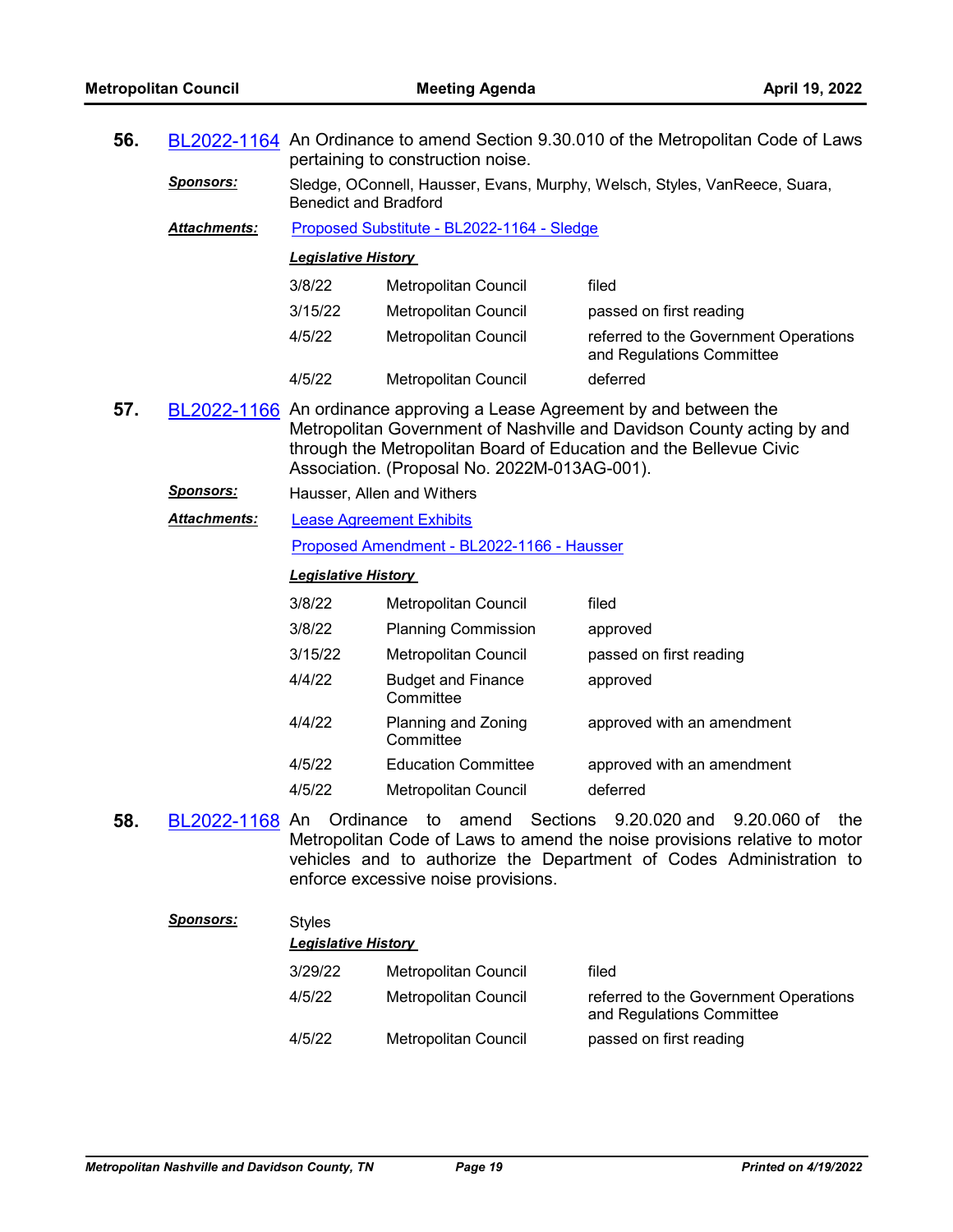| 59. |                     | BL2022-1169 An ordinance approving a Lease Agreement by and between the<br>Metropolitan Government of Nashville and Davidson County acting by and<br>through the Metropolitan Board of Education and East End Prep (Proposal<br>No. 2021M-012PR-001). |                             |                                                  |  |  |
|-----|---------------------|-------------------------------------------------------------------------------------------------------------------------------------------------------------------------------------------------------------------------------------------------------|-----------------------------|--------------------------------------------------|--|--|
|     | <b>Sponsors:</b>    |                                                                                                                                                                                                                                                       | Benedict, Allen and Withers |                                                  |  |  |
|     | <b>Attachments:</b> | Lease Agreement                                                                                                                                                                                                                                       |                             |                                                  |  |  |
|     |                     | <b>Legislative History</b>                                                                                                                                                                                                                            |                             |                                                  |  |  |
|     |                     | 8/2/21                                                                                                                                                                                                                                                | <b>Planning Commission</b>  | approved                                         |  |  |
|     |                     | 3/29/22                                                                                                                                                                                                                                               | <b>Metropolitan Council</b> | filed                                            |  |  |
|     |                     | 4/5/22                                                                                                                                                                                                                                                | <b>Metropolitan Council</b> | referred to the Budget and Finance<br>Committee  |  |  |
|     |                     | 4/5/22                                                                                                                                                                                                                                                | Metropolitan Council        | referred to the Education Committee              |  |  |
|     |                     | 4/5/22                                                                                                                                                                                                                                                | Metropolitan Council        | referred to the Planning and Zoning<br>Committee |  |  |

**60.** [BL2022-1170](http://nashville.legistar.com/gateway.aspx?m=l&id=/matter.aspx?key=14341) An ordinance authorizing the Health and Educational Facilities Board of The Metropolitan Government of Nashville and Davidson County to negotiate and accept payments in lieu of ad valorem taxes from its lessees operating mixed-income multifamily housing facilities including housing for low and moderate-income persons and approving the program for determining qualifications and eligibility for such payments.

4/5/22 Metropolitan Council passed on first reading

*Sponsors:* Allen, Sledge, VanReece, Benedict, Suara, Welsch, Toombs and Withers

*Attachments:* [Exhibit](http://nashville.legistar.com/gateway.aspx?M=F&ID=22a02de4-2577-4ebb-86f4-c6f55d21c512.docx)

*Legislative History* 

| 3/29/22 | <b>Metropolitan Council</b> | filed                                           |
|---------|-----------------------------|-------------------------------------------------|
| 4/5/22  | Metropolitan Council        | referred to the Affordable Housing<br>Committee |
| 4/5/22  | Metropolitan Council        | referred to the Budget and Finance<br>Committee |
| 4/5/22  | <b>Metropolitan Council</b> | passed on first reading                         |

**61.** [BL2022-1171](http://nashville.legistar.com/gateway.aspx?m=l&id=/matter.aspx?key=14292) An ordinance to provide for the designation of public property within specified areas of downtown Nashville as a temporary "Special Event Zone" during the time period beginning at six o'clock (6:00) a.m. on June 8, 2022, and ending at midnight (12:00) on June 13, 2022, relative to the use of these areas in conjunction with the 2022 CMA Fest and related activities and events.

| OConnell |
|----------|
|          |

*Attachments:* [CMA Fest Special Event Zone Map](http://nashville.legistar.com/gateway.aspx?M=F&ID=03b39215-5cab-470d-a61e-19a26ad3f49c.docx)

| <b>Metropolitan Nashville and Davidson County. TN</b> | Page 20                            | <b>Printed on 4/19/2022</b>                                       |
|-------------------------------------------------------|------------------------------------|-------------------------------------------------------------------|
| 4/5/22                                                | Metropolitan Council               | referred to the Public Health and Safety<br>Committee             |
| 4/5/22                                                | Metropolitan Council               | referred to the Public Facilities, Arts,<br>and Culture Committee |
| 3/29/22                                               | Metropolitan Council               | filed                                                             |
|                                                       | <b>Legislative History</b>         |                                                                   |
| Allachingins.                                         | CIVIA FEST OPECIAL EVENT ZUITE MAP |                                                                   |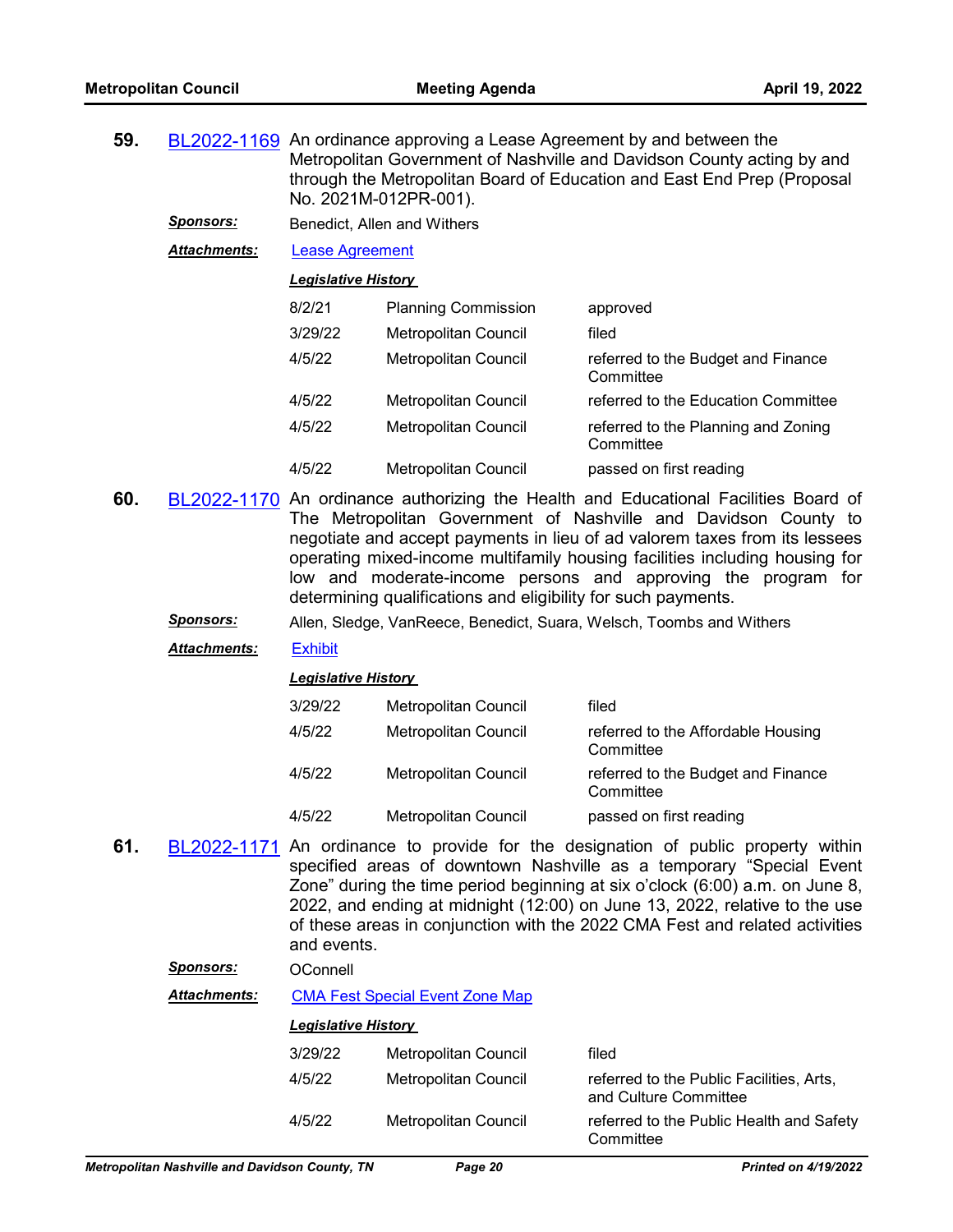|     |                     | 4/5/22                                                                                                                                                                                                                                                                                         | Metropolitan Council                     | passed on first reading                                                                                                                                                                                                                                                                                |
|-----|---------------------|------------------------------------------------------------------------------------------------------------------------------------------------------------------------------------------------------------------------------------------------------------------------------------------------|------------------------------------------|--------------------------------------------------------------------------------------------------------------------------------------------------------------------------------------------------------------------------------------------------------------------------------------------------------|
| 62. |                     | BL2022-1172 An ordinance approving a contract between the Metropolitan Government<br>of Nashville and Davidson County and CSS International, Inc. for<br>consulting, development, implementation, and managed services for<br>Hyperion/EPM Cloud, HCM Cloud, R12 and Taleo Software Platforms. |                                          |                                                                                                                                                                                                                                                                                                        |
|     | <u>Sponsors:</u>    | Allen                                                                                                                                                                                                                                                                                          |                                          |                                                                                                                                                                                                                                                                                                        |
|     | Attachments:        | <b>Contract Exhibit</b>                                                                                                                                                                                                                                                                        |                                          |                                                                                                                                                                                                                                                                                                        |
|     |                     | <b>Legislative History</b>                                                                                                                                                                                                                                                                     |                                          |                                                                                                                                                                                                                                                                                                        |
|     |                     | 3/29/22                                                                                                                                                                                                                                                                                        | Metropolitan Council                     | filed                                                                                                                                                                                                                                                                                                  |
|     |                     | 4/5/22                                                                                                                                                                                                                                                                                         | Metropolitan Council                     | referred to the Budget and Finance<br>Committee                                                                                                                                                                                                                                                        |
|     |                     | 4/5/22                                                                                                                                                                                                                                                                                         | Metropolitan Council                     | referred to the Government Operations<br>and Regulations Committee                                                                                                                                                                                                                                     |
|     |                     | 4/5/22                                                                                                                                                                                                                                                                                         | Metropolitan Council                     | passed on first reading                                                                                                                                                                                                                                                                                |
| 63. |                     |                                                                                                                                                                                                                                                                                                | purchase of gasoline and/or diesel fuel. | BL2022-1173 An ordinance approving a master agreement between The Metropolitan<br>Government of Nashville and Davidson County and JPMorgan Chase<br>Bank, N.A., for purpose of stabilizing the net expenses incurred in the                                                                            |
|     | <u>Sponsors:</u>    | Allen                                                                                                                                                                                                                                                                                          |                                          |                                                                                                                                                                                                                                                                                                        |
|     | <b>Attachments:</b> | <b>Agreement</b>                                                                                                                                                                                                                                                                               |                                          |                                                                                                                                                                                                                                                                                                        |
|     |                     | <b>Legislative History</b>                                                                                                                                                                                                                                                                     |                                          |                                                                                                                                                                                                                                                                                                        |
|     |                     | 3/29/22                                                                                                                                                                                                                                                                                        | Metropolitan Council                     | filed                                                                                                                                                                                                                                                                                                  |
|     |                     | 4/5/22                                                                                                                                                                                                                                                                                         | Metropolitan Council                     | referred to the Budget and Finance<br>Committee                                                                                                                                                                                                                                                        |
|     |                     | 4/5/22                                                                                                                                                                                                                                                                                         | Metropolitan Council                     | passed on first reading                                                                                                                                                                                                                                                                                |
| 64. |                     |                                                                                                                                                                                                                                                                                                | gasoline and/or diesel fuel.             | BL2022-1174 An ordinance approving a master agreement between The Metropolitan<br>Government of Nashville and Davidson County and Cargill, Inc., for the<br>purpose of stabilizing the net expenses incurred in the purchase of                                                                        |
|     | <u>Sponsors:</u>    | Allen                                                                                                                                                                                                                                                                                          |                                          |                                                                                                                                                                                                                                                                                                        |
|     | Attachments:        | <b>Agreement</b>                                                                                                                                                                                                                                                                               |                                          |                                                                                                                                                                                                                                                                                                        |
|     |                     | <b>Legislative History</b>                                                                                                                                                                                                                                                                     |                                          |                                                                                                                                                                                                                                                                                                        |
|     |                     | 3/29/22                                                                                                                                                                                                                                                                                        | Metropolitan Council                     | filed                                                                                                                                                                                                                                                                                                  |
|     |                     | 4/5/22                                                                                                                                                                                                                                                                                         | Metropolitan Council                     | referred to the Budget and Finance<br>Committee                                                                                                                                                                                                                                                        |
|     |                     | 4/5/22                                                                                                                                                                                                                                                                                         | Metropolitan Council                     | passed on first reading                                                                                                                                                                                                                                                                                |
| 65. |                     |                                                                                                                                                                                                                                                                                                | on or before October 5, 2021.            | BL2022-1175 An ordinance readopting the Code of The Metropolitan Government of<br>Nashville and Davidson County, Tennessee, prepared by Municipal Code<br>Corporation including supplemental and replacement pages thereof,<br>containing certain ordinances of a general and permanent nature enacted |
|     | <u>Sponsors:</u>    | Vercher<br><b>Legislative History</b>                                                                                                                                                                                                                                                          |                                          |                                                                                                                                                                                                                                                                                                        |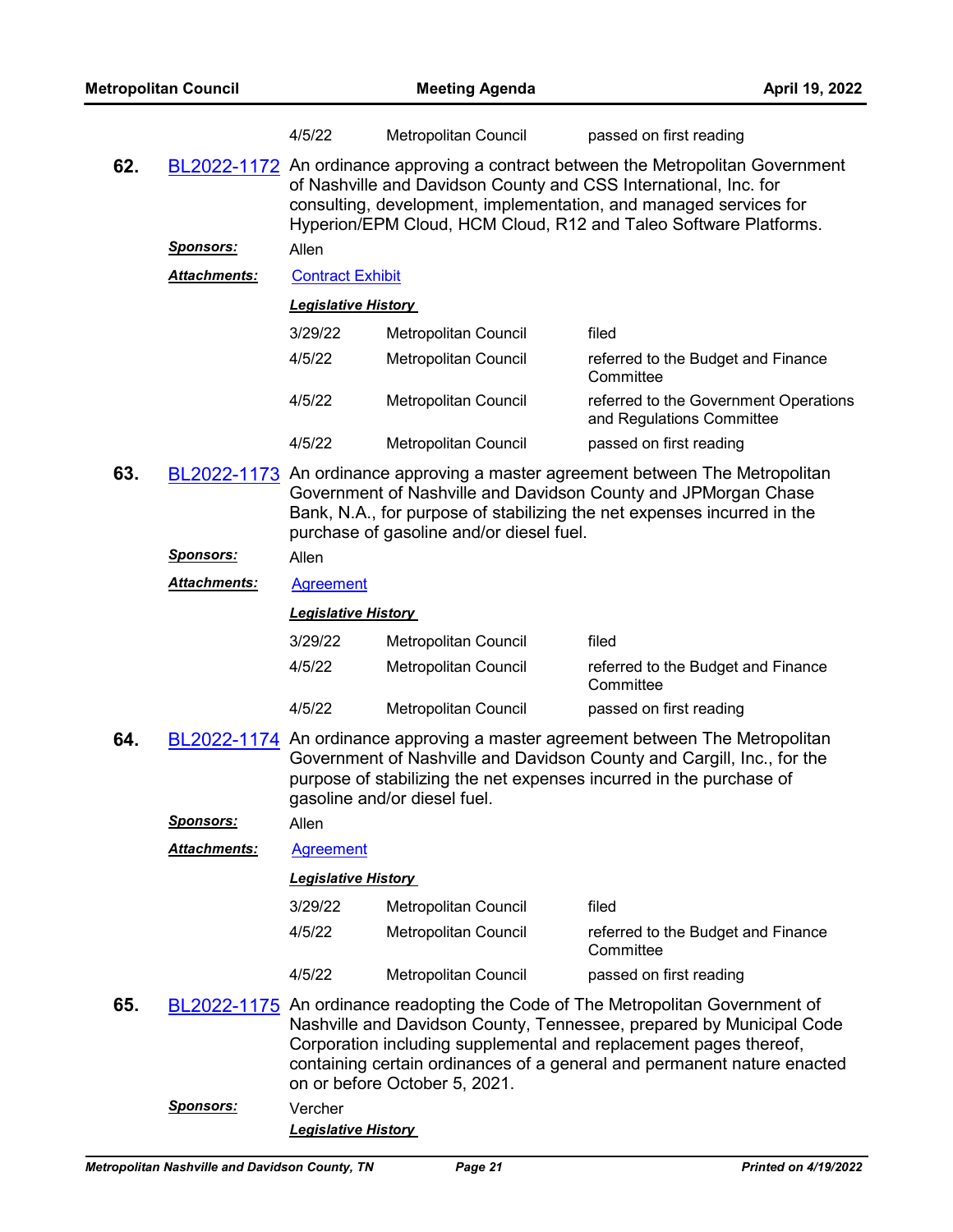|     | <b>Metropolitan Council</b> |                            | <b>Meeting Agenda</b>                            | April 19, 2022                                                                                                                                                                                                                                                                                                                                                                                                                                           |
|-----|-----------------------------|----------------------------|--------------------------------------------------|----------------------------------------------------------------------------------------------------------------------------------------------------------------------------------------------------------------------------------------------------------------------------------------------------------------------------------------------------------------------------------------------------------------------------------------------------------|
|     |                             | 3/29/22                    | Metropolitan Council                             | filed                                                                                                                                                                                                                                                                                                                                                                                                                                                    |
|     |                             | 4/5/22                     | Metropolitan Council                             | referred to the Rules, Confirmations,<br>and Public Elections Committee                                                                                                                                                                                                                                                                                                                                                                                  |
|     |                             | 4/5/22                     | Metropolitan Council                             | passed on first reading                                                                                                                                                                                                                                                                                                                                                                                                                                  |
| 66. |                             |                            |                                                  | BL2022-1176 An ordinance authorizing The Metropolitan Government of Nashville and<br>Davidson County to abandon easement rights for six properties located at<br>the southeast corner of Hayes Street and 16th Avenue North, formerly a<br>portion of Alley Nos. 373 and 380 (Proposal No. 2022M-035ES-001).                                                                                                                                             |
|     | <u>Sponsors:</u>            |                            | OConnell, Withers and Young                      |                                                                                                                                                                                                                                                                                                                                                                                                                                                          |
|     | <b>Attachments:</b>         | <b>Exhibits</b>            |                                                  |                                                                                                                                                                                                                                                                                                                                                                                                                                                          |
|     |                             | <b>Legislative History</b> |                                                  |                                                                                                                                                                                                                                                                                                                                                                                                                                                          |
|     |                             | 3/8/22                     | <b>Planning Commission</b>                       | approved                                                                                                                                                                                                                                                                                                                                                                                                                                                 |
|     |                             | 3/29/22                    | Metropolitan Council                             | filed                                                                                                                                                                                                                                                                                                                                                                                                                                                    |
|     |                             | 4/5/22                     | Metropolitan Council                             | referred to the Planning and Zoning<br>Committee                                                                                                                                                                                                                                                                                                                                                                                                         |
|     |                             | 4/5/22                     | Metropolitan Council                             | referred to the Transportation and<br>Infrastructure Committee                                                                                                                                                                                                                                                                                                                                                                                           |
|     |                             | 4/5/22                     | Metropolitan Council                             | passed on first reading                                                                                                                                                                                                                                                                                                                                                                                                                                  |
| 67. |                             |                            | 2021048243 and Proposal Number 2022M-008AG-001). | BL2022-1177 An ordinance authorizing the Metropolitan Government of Nashville and<br>Davidson County, acting by and through the Metropolitan Department of<br>Water and Sewerage Services, hereinafter known as "METRO", to enter<br>into an agreement with Rock Block Flats, LLC, hereinafter known as<br>"DEVELOPER", to provide improved public sanitary sewer service through<br>the construction of an improved stormwater system (Project No. SWGR |
|     | <b>Sponsors:</b>            |                            | Taylor, Allen, Withers and Young                 |                                                                                                                                                                                                                                                                                                                                                                                                                                                          |
|     | Attachments:                | <b>Agreement</b>           |                                                  |                                                                                                                                                                                                                                                                                                                                                                                                                                                          |
|     |                             | <b>Legislative History</b> |                                                  |                                                                                                                                                                                                                                                                                                                                                                                                                                                          |
|     |                             | 3/8/22                     | <b>Planning Commission</b>                       | approved                                                                                                                                                                                                                                                                                                                                                                                                                                                 |
|     |                             | 3/29/22                    | Metropolitan Council                             | filed                                                                                                                                                                                                                                                                                                                                                                                                                                                    |
|     |                             | 4/5/22                     | Metropolitan Council                             | referred to the Budget and Finance<br>Committee                                                                                                                                                                                                                                                                                                                                                                                                          |
|     |                             | 4/5/22                     | Metropolitan Council                             | referred to the Planning and Zoning<br>Committee                                                                                                                                                                                                                                                                                                                                                                                                         |
|     |                             | 4/5/22                     | Metropolitan Council                             | referred to the Transportation and<br>Infrastructure Committee                                                                                                                                                                                                                                                                                                                                                                                           |
|     |                             |                            | Metropolitan Council                             |                                                                                                                                                                                                                                                                                                                                                                                                                                                          |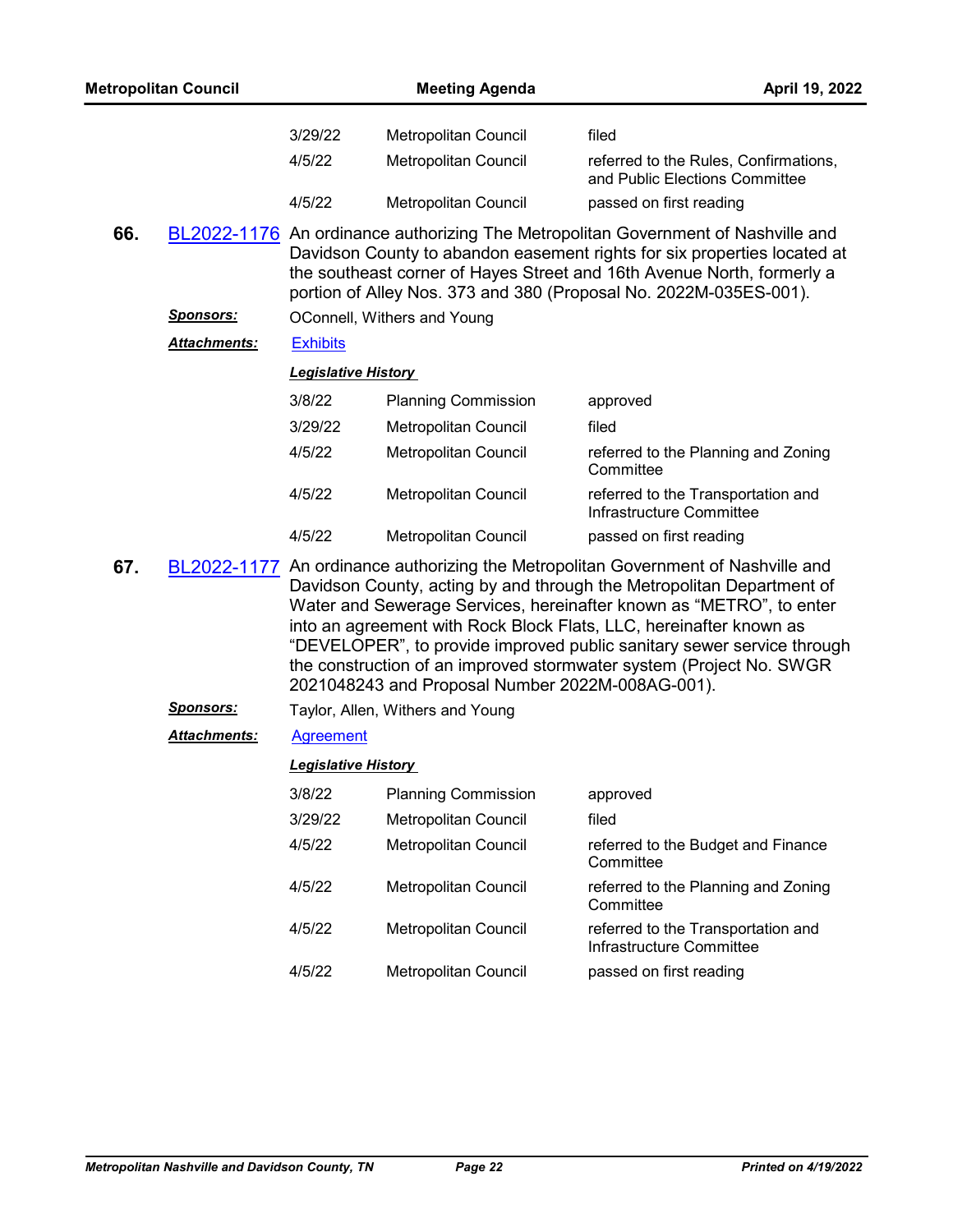| 68. |                     | BL2022-1178 An ordinance authorizing The Metropolitan Government of Nashville and<br>Davidson County to negotiate and accept a permanent easement for the<br>Dellrose Drive Stormwater Improvement Project for two properties located<br>at 120 and 122 Dellrose Drive, (Project No. 22-SWC-235 and Proposal No.<br>2022M-030ES-001). |                             |                                                                |  |
|-----|---------------------|---------------------------------------------------------------------------------------------------------------------------------------------------------------------------------------------------------------------------------------------------------------------------------------------------------------------------------------|-----------------------------|----------------------------------------------------------------|--|
|     | <b>Sponsors:</b>    |                                                                                                                                                                                                                                                                                                                                       | Syracuse, Withers and Young |                                                                |  |
|     | <b>Attachments:</b> | <b>Exhibit</b>                                                                                                                                                                                                                                                                                                                        |                             |                                                                |  |
|     |                     | <b>Legislative History</b>                                                                                                                                                                                                                                                                                                            |                             |                                                                |  |
|     |                     | 3/8/22                                                                                                                                                                                                                                                                                                                                | <b>Planning Commission</b>  | approved                                                       |  |
|     |                     | 3/29/22                                                                                                                                                                                                                                                                                                                               | Metropolitan Council        | filed                                                          |  |
|     |                     | 4/5/22                                                                                                                                                                                                                                                                                                                                | Metropolitan Council        | referred to the Planning and Zoning<br>Committee               |  |
|     |                     | 4/5/22                                                                                                                                                                                                                                                                                                                                | Metropolitan Council        | referred to the Transportation and<br>Infrastructure Committee |  |
|     |                     | 4/5/22                                                                                                                                                                                                                                                                                                                                | Metropolitan Council        | passed on first reading                                        |  |
|     |                     |                                                                                                                                                                                                                                                                                                                                       |                             |                                                                |  |

- **69.** [BL2022-1179](http://nashville.legistar.com/gateway.aspx?m=l&id=/matter.aspx?key=14284) An ordinance authorizing The Metropolitan Government of Nashville and Davidson County to accept new sanitary sewer and water mains, sanitary sewer manholes, fire hydrant assemblies and easements, for property located at Brick Church Pike, (unnumbered), also known as Mulberry Downs Phase 4 (MWS Project Nos. 20-SL-216 and 20-WL-110 and Proposal No. 2022M-032ES-001).
	- *Sponsors:* Gamble, Withers and Young

*Attachments:* [Exhibits](http://nashville.legistar.com/gateway.aspx?M=F&ID=7ca89d31-4f60-4eef-94dc-21b589fc334e.pdf)

#### *Legislative History*

| 3/8/22  | <b>Planning Commission</b>  | approved                                                       |
|---------|-----------------------------|----------------------------------------------------------------|
| 3/29/22 | Metropolitan Council        | filed                                                          |
| 4/5/22  | Metropolitan Council        | referred to the Planning and Zoning<br>Committee               |
| 4/5/22  | <b>Metropolitan Council</b> | referred to the Transportation and<br>Infrastructure Committee |
| 4/5/22  | Metropolitan Council        | passed on first reading                                        |

**70.** [BL2022-1180](http://nashville.legistar.com/gateway.aspx?m=l&id=/matter.aspx?key=14283) An ordinance authorizing The Metropolitan Government of Nashville and Davidson County to abandon existing fire hydrant assembly and to accept new water and sanitary sewer mains, fire hydrant assemblies, sanitary sewer manholes and easements, for property located 3517 Brick Church Pike, also known as Mulberry Downs Phase 5 (MWS Project Nos. 20-WL-111 and 20-SL-217 and Proposal No. 2022M-033ES-001).

*Sponsors:* Gamble, Withers and Young

| Attachments: | <b>Exhibits</b> |
|--------------|-----------------|
|--------------|-----------------|

| 3/8/22  | <b>Planning Commission</b>  | approved |
|---------|-----------------------------|----------|
| 3/29/22 | <b>Metropolitan Council</b> | filed    |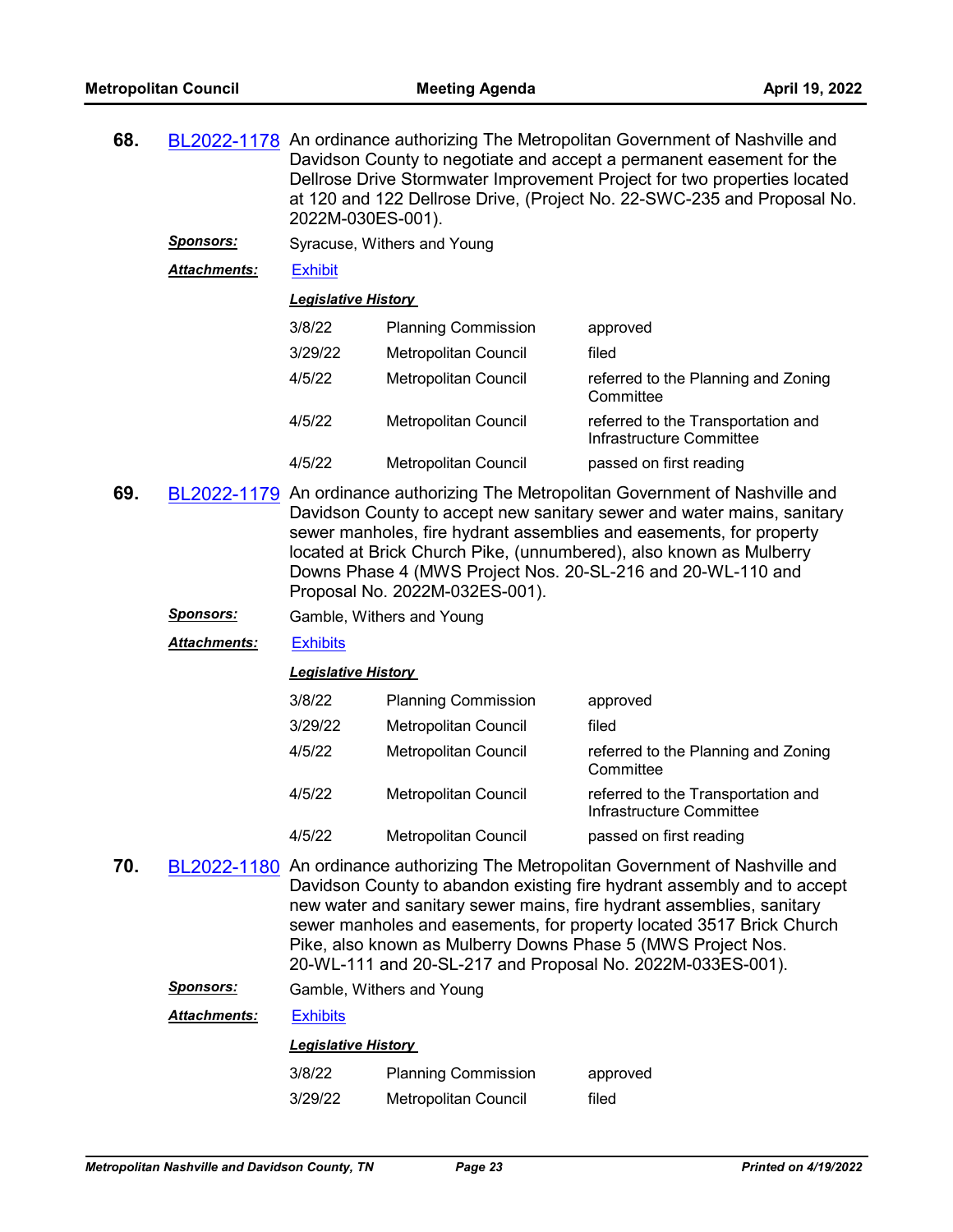| <b>Metropolitan Council</b> |                     |                                                                                                                                                                                                                                                                                                                              | <b>Meeting Agenda</b>       | April 19, 2022                                                                                                                                                                                                                                                                                                                                                            |
|-----------------------------|---------------------|------------------------------------------------------------------------------------------------------------------------------------------------------------------------------------------------------------------------------------------------------------------------------------------------------------------------------|-----------------------------|---------------------------------------------------------------------------------------------------------------------------------------------------------------------------------------------------------------------------------------------------------------------------------------------------------------------------------------------------------------------------|
|                             |                     | 4/5/22                                                                                                                                                                                                                                                                                                                       | Metropolitan Council        | referred to the Planning and Zoning<br>Committee                                                                                                                                                                                                                                                                                                                          |
|                             |                     | 4/5/22                                                                                                                                                                                                                                                                                                                       | Metropolitan Council        | referred to the Transportation and<br>Infrastructure Committee                                                                                                                                                                                                                                                                                                            |
|                             |                     | 4/5/22                                                                                                                                                                                                                                                                                                                       | Metropolitan Council        | passed on first reading                                                                                                                                                                                                                                                                                                                                                   |
| 71.                         |                     | 2022M-036ES-001).                                                                                                                                                                                                                                                                                                            |                             | BL2022-1181 An ordinance authorizing The Metropolitan Government of Nashville and<br>Davidson County to accept new sanitary sewer and water mains, sanitary<br>sewer manholes, fire hydrant assembly and easements, for property<br>located at 3517 Brick Church Pike, also known as Mulberry Downs Phase<br>6 (MWS Project Nos. 20-SL-218 and 20-WL-112 and Proposal No. |
|                             | <u>Sponsors:</u>    |                                                                                                                                                                                                                                                                                                                              | Gamble, Withers and Young   |                                                                                                                                                                                                                                                                                                                                                                           |
|                             | <b>Attachments:</b> | <b>Exhibits</b>                                                                                                                                                                                                                                                                                                              |                             |                                                                                                                                                                                                                                                                                                                                                                           |
|                             |                     | <b>Legislative History</b>                                                                                                                                                                                                                                                                                                   |                             |                                                                                                                                                                                                                                                                                                                                                                           |
|                             |                     | 3/8/22                                                                                                                                                                                                                                                                                                                       | <b>Planning Commission</b>  | approved                                                                                                                                                                                                                                                                                                                                                                  |
|                             |                     | 3/29/22                                                                                                                                                                                                                                                                                                                      | Metropolitan Council        | filed                                                                                                                                                                                                                                                                                                                                                                     |
|                             |                     | 4/5/22                                                                                                                                                                                                                                                                                                                       | Metropolitan Council        | referred to the Planning and Zoning<br>Committee                                                                                                                                                                                                                                                                                                                          |
|                             |                     | 4/5/22                                                                                                                                                                                                                                                                                                                       | Metropolitan Council        | referred to the Transportation and<br>Infrastructure Committee                                                                                                                                                                                                                                                                                                            |
|                             |                     | 4/5/22                                                                                                                                                                                                                                                                                                                       | Metropolitan Council        | passed on first reading                                                                                                                                                                                                                                                                                                                                                   |
| 72.                         |                     | BL2022-1182 An ordinance authorizing The Metropolitan Government of Nashville and<br>Davidson County to accept a new sanitary sewer manhole and easement,<br>for property located at 1721 B 6th Avenue North, also known as 6th<br>Avenue North Townhomes (MWS Project No. 21-SL-253 and Proposal No.<br>2022M-024ES-001).   |                             |                                                                                                                                                                                                                                                                                                                                                                           |
|                             | <u>Sponsors:</u>    |                                                                                                                                                                                                                                                                                                                              | OConnell, Withers and Young |                                                                                                                                                                                                                                                                                                                                                                           |
|                             | <b>Attachments:</b> | <b>Exhibit</b>                                                                                                                                                                                                                                                                                                               |                             |                                                                                                                                                                                                                                                                                                                                                                           |
|                             |                     | <b>Legislative History</b>                                                                                                                                                                                                                                                                                                   |                             |                                                                                                                                                                                                                                                                                                                                                                           |
|                             |                     | 3/1/22                                                                                                                                                                                                                                                                                                                       | <b>Planning Commission</b>  | approved                                                                                                                                                                                                                                                                                                                                                                  |
|                             |                     | 3/29/22                                                                                                                                                                                                                                                                                                                      | Metropolitan Council        | filed                                                                                                                                                                                                                                                                                                                                                                     |
|                             |                     | 4/5/22                                                                                                                                                                                                                                                                                                                       | Metropolitan Council        | referred to the Planning and Zoning<br>Committee                                                                                                                                                                                                                                                                                                                          |
|                             |                     | 4/5/22                                                                                                                                                                                                                                                                                                                       | Metropolitan Council        | referred to the Transportation and<br>Infrastructure Committee                                                                                                                                                                                                                                                                                                            |
|                             |                     | 4/5/22                                                                                                                                                                                                                                                                                                                       | Metropolitan Council        | passed on first reading                                                                                                                                                                                                                                                                                                                                                   |
| 73.                         |                     | BL2022-1183 An ordinance authorizing The Metropolitan Government of Nashville and<br>Davidson County to accept new sanitary sewer force main, appurtenance<br>and easements, for property at 3233 Lakeshore Drive, also known as<br>Lakeshore Drive Phase 1 (MWS Project Nos. 21-SL-99 and Proposal No.<br>2022M-023ES-001). |                             |                                                                                                                                                                                                                                                                                                                                                                           |
|                             | <u>Sponsors:</u>    | Hagar, Withers and Young                                                                                                                                                                                                                                                                                                     |                             |                                                                                                                                                                                                                                                                                                                                                                           |
|                             | <b>Attachments:</b> | <b>Exhibits</b>                                                                                                                                                                                                                                                                                                              |                             |                                                                                                                                                                                                                                                                                                                                                                           |
|                             |                     | <b>Legislative History</b>                                                                                                                                                                                                                                                                                                   |                             |                                                                                                                                                                                                                                                                                                                                                                           |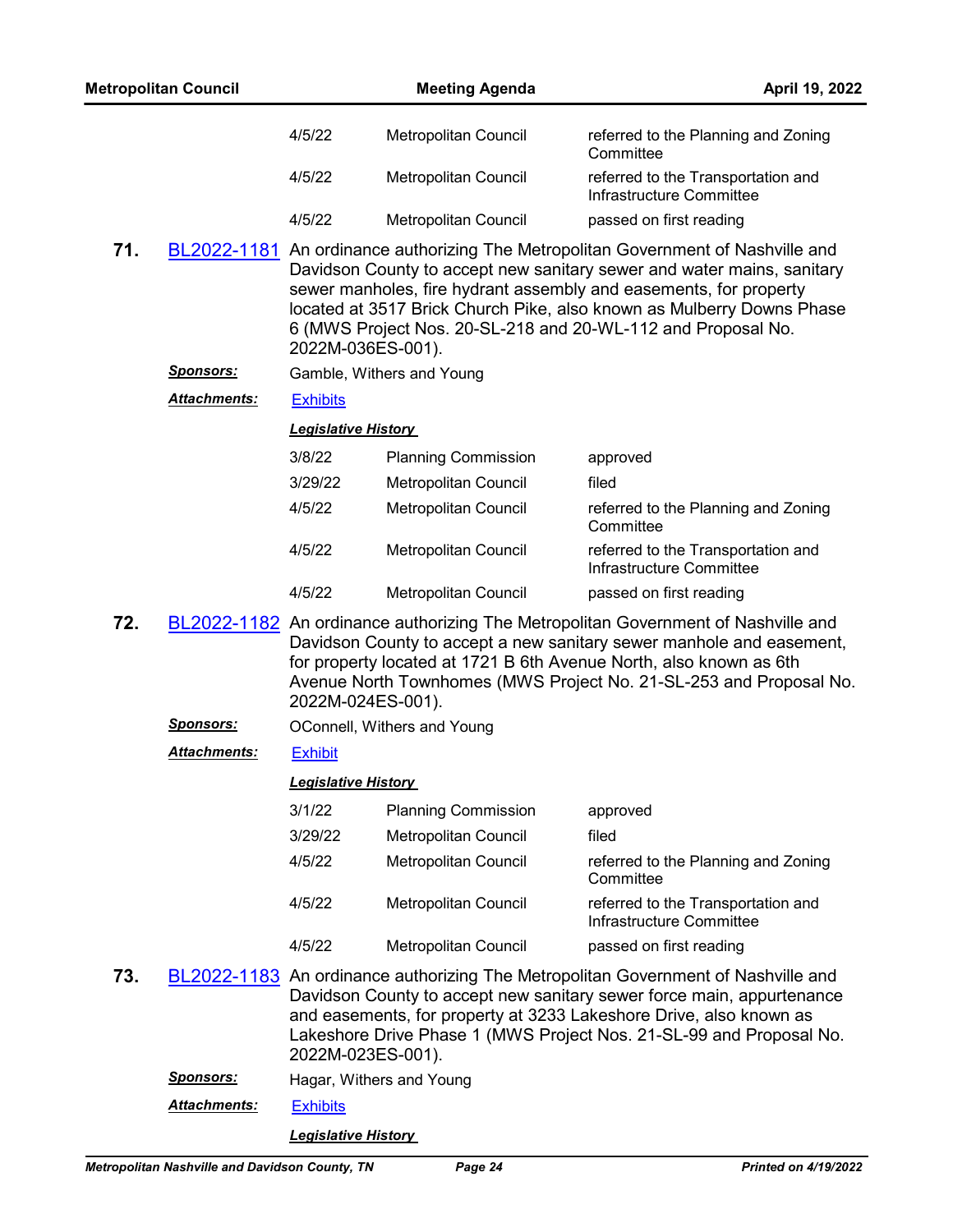|     | <b>Metropolitan Council</b> |                            | <b>Meeting Agenda</b>                                | April 19, 2022                                                                                                                                                                                                                                                                                             |
|-----|-----------------------------|----------------------------|------------------------------------------------------|------------------------------------------------------------------------------------------------------------------------------------------------------------------------------------------------------------------------------------------------------------------------------------------------------------|
|     |                             | 3/1/22                     | <b>Planning Commission</b>                           | approved                                                                                                                                                                                                                                                                                                   |
|     |                             | 3/29/22                    | Metropolitan Council                                 | filed                                                                                                                                                                                                                                                                                                      |
|     |                             | 4/5/22                     | Metropolitan Council                                 | referred to the Planning and Zoning<br>Committee                                                                                                                                                                                                                                                           |
|     |                             | 4/5/22                     | Metropolitan Council                                 | referred to the Transportation and<br>Infrastructure Committee                                                                                                                                                                                                                                             |
|     |                             | 4/5/22                     | Metropolitan Council                                 | passed on first reading                                                                                                                                                                                                                                                                                    |
| 74. |                             |                            | Proposal No. 2022M-027ES-001).                       | BL2022-1184 An ordinance authorizing The Metropolitan Government of Nashville and<br>Davidson County to abandon existing water main and easements, and to<br>accept a new water main, fire hydrant assemblies and easements, for<br>property located at 2 Dell Parkway (MWS Project No. 21-WL-83 and       |
|     | <u>Sponsors:</u>            |                            | Bradford, Withers and Young                          |                                                                                                                                                                                                                                                                                                            |
|     | <b>Attachments:</b>         | <b>Exhibit</b>             |                                                      |                                                                                                                                                                                                                                                                                                            |
|     |                             | <b>Legislative History</b> |                                                      |                                                                                                                                                                                                                                                                                                            |
|     |                             | 3/1/22                     | <b>Planning Commission</b>                           | approved                                                                                                                                                                                                                                                                                                   |
|     |                             | 3/29/22                    | Metropolitan Council                                 | filed                                                                                                                                                                                                                                                                                                      |
|     |                             | 4/5/22                     | Metropolitan Council                                 | referred to the Planning and Zoning<br>Committee                                                                                                                                                                                                                                                           |
|     |                             | 4/5/22                     | Metropolitan Council                                 | referred to the Transportation and<br>Infrastructure Committee                                                                                                                                                                                                                                             |
|     |                             | 4/5/22                     | Metropolitan Council                                 | passed on first reading                                                                                                                                                                                                                                                                                    |
| 75. |                             | 2022M-029ES-001).          | Project Nos. 19-SL-109 and 19-WL-52 and Proposal No. | BL2022-1185 An ordinance authorizing The Metropolitan Government of Nashville and<br>Davidson County to accept new sanitary sewer and water mains, sanitary<br>sewer manholes, fire hydrant assemblies and easements, for property<br>located at 3214 Murfreesboro Pike, also known as Hamilton Hills (MWS |
|     | Sponsors:                   | Withers and Young          |                                                      |                                                                                                                                                                                                                                                                                                            |
|     | Attachments:                | <b>Exhibit</b>             |                                                      |                                                                                                                                                                                                                                                                                                            |
|     |                             | <b>Legislative History</b> |                                                      |                                                                                                                                                                                                                                                                                                            |
|     |                             | 3/8/22                     | <b>Planning Commission</b>                           | approved                                                                                                                                                                                                                                                                                                   |
|     |                             | 3/29/22                    | Metropolitan Council                                 | filed                                                                                                                                                                                                                                                                                                      |
|     |                             | 4/5/22                     | Metropolitan Council                                 | referred to the Planning and Zoning<br>Committee                                                                                                                                                                                                                                                           |
|     |                             | 4/5/22                     | <b>Metropolitan Council</b>                          | referred to the Transportation and<br>Infrastructure Committee                                                                                                                                                                                                                                             |
|     |                             | 4/5/22                     | Metropolitan Council                                 | passed on first reading                                                                                                                                                                                                                                                                                    |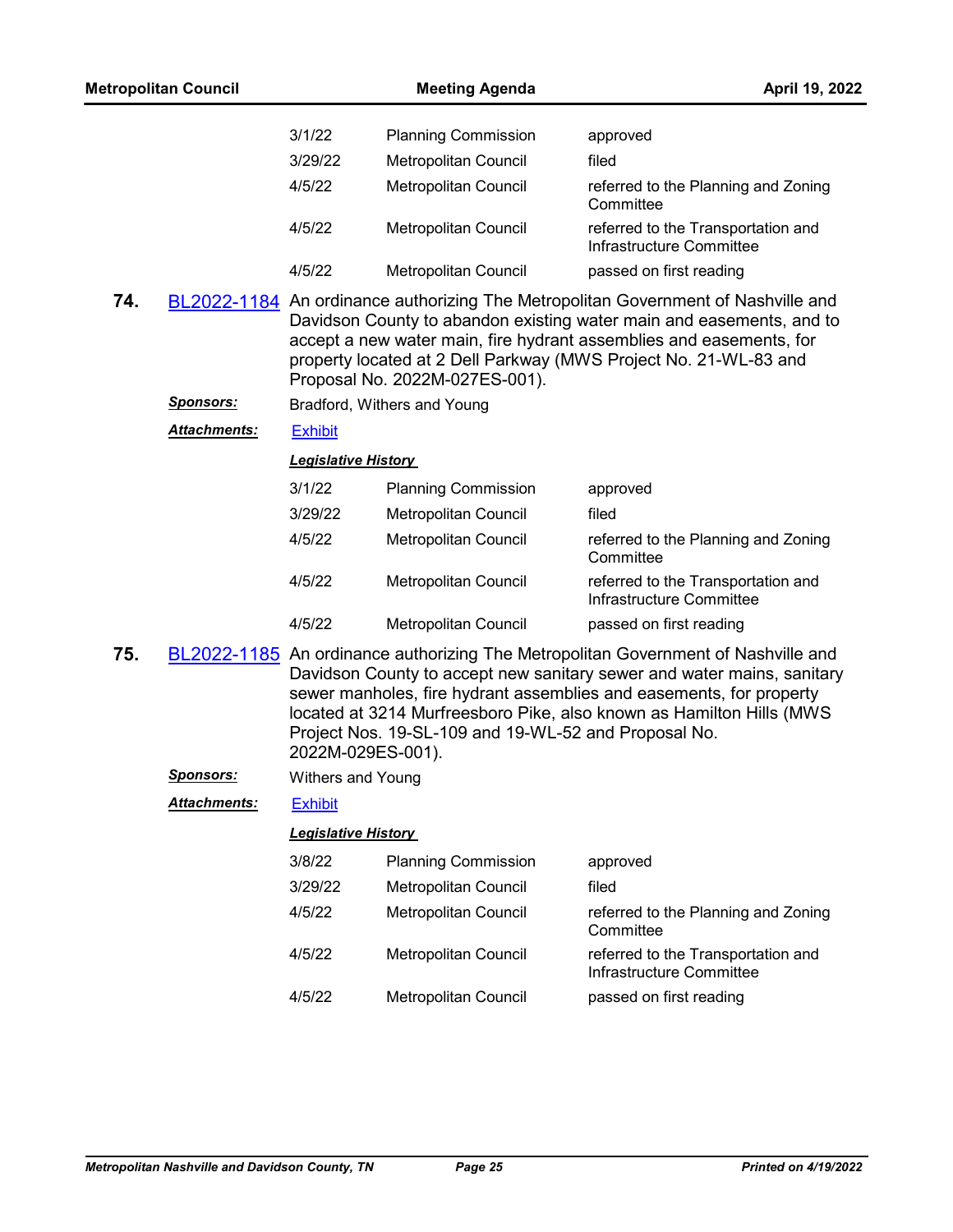| 76. |                     | BL2022-1186 An ordinance authorizing The Metropolitan Government of Nashville and<br>Davidson County to accept new sanitary sewer and water mains, sanitary<br>sewer manholes, fire hydrant assembly and easements, for property<br>located at 7256 Centennial Place (MWS Project Nos. 21-SL-278 and<br>21-WL-117 and Proposal No. 2022M-028ES-001). |                             |                                                                |  |  |
|-----|---------------------|------------------------------------------------------------------------------------------------------------------------------------------------------------------------------------------------------------------------------------------------------------------------------------------------------------------------------------------------------|-----------------------------|----------------------------------------------------------------|--|--|
|     | <b>Sponsors:</b>    |                                                                                                                                                                                                                                                                                                                                                      | Roberts, Withers and Young  |                                                                |  |  |
|     | <b>Attachments:</b> | <b>Exhibit</b>                                                                                                                                                                                                                                                                                                                                       |                             |                                                                |  |  |
|     |                     |                                                                                                                                                                                                                                                                                                                                                      | Legislative History         |                                                                |  |  |
|     |                     | 3/8/22                                                                                                                                                                                                                                                                                                                                               | <b>Planning Commission</b>  | approved                                                       |  |  |
|     |                     | 3/29/22                                                                                                                                                                                                                                                                                                                                              | <b>Metropolitan Council</b> | filed                                                          |  |  |
|     |                     | 4/5/22                                                                                                                                                                                                                                                                                                                                               | <b>Metropolitan Council</b> | referred to the Planning and Zoning<br>Committee               |  |  |
|     |                     | 4/5/22                                                                                                                                                                                                                                                                                                                                               | <b>Metropolitan Council</b> | referred to the Transportation and<br>Infrastructure Committee |  |  |
|     |                     | 4/5/22<br><b>Metropolitan Council</b><br>passed on first reading                                                                                                                                                                                                                                                                                     |                             |                                                                |  |  |
| 77. |                     | BL2022-1187 An ordinance authorizing The Metropolitan Government of Nashville and<br>Davidson County to accept new sanitary sewer main and sanitary sewer                                                                                                                                                                                            |                             |                                                                |  |  |

Davidson County to accept new sanitary sewer main and sanitary sewer manhole, for property located at 4 G Trimble Street, also known as Wharf Avenue Townhomes (MWS Project No. 21-SL-259 and Proposal No. 2022M-031ES-001).

*Sponsors:* Sledge, Withers and Young

*Attachments:* [Exhibit](http://nashville.legistar.com/gateway.aspx?M=F&ID=26420997-f999-4e85-ac06-443a876d9e75.pdf)

*Legislative History* 

| 3/8/22  | <b>Planning Commission</b>  | approved                                                       |
|---------|-----------------------------|----------------------------------------------------------------|
| 3/29/22 | Metropolitan Council        | filed                                                          |
| 4/5/22  | Metropolitan Council        | referred to the Planning and Zoning<br>Committee               |
| 4/5/22  | <b>Metropolitan Council</b> | referred to the Transportation and<br>Infrastructure Committee |
| 4/5/22  | Metropolitan Council        | passed on first reading                                        |

**78.** [BL2022-1188](http://nashville.legistar.com/gateway.aspx?m=l&id=/matter.aspx?key=14280) An ordinance authorizing The Metropolitan Government of Nashville and Davidson County to abandon existing sanitary sewer and water mains, sanitary sewer manholes, fire hydrant assembly and easements, and to accept new sanitary sewer and water mains, sanitary sewer manholes, fire hydrant assembly and easements, for 16 properties located at 8th Avenue South and Bass Street, also known as the 910 8th Avenue South development (MWS Project Nos. 20-SL-305 and 20-WL-152 and Proposal No. 2022M-038ES-001).

*Sponsors:* Sledge, Withers and Young

*Attachments:* [Exhibits](http://nashville.legistar.com/gateway.aspx?M=F&ID=f3a3abe0-dc1b-4d5e-aba4-9132f281f4b6.pdf)

| 3/8/22  | <b>Planning Commission</b> | approved |
|---------|----------------------------|----------|
| 3/29/22 | Metropolitan Council       | filed    |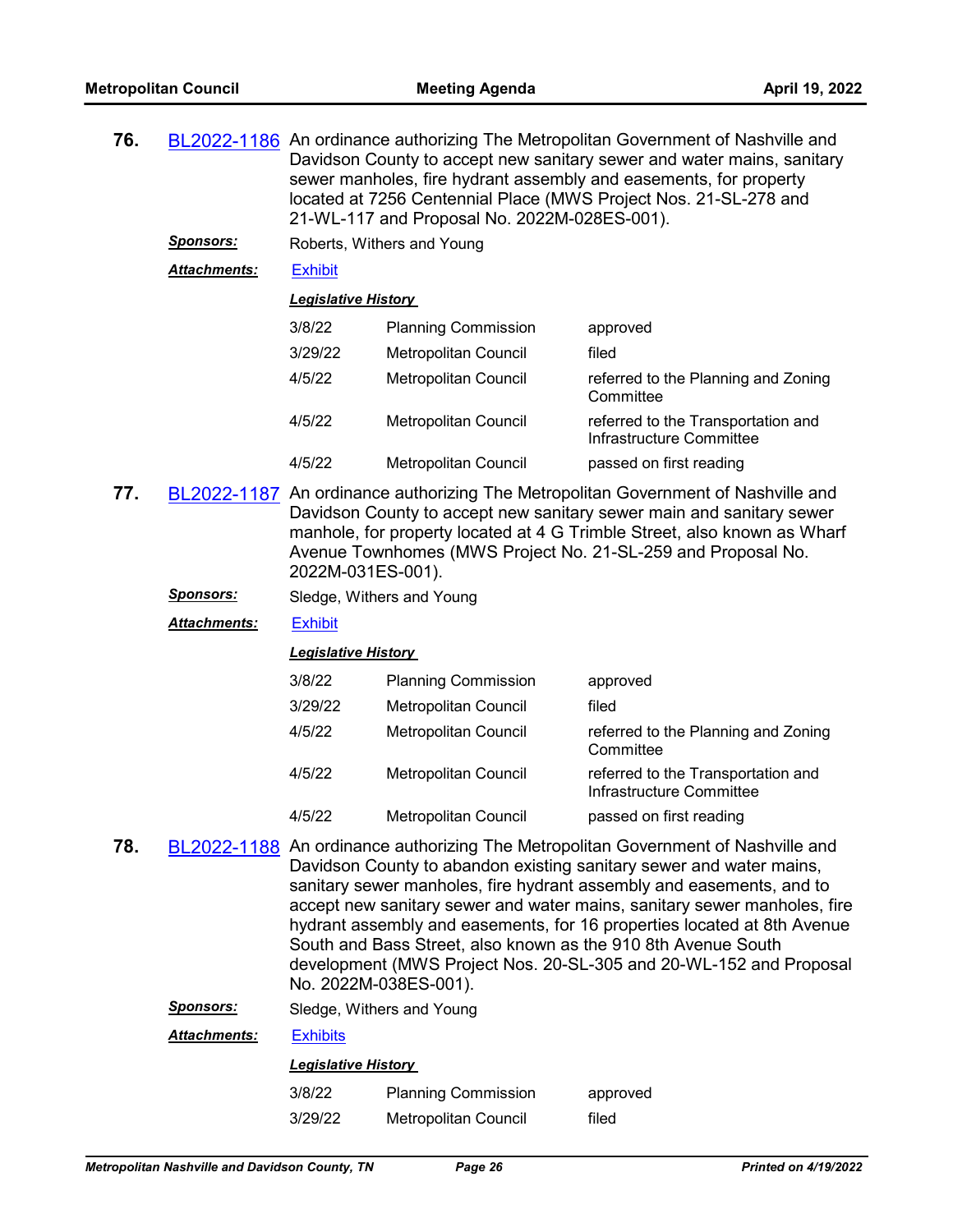|     | <b>Metropolitan Council</b> |                            | <b>Meeting Agenda</b>                                                                                                                                                                                                                                                                                                                                                   |                                                                | April 19, 2022 |
|-----|-----------------------------|----------------------------|-------------------------------------------------------------------------------------------------------------------------------------------------------------------------------------------------------------------------------------------------------------------------------------------------------------------------------------------------------------------------|----------------------------------------------------------------|----------------|
|     |                             | 4/5/22                     | Metropolitan Council                                                                                                                                                                                                                                                                                                                                                    | referred to the Planning and Zoning<br>Committee               |                |
|     |                             | 4/5/22                     | Metropolitan Council                                                                                                                                                                                                                                                                                                                                                    | referred to the Transportation and<br>Infrastructure Committee |                |
|     |                             | 4/5/22                     | Metropolitan Council                                                                                                                                                                                                                                                                                                                                                    | passed on first reading                                        |                |
| 79. |                             | 2022M-034ES-001).          | BL2022-1189 An ordinance authorizing The Metropolitan Government of Nashville and<br>Davidson County to abandon existing public sanitary sewer main, sanitary<br>sewer manhole and easement, and to accept new sanitary sewer main,<br>sanitary sewer manhole and easement, for property located at 3800<br>Charlotte Avenue (MWS Project No. 22-SL-02 and Proposal No. |                                                                |                |
|     | <b>Sponsors:</b>            |                            | Murphy, Withers and Young                                                                                                                                                                                                                                                                                                                                               |                                                                |                |
|     | <b>Attachments:</b>         | <b>Exhibits</b>            |                                                                                                                                                                                                                                                                                                                                                                         |                                                                |                |
|     |                             | <b>Legislative History</b> |                                                                                                                                                                                                                                                                                                                                                                         |                                                                |                |
|     |                             | 3/8/22                     | <b>Planning Commission</b>                                                                                                                                                                                                                                                                                                                                              | approved                                                       |                |
|     |                             | 3/29/22                    | <b>Metropolitan Council</b>                                                                                                                                                                                                                                                                                                                                             | filed                                                          |                |
|     |                             | 4/5/22                     | Metropolitan Council                                                                                                                                                                                                                                                                                                                                                    | referred to the Planning and Zoning<br>Committee               |                |
|     |                             | 4/5/22                     | Metropolitan Council                                                                                                                                                                                                                                                                                                                                                    | referred to the Transportation and<br>Infrastructure Committee |                |
|     |                             | 4/5/22                     | Metropolitan Council                                                                                                                                                                                                                                                                                                                                                    | passed on first reading                                        |                |
| Ωn  |                             |                            | DL2022 1212 An ordinance approving a participation agreement between                                                                                                                                                                                                                                                                                                    |                                                                | †h≏            |

**80.** [BL2022-1212](http://nashville.legistar.com/gateway.aspx?m=l&id=/matter.aspx?key=14342) An ordinance approving a participation agreement between the Metropolitan Government of Nashville and Davidson County, through the Metropolitan Board of Parks and Recreation, and CRP/WP Alta Metro Center Owner, LLC for trailhead improvements at the MetroCenter Levee Greenway. (Proposal No. 2022M-015AG-001).

*Sponsors:* Toombs and Allen

*Attachments:* [Participation Agreement](http://nashville.legistar.com/gateway.aspx?M=F&ID=abe370e1-8314-4e01-9a95-56c39b2cb59f.pdf)

| 4/5/22 | <b>Metropolitan Council</b> | referred to the Budget and Finance<br>Committee                   |
|--------|-----------------------------|-------------------------------------------------------------------|
| 4/5/22 | <b>Metropolitan Council</b> | referred to the Planning and Zoning<br>Committee                  |
| 4/5/22 | <b>Metropolitan Council</b> | referred to the Public Facilities, Arts,<br>and Culture Committee |
| 4/5/22 | <b>Planning Commission</b>  | approved                                                          |
| 4/5/22 | Metropolitan Council        | passed on first reading                                           |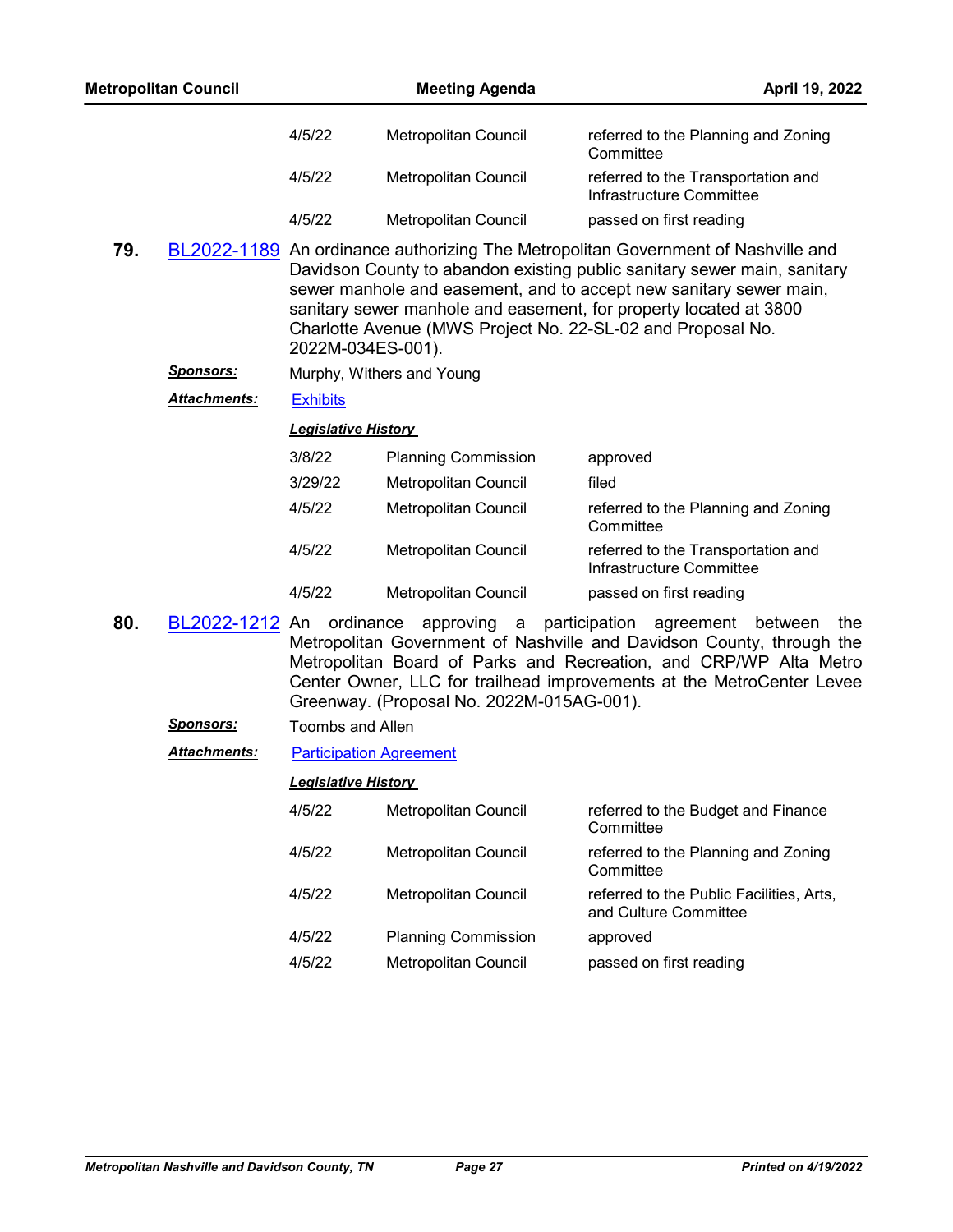# **M. Bills on Third Reading**

**81.** [BL2021-854](http://nashville.legistar.com/gateway.aspx?m=l&id=/matter.aspx?key=13414) An ordinance to amend Title 17 of the Metropolitan Code of Laws, the Zoning Ordinance of The Metropolitan Government of Nashville and Davidson County, by applying a Neighborhood Landmark Overlay District to property located at 435 Old Hickory Boulevard, at the southeast corner of Donna Drive and Old Hickory Boulevard, zoned RS20 (1.44 acres), to permit small event and short-term rentals, all of which is described herein (Proposal No. 2021NL-003-001).

## *Sponsors:* VanReece

*Attachments:* [BL2021-854 Sketch](http://nashville.legistar.com/gateway.aspx?M=F&ID=ea71ecf3-d2d5-4cf8-8097-00aa5cf76687.docx)

#### *Legislative History*

| 7/27/21 | Metropolitan Council                                                                                                          | filed                                                                                                                                                       |
|---------|-------------------------------------------------------------------------------------------------------------------------------|-------------------------------------------------------------------------------------------------------------------------------------------------------------|
| 8/3/21  | <b>Metropolitan Council</b>                                                                                                   | passed on first reading                                                                                                                                     |
| 8/13/21 | Metropolitan Council<br>9/10/21 advertised<br>3/11/22 advertised                                                              | advertised                                                                                                                                                  |
| 9/7/21  | Metropolitan Council                                                                                                          | deferred                                                                                                                                                    |
| 10/5/21 | Metropolitan Council                                                                                                          | deferred indefinitely                                                                                                                                       |
| 3/4/22  | Metropolitan Council<br>Reinstated at the request of the sponsor                                                              | reinstated                                                                                                                                                  |
| 3/15/22 | Metropolitan Council                                                                                                          | deferred                                                                                                                                                    |
| 3/24/22 | <b>Planning Commission</b><br>8/26/2021<br>9/23/2021<br>10/28/2021 Planning Commission Deferred Indefinitely<br>3/4/2022      | approved<br>Planning Commission reset to September 23, 2021<br>Planning Commission reset to October 28, 2021<br>Planning Commission reset to March 24, 2022 |
| 4/5/22  | Metropolitan Council                                                                                                          | referred to the Planning and Zoning<br>Committee                                                                                                            |
| 4/5/22  | Metropolitan Council<br>9/7/21 public hearing deferred to October 5, 2021<br>3/15/22 public hearing deferred to April 5, 2022 | public hearing                                                                                                                                              |
| 4/5/22  | Metropolitan Council                                                                                                          | passed on second reading                                                                                                                                    |

**82.** [BL2022-1100](http://nashville.legistar.com/gateway.aspx?m=l&id=/matter.aspx?key=14083) An ordinance to amend Title 17 of the Metropolitan Code of Laws, the Zoning Ordinance of The Metropolitan Government of Nashville and Davidson County, by amending a Specific Plan for properties located at 5754 River Road and River Road (unnumbered), approximately 750 feet west of Charlotte Pike, zoned SP, R40 and R80 (16.47 acres), to add 5.9 acres to the SP and permit 160 multi-family residential units, all of which is described herein (Proposal No. 2018SP-009-003).

*Sponsors:* Rosenberg

[2018SP-009-003\\_sketch](http://nashville.legistar.com/gateway.aspx?M=F&ID=25e8329a-7e69-4e8b-983e-e036e2bfca26.docx) [2018SP-009-003\\_plans](http://nashville.legistar.com/gateway.aspx?M=F&ID=f608f31c-8988-4c63-9a46-b6e75e1aea66.pdf) *Attachments: Legislative History*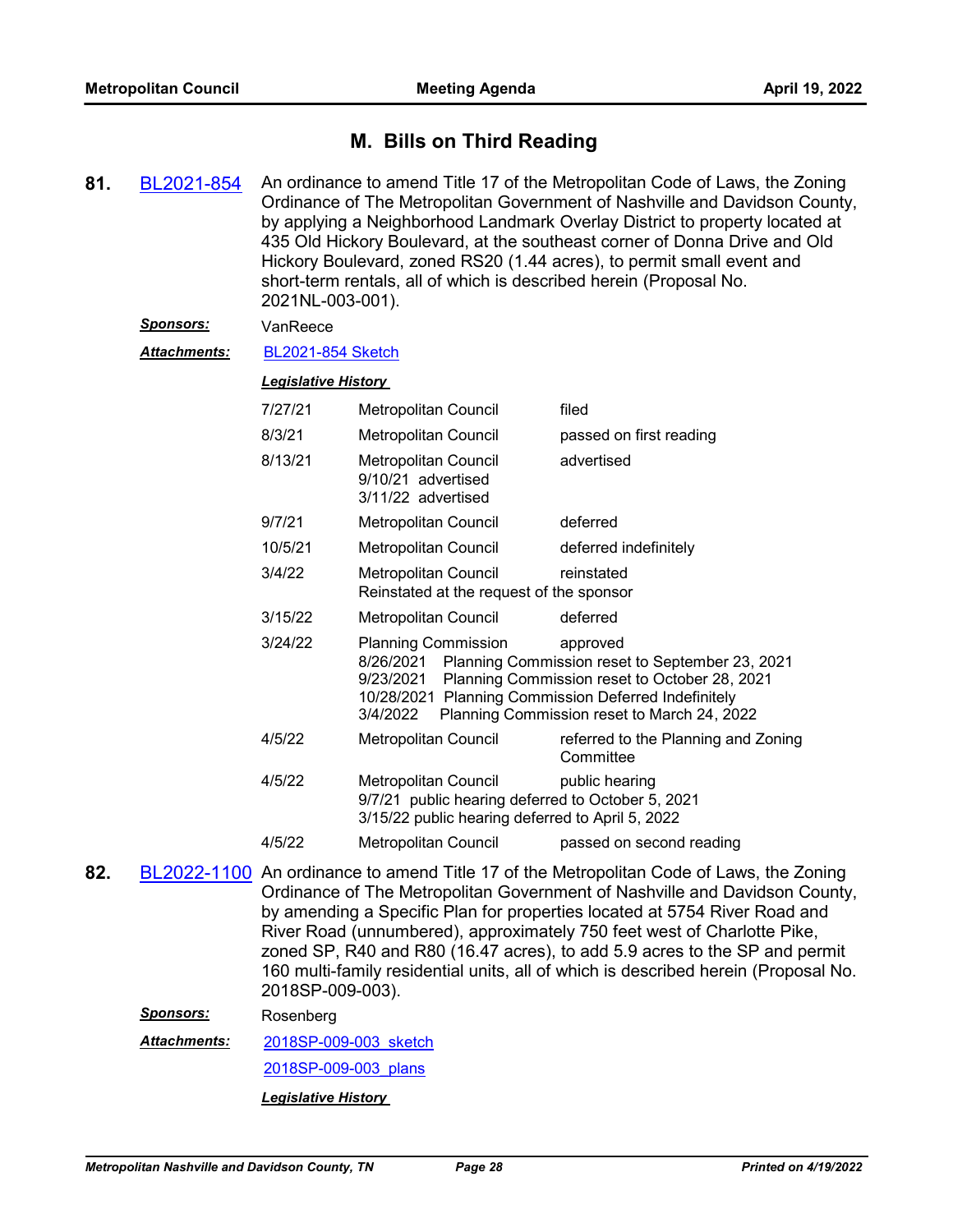| <b>Metropolitan Council</b> |         | <b>Meeting Agenda</b>               | April 19, 2022                                                                            |
|-----------------------------|---------|-------------------------------------|-------------------------------------------------------------------------------------------|
|                             | 1/13/22 | <b>Planning Commission</b>          | approved with conditions, disapproved<br>without                                          |
|                             |         | $(7-0)$                             |                                                                                           |
|                             | 1/25/22 | Metropolitan Council                | filed                                                                                     |
|                             | 2/1/22  | Metropolitan Council                | passed on first reading                                                                   |
|                             | 2/4/22  | Metropolitan Council                | advertised                                                                                |
|                             | 3/1/22  | Metropolitan Council                | public hearing                                                                            |
|                             | 3/1/22  | Metropolitan Council                | passed on second reading                                                                  |
|                             | 3/15/22 | Metropolitan Council                | deferred                                                                                  |
|                             | 4/5/22  | Metropolitan Council                | referred to the Planning and Zoning<br>Committee                                          |
|                             |         | 3/15/22 Deferred<br>4/4/22 Deferred |                                                                                           |
|                             | 4/5/22  | Metropolitan Council                | deferred                                                                                  |
| 83.                         |         |                                     | BL2022-1101 An ordinance to authorize building material restrictions and requirements for |

**83.** [BL2022-1101](http://nashville.legistar.com/gateway.aspx?m=l&id=/matter.aspx?key=14084) An ordinance to authorize building material restrictions and requirements for BL2022-1100, a proposed Specific Plan Zoning District located at located at 5754 River Road and River Road (unnumbered), approximately 750 feet west of Charlotte Pike, zoned SP, R40 and R80 (16.47 acres) (Proposal No. 2018SP-009-003). **THE PROPOSED ORDINANCE REQUIRES CERTAIN MATERIALS TO BE RESTRICTED IN THE CONSTRUCTION OF BUILDINGS.**

|     | <b>Sponsors:</b> | Rosenberg<br><b>Legislative History</b> |                                                           |                                                                                                                                                                                                                                                                                                                                 |  |  |
|-----|------------------|-----------------------------------------|-----------------------------------------------------------|---------------------------------------------------------------------------------------------------------------------------------------------------------------------------------------------------------------------------------------------------------------------------------------------------------------------------------|--|--|
|     |                  | 1/13/22                                 | <b>Planning Commission</b>                                | approved with conditions, disapproved<br>without                                                                                                                                                                                                                                                                                |  |  |
|     |                  |                                         | $(7-0)$                                                   |                                                                                                                                                                                                                                                                                                                                 |  |  |
|     |                  | 1/25/22                                 | <b>Metropolitan Council</b>                               | filed                                                                                                                                                                                                                                                                                                                           |  |  |
|     |                  | 2/1/22                                  | <b>Metropolitan Council</b>                               | passed on first reading                                                                                                                                                                                                                                                                                                         |  |  |
|     |                  | 2/4/22                                  | <b>Metropolitan Council</b>                               | advertised                                                                                                                                                                                                                                                                                                                      |  |  |
|     |                  | 3/1/22                                  | <b>Metropolitan Council</b>                               | public hearing                                                                                                                                                                                                                                                                                                                  |  |  |
|     |                  | 3/1/22                                  | Metropolitan Council                                      | passed on second reading                                                                                                                                                                                                                                                                                                        |  |  |
|     |                  | 3/15/22                                 | <b>Metropolitan Council</b>                               | deferred                                                                                                                                                                                                                                                                                                                        |  |  |
|     |                  | 4/5/22                                  | <b>Metropolitan Council</b>                               | referred to the Planning and Zoning<br>Committee                                                                                                                                                                                                                                                                                |  |  |
|     |                  |                                         | 3/14/22 deferred<br>4/4/22 deferred                       |                                                                                                                                                                                                                                                                                                                                 |  |  |
|     |                  | 4/5/22                                  | Metropolitan Council                                      | deferred                                                                                                                                                                                                                                                                                                                        |  |  |
| 84. |                  |                                         | which is described herein (Proposal No. 2021Z-128PR-001). | BL2022-1107 An ordinance to amend Title 17 of the Metropolitan Code of Laws, the Zoning<br>Ordinance of The Metropolitan Government of Nashville and Davidson County,<br>by changing from R6 to RM15-A zoning for property located at 824 Watts<br>Lane, approximately 430 feet southeast of Charlotte Pike (1.2 acres), all of |  |  |
|     | <u>Sponsors:</u> | Roberts                                 |                                                           |                                                                                                                                                                                                                                                                                                                                 |  |  |
|     | Attachments:     |                                         | 2021Z-128PR-001 sketch                                    |                                                                                                                                                                                                                                                                                                                                 |  |  |
|     |                  | <b>Legislative History</b>              |                                                           |                                                                                                                                                                                                                                                                                                                                 |  |  |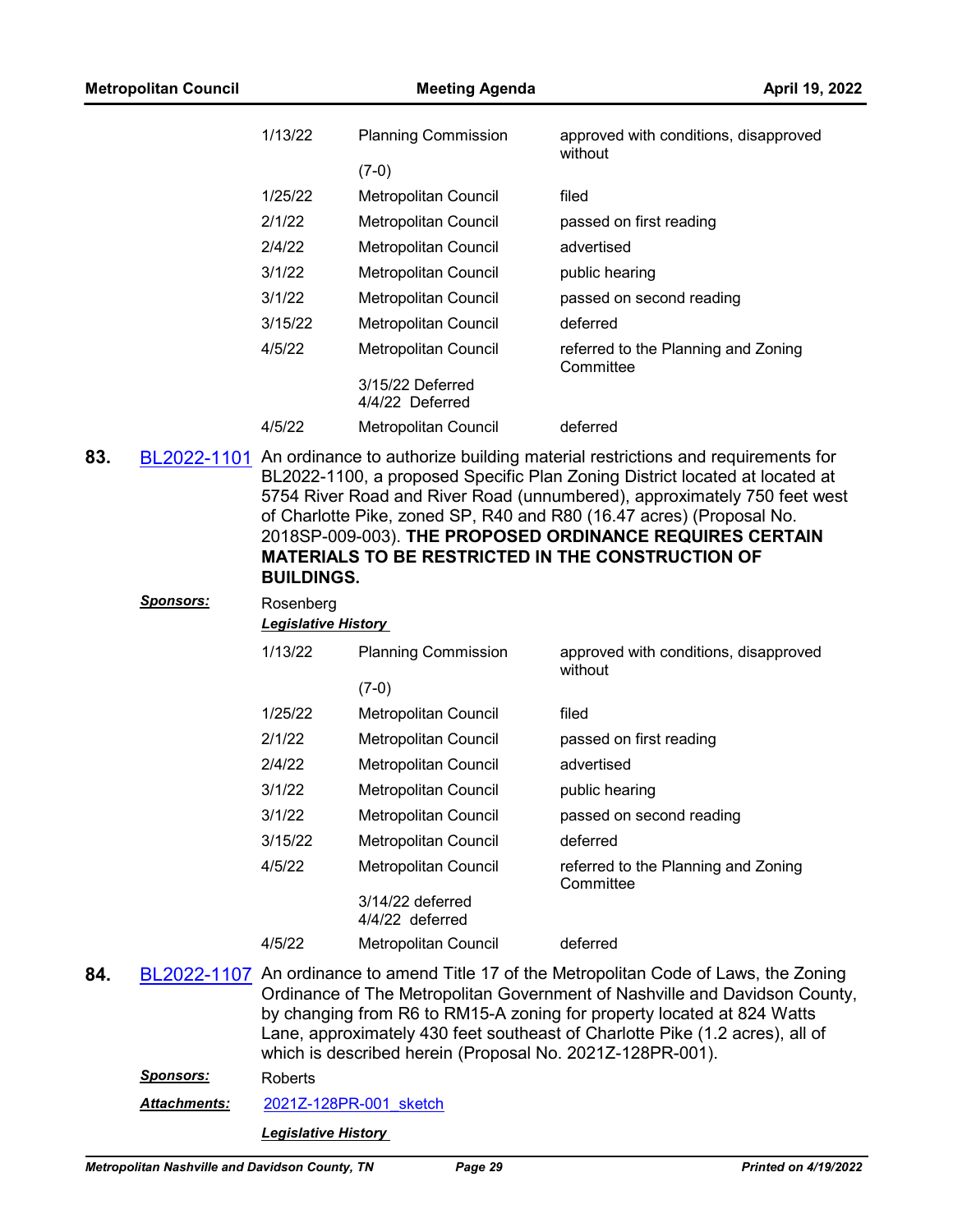|     |                      | 1/13/22                    | <b>Planning Commission</b><br>$(7-0)$                                                          | approved                                                                                                                                                                                                                                                                                                                                                                                                       |
|-----|----------------------|----------------------------|------------------------------------------------------------------------------------------------|----------------------------------------------------------------------------------------------------------------------------------------------------------------------------------------------------------------------------------------------------------------------------------------------------------------------------------------------------------------------------------------------------------------|
|     |                      | 1/25/22                    | Metropolitan Council                                                                           | filed                                                                                                                                                                                                                                                                                                                                                                                                          |
|     |                      | 2/1/22                     | Metropolitan Council                                                                           | passed on first reading                                                                                                                                                                                                                                                                                                                                                                                        |
|     |                      | 2/4/22                     | Metropolitan Council<br>3/4/22 advertised                                                      | advertised                                                                                                                                                                                                                                                                                                                                                                                                     |
|     |                      | 3/1/22                     | Metropolitan Council<br>3/1/22 public hearing deferred to 4/5/22<br>4/5/22 public hearing held | public hearing                                                                                                                                                                                                                                                                                                                                                                                                 |
|     |                      | 3/1/22                     | Metropolitan Council<br>deferred to 4/5/22 meeting                                             | deferred                                                                                                                                                                                                                                                                                                                                                                                                       |
|     |                      | 4/5/22                     | Metropolitan Council                                                                           | referred to the Planning and Zoning<br>Committee                                                                                                                                                                                                                                                                                                                                                               |
|     |                      | 4/5/22                     | Metropolitan Council                                                                           | passed on second reading                                                                                                                                                                                                                                                                                                                                                                                       |
| 85. |                      |                            | definition of "personally identifiable information."                                           | BL2022-1114 An ordinance amending Section 13.08.080 of the Metropolitan Code of Laws<br>pertaining to the use of License Plate Scanner (LPR) technology to add a                                                                                                                                                                                                                                               |
|     | <u>Sponsors:</u>     | <b>Benedict</b>            |                                                                                                | Mendes, Evans, Rosenberg, Allen, Welsch, Suara, Cash, Bradford, Parker and                                                                                                                                                                                                                                                                                                                                     |
|     | <u> Attachments:</u> | Substitute BL2022-1114     |                                                                                                |                                                                                                                                                                                                                                                                                                                                                                                                                |
|     |                      | <b>Legislative History</b> |                                                                                                |                                                                                                                                                                                                                                                                                                                                                                                                                |
|     |                      | 2/8/22                     | Metropolitan Council                                                                           | filed                                                                                                                                                                                                                                                                                                                                                                                                          |
|     |                      | 2/15/22                    | Metropolitan Council                                                                           | passed on first reading                                                                                                                                                                                                                                                                                                                                                                                        |
|     |                      | 3/1/22                     | <b>Metropolitan Council</b><br>Deferred to the 4/5/2022 meeting                                | deferred                                                                                                                                                                                                                                                                                                                                                                                                       |
|     |                      | 4/5/22                     | <b>Public Health and Safety</b><br>Committee                                                   | approved with a substitute                                                                                                                                                                                                                                                                                                                                                                                     |
|     |                      | 4/5/22                     | Transportation and<br>Infrastructure Committee                                                 | approved with a substitute                                                                                                                                                                                                                                                                                                                                                                                     |
|     |                      | 4/5/22                     | Metropolitan Council                                                                           | substituted                                                                                                                                                                                                                                                                                                                                                                                                    |
|     |                      | 4/5/22                     | Metropolitan Council                                                                           | passed on second reading                                                                                                                                                                                                                                                                                                                                                                                       |
| 86. |                      | 2021SP-077-001).           |                                                                                                | BL2022-1136 An ordinance to amend Title 17 of the Metropolitan Code of Laws, the Zoning<br>Ordinance of The Metropolitan Government of Nashville and Davidson County,<br>by changing from RM2 to SP zoning for property located at 820 Youngs Lane,<br>approximately 200 feet south of Youngs Lane (4.0 acres), to permit 21<br>multi-family residential units, all of which is described herein (Proposal No. |
|     | <b>Sponsors:</b>     | Toombs                     |                                                                                                |                                                                                                                                                                                                                                                                                                                                                                                                                |
|     | Attachments:         | 2021SP-077-001 sketch      |                                                                                                |                                                                                                                                                                                                                                                                                                                                                                                                                |
|     |                      | 2021SP-077-001 plans       |                                                                                                |                                                                                                                                                                                                                                                                                                                                                                                                                |
|     |                      | <b>Legislative History</b> |                                                                                                |                                                                                                                                                                                                                                                                                                                                                                                                                |
|     |                      | 2/10/22                    | <b>Planning Commission</b>                                                                     | approved with conditions, disapproved                                                                                                                                                                                                                                                                                                                                                                          |
|     |                      |                            | $(6-0)$                                                                                        | without                                                                                                                                                                                                                                                                                                                                                                                                        |
|     |                      |                            |                                                                                                |                                                                                                                                                                                                                                                                                                                                                                                                                |

**Metropolitan Council Meeting Agenda April 19, 2022**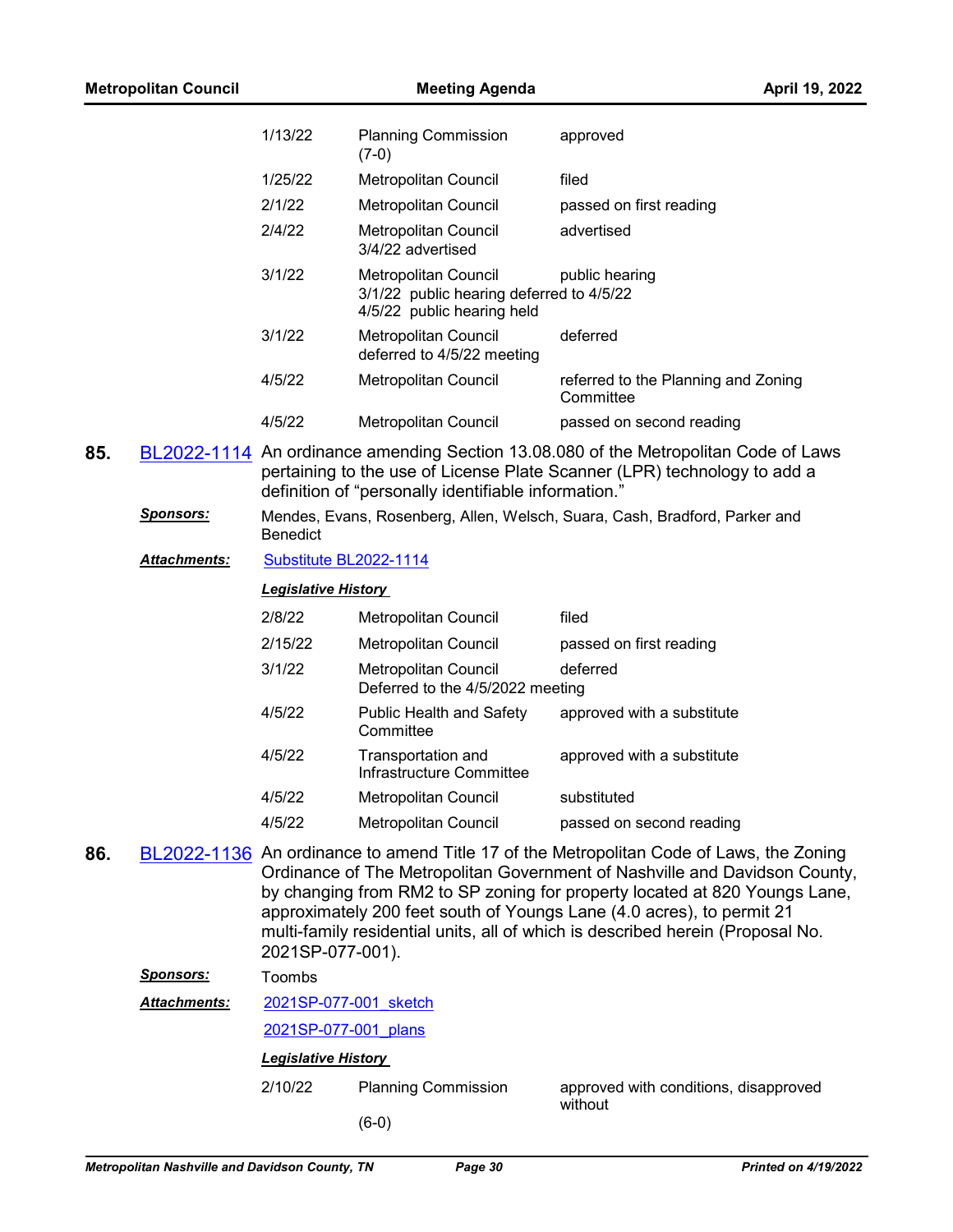|     | <b>Metropolitan Council</b>                    |                                      | <b>Meeting Agenda</b>                 | April 19, 2022                                                                                                                                                                                                                                                                                                                                                                                                                                                                      |
|-----|------------------------------------------------|--------------------------------------|---------------------------------------|-------------------------------------------------------------------------------------------------------------------------------------------------------------------------------------------------------------------------------------------------------------------------------------------------------------------------------------------------------------------------------------------------------------------------------------------------------------------------------------|
|     |                                                | 2/22/22                              | Metropolitan Council                  | filed                                                                                                                                                                                                                                                                                                                                                                                                                                                                               |
|     |                                                | 3/1/22                               | <b>Metropolitan Council</b>           | passed on first reading                                                                                                                                                                                                                                                                                                                                                                                                                                                             |
|     |                                                | 3/4/22                               | Metropolitan Council                  | advertised                                                                                                                                                                                                                                                                                                                                                                                                                                                                          |
|     |                                                | 4/5/22                               | Metropolitan Council                  | public hearing                                                                                                                                                                                                                                                                                                                                                                                                                                                                      |
|     |                                                | 4/5/22                               | <b>Metropolitan Council</b>           | referred to the Planning and Zoning<br>Committee                                                                                                                                                                                                                                                                                                                                                                                                                                    |
|     |                                                | 4/5/22                               | <b>Metropolitan Council</b>           | passed on second reading                                                                                                                                                                                                                                                                                                                                                                                                                                                            |
| 87. |                                                | <b>BUILDINGS.</b>                    |                                       | BL2022-1137 An ordinance to authorize building material restrictions and requirements for<br>BL2022-1136, a proposed Specific Plan Zoning District located at located at<br>820 Youngs Lane, approximately 200 feet south of Youngs Lane (4.0 acres)<br>(Proposal No. 2021SP-077-001). THE PROPOSED ORDINANCE REQUIRES<br><b>CERTAIN MATERIALS TO BE RESTRICTED IN THE CONSTRUCTION OF</b>                                                                                          |
|     | <b>Sponsors:</b>                               | Toombs<br><b>Legislative History</b> |                                       |                                                                                                                                                                                                                                                                                                                                                                                                                                                                                     |
|     |                                                |                                      |                                       |                                                                                                                                                                                                                                                                                                                                                                                                                                                                                     |
|     |                                                | 2/10/22                              | <b>Planning Commission</b><br>$(6-0)$ | approved with conditions, disapproved<br>without                                                                                                                                                                                                                                                                                                                                                                                                                                    |
|     |                                                | 2/22/22                              | Metropolitan Council                  | filed                                                                                                                                                                                                                                                                                                                                                                                                                                                                               |
|     |                                                | 3/1/22                               | Metropolitan Council                  | passed on first reading                                                                                                                                                                                                                                                                                                                                                                                                                                                             |
|     |                                                | 3/4/22                               | Metropolitan Council                  | advertised                                                                                                                                                                                                                                                                                                                                                                                                                                                                          |
|     |                                                | 4/5/22                               | Metropolitan Council                  | public hearing                                                                                                                                                                                                                                                                                                                                                                                                                                                                      |
|     |                                                | 4/5/22                               | Metropolitan Council                  | referred to the Planning and Zoning<br>Committee                                                                                                                                                                                                                                                                                                                                                                                                                                    |
|     |                                                | 4/5/22                               | Metropolitan Council                  | passed on second reading                                                                                                                                                                                                                                                                                                                                                                                                                                                            |
| 88. |                                                |                                      |                                       | BL2022-1138 An ordinance to amend Title 17 of the Metropolitan Code of Laws, the Zoning<br>Ordinance of The Metropolitan Government of Nashville and Davidson County,<br>by changing from CF and MUI-A to SP zoning for properties located at 1901<br>and 1903 Church Street and 1902 Hayes Street, at the southwest corner of<br>19th Ave N and Church Street, (0.97 acres), to permit a mixed use<br>development, all of which is described herein (Proposal No. 2022SP-005-001). |
|     | <u>Sponsors:</u>                               | Taylor                               |                                       |                                                                                                                                                                                                                                                                                                                                                                                                                                                                                     |
|     | Attachments:                                   | 2022SP-005-001 sketch                |                                       |                                                                                                                                                                                                                                                                                                                                                                                                                                                                                     |
|     |                                                | 2022SP-005-001 plans                 |                                       |                                                                                                                                                                                                                                                                                                                                                                                                                                                                                     |
|     |                                                | <b>Legislative History</b>           |                                       |                                                                                                                                                                                                                                                                                                                                                                                                                                                                                     |
|     |                                                | 2/10/22                              | <b>Planning Commission</b>            | approved with conditions, disapproved<br>without                                                                                                                                                                                                                                                                                                                                                                                                                                    |
|     |                                                |                                      | $6-0$                                 |                                                                                                                                                                                                                                                                                                                                                                                                                                                                                     |
|     |                                                | 2/22/22                              | Metropolitan Council                  | filed                                                                                                                                                                                                                                                                                                                                                                                                                                                                               |
|     |                                                | 3/1/22                               | Metropolitan Council                  | passed on first reading                                                                                                                                                                                                                                                                                                                                                                                                                                                             |
|     |                                                | 3/4/22                               | Metropolitan Council                  | advertised                                                                                                                                                                                                                                                                                                                                                                                                                                                                          |
|     |                                                | 4/5/22                               | Metropolitan Council                  | public hearing                                                                                                                                                                                                                                                                                                                                                                                                                                                                      |
|     |                                                | 4/5/22                               | Metropolitan Council                  | referred to the Planning and Zoning<br>Committee                                                                                                                                                                                                                                                                                                                                                                                                                                    |
|     | Metropolitan Nashville and Davidson County, TN |                                      | Page 31                               | Printed on 4/19/2022                                                                                                                                                                                                                                                                                                                                                                                                                                                                |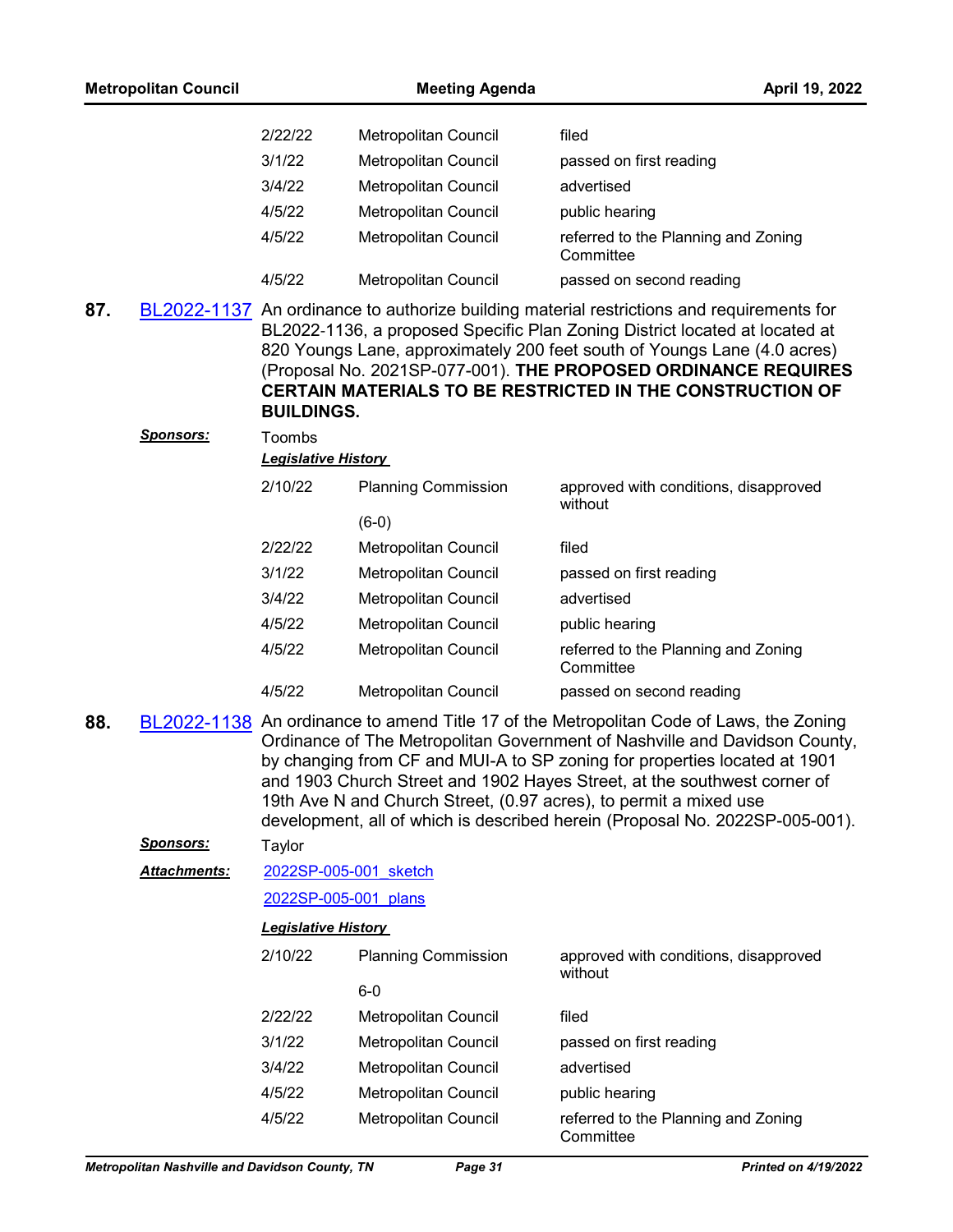|     |                  | 4/5/22                                                                                                                                                                                                                                                                                                                                                                                                                                                             | <b>Metropolitan Council</b>           | passed on second reading                                                                                                                                                                                                                                                                                                                                                                                          |  |
|-----|------------------|--------------------------------------------------------------------------------------------------------------------------------------------------------------------------------------------------------------------------------------------------------------------------------------------------------------------------------------------------------------------------------------------------------------------------------------------------------------------|---------------------------------------|-------------------------------------------------------------------------------------------------------------------------------------------------------------------------------------------------------------------------------------------------------------------------------------------------------------------------------------------------------------------------------------------------------------------|--|
| 89. |                  | BL2022-1139 An ordinance to authorize building material restrictions and requirements for<br>BL2022-1138, a proposed Specific Plan Zoning District located at located at<br>1901 and 1903 Church Street and 1902 Hayes Street, at the southwest corner<br>of 19th Ave N and Church Street, (0.97 acres) (Proposal No.<br>2022SP-005-001). THE PROPOSED ORDINANCE REQUIRES CERTAIN<br><b>MATERIALS TO BE RESTRICTED IN THE CONSTRUCTION OF</b><br><b>BUILDINGS.</b> |                                       |                                                                                                                                                                                                                                                                                                                                                                                                                   |  |
|     | <u>Sponsors:</u> | Taylor                                                                                                                                                                                                                                                                                                                                                                                                                                                             |                                       |                                                                                                                                                                                                                                                                                                                                                                                                                   |  |
|     |                  | <b>Legislative History</b>                                                                                                                                                                                                                                                                                                                                                                                                                                         |                                       |                                                                                                                                                                                                                                                                                                                                                                                                                   |  |
|     |                  | 2/10/22                                                                                                                                                                                                                                                                                                                                                                                                                                                            | <b>Planning Commission</b><br>$(6-0)$ | approved with conditions, disapproved<br>without                                                                                                                                                                                                                                                                                                                                                                  |  |
|     |                  | 2/22/22                                                                                                                                                                                                                                                                                                                                                                                                                                                            | Metropolitan Council                  | filed                                                                                                                                                                                                                                                                                                                                                                                                             |  |
|     |                  | 3/1/22                                                                                                                                                                                                                                                                                                                                                                                                                                                             | Metropolitan Council                  | passed on first reading                                                                                                                                                                                                                                                                                                                                                                                           |  |
|     |                  | 3/4/22                                                                                                                                                                                                                                                                                                                                                                                                                                                             | Metropolitan Council                  | advertised                                                                                                                                                                                                                                                                                                                                                                                                        |  |
|     |                  | 4/5/22                                                                                                                                                                                                                                                                                                                                                                                                                                                             | Metropolitan Council                  | public hearing                                                                                                                                                                                                                                                                                                                                                                                                    |  |
|     |                  | 4/5/22                                                                                                                                                                                                                                                                                                                                                                                                                                                             | Metropolitan Council                  | referred to the Planning and Zoning<br>Committee                                                                                                                                                                                                                                                                                                                                                                  |  |
|     |                  | 4/5/22                                                                                                                                                                                                                                                                                                                                                                                                                                                             | Metropolitan Council                  | passed on second reading                                                                                                                                                                                                                                                                                                                                                                                          |  |
| 90. |                  |                                                                                                                                                                                                                                                                                                                                                                                                                                                                    | herein (Proposal No. 2021SP-078-001). | BL2022-1143 An ordinance to amend Title 17 of the Metropolitan Code of Laws, the Zoning<br>Ordinance of The Metropolitan Government of Nashville and Davidson County,<br>by changing from R6 to SP zoning for property located at 1020 Southside<br>Court, at the southeast corner of South Street and 12th Avenue South (4.5)<br>acres), to permit 355 multi-family residential units, all of which is described |  |
|     | <u>Sponsors:</u> | Sledge                                                                                                                                                                                                                                                                                                                                                                                                                                                             |                                       |                                                                                                                                                                                                                                                                                                                                                                                                                   |  |
|     | Attachments:     | 2021SP-078-001 sketch                                                                                                                                                                                                                                                                                                                                                                                                                                              |                                       |                                                                                                                                                                                                                                                                                                                                                                                                                   |  |
|     |                  | 2021SP-078-001 plans                                                                                                                                                                                                                                                                                                                                                                                                                                               |                                       |                                                                                                                                                                                                                                                                                                                                                                                                                   |  |
|     |                  | <b>Legislative History</b>                                                                                                                                                                                                                                                                                                                                                                                                                                         |                                       |                                                                                                                                                                                                                                                                                                                                                                                                                   |  |
|     |                  | 2/10/22                                                                                                                                                                                                                                                                                                                                                                                                                                                            | <b>Planning Commission</b>            | approved with conditions, disapproved<br>without                                                                                                                                                                                                                                                                                                                                                                  |  |
|     |                  |                                                                                                                                                                                                                                                                                                                                                                                                                                                                    | $(5-1)$                               |                                                                                                                                                                                                                                                                                                                                                                                                                   |  |
|     |                  | 2/22/22                                                                                                                                                                                                                                                                                                                                                                                                                                                            | Metropolitan Council                  | filed                                                                                                                                                                                                                                                                                                                                                                                                             |  |
|     |                  | 3/1/22                                                                                                                                                                                                                                                                                                                                                                                                                                                             | Metropolitan Council                  | passed on first reading                                                                                                                                                                                                                                                                                                                                                                                           |  |
|     |                  | 3/4/22                                                                                                                                                                                                                                                                                                                                                                                                                                                             | Metropolitan Council                  | advertised                                                                                                                                                                                                                                                                                                                                                                                                        |  |
|     |                  | 4/5/22                                                                                                                                                                                                                                                                                                                                                                                                                                                             | Metropolitan Council                  | public hearing                                                                                                                                                                                                                                                                                                                                                                                                    |  |
|     |                  | 4/5/22                                                                                                                                                                                                                                                                                                                                                                                                                                                             | Metropolitan Council                  | referred to the Planning and Zoning<br>Committee                                                                                                                                                                                                                                                                                                                                                                  |  |
|     |                  | 4/5/22                                                                                                                                                                                                                                                                                                                                                                                                                                                             | Metropolitan Council                  | passed on second reading                                                                                                                                                                                                                                                                                                                                                                                          |  |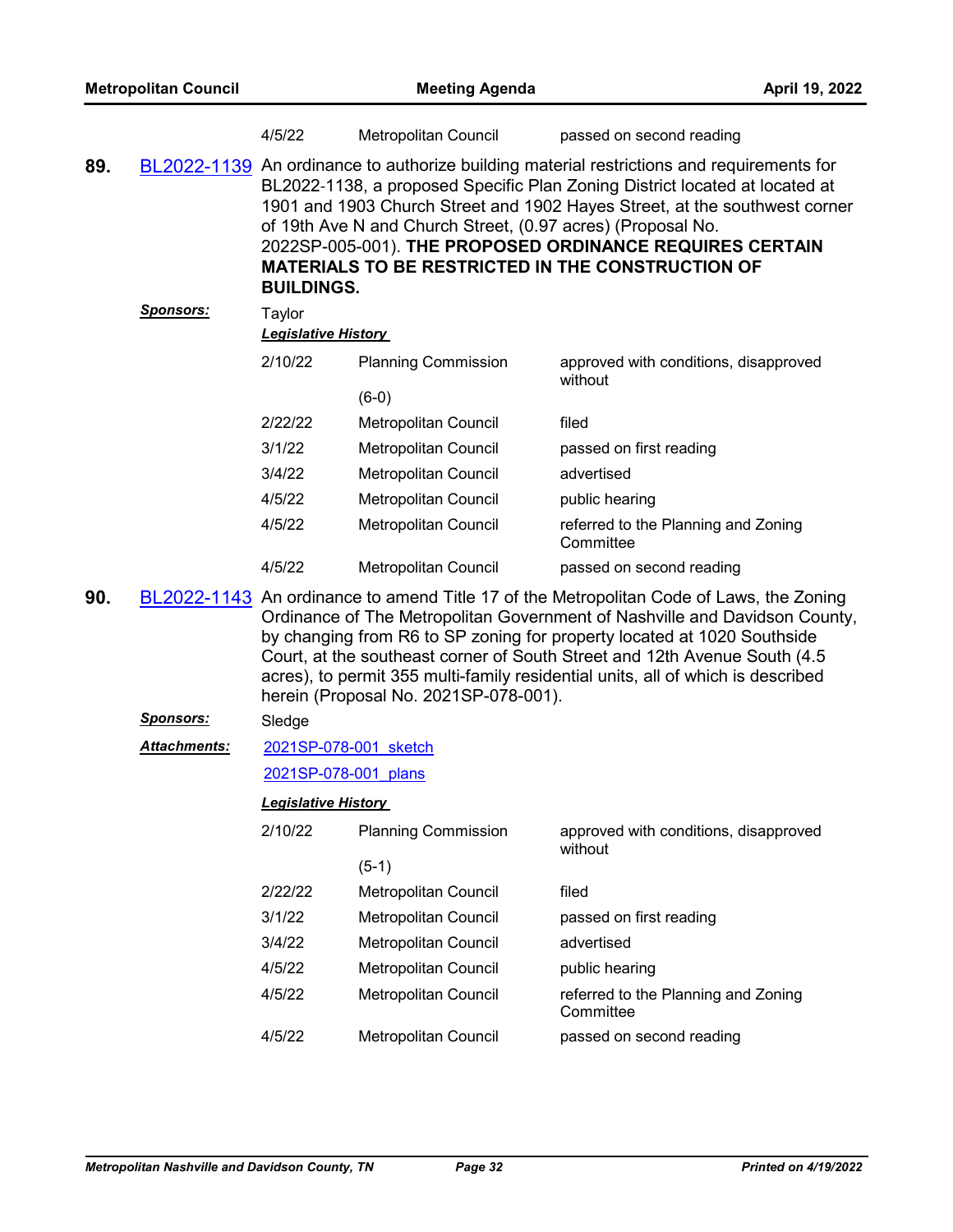| 91. |                  |                                      | THE CONSTRUCTION OF BUILDINGS. | BL2022-1144 An ordinance to authorize building material restrictions and requirements for<br>BL2022-1143, a proposed Specific Plan Zoning District located at located at<br>1020 Southside Court, at the southeast corner of South Street and 12th<br>Avenue South (4.5 acres) (Proposal No. 2021SP-078-001). THE PROPOSED<br>ORDINANCE REQUIRES CERTAIN MATERIALS TO BE RESTRICTED IN |
|-----|------------------|--------------------------------------|--------------------------------|----------------------------------------------------------------------------------------------------------------------------------------------------------------------------------------------------------------------------------------------------------------------------------------------------------------------------------------------------------------------------------------|
|     | <b>Sponsors:</b> | Sledge<br><b>Legislative History</b> |                                |                                                                                                                                                                                                                                                                                                                                                                                        |
|     |                  | 2/10/22                              | <b>Planning Commission</b>     | approved with conditions, disapproved<br>without                                                                                                                                                                                                                                                                                                                                       |
|     |                  |                                      | $(5-1)$                        |                                                                                                                                                                                                                                                                                                                                                                                        |
|     |                  | 2/22/22                              | Metropolitan Council           | filed                                                                                                                                                                                                                                                                                                                                                                                  |
|     |                  | 3/1/22                               | Metropolitan Council           | passed on first reading                                                                                                                                                                                                                                                                                                                                                                |
|     |                  | 3/4/22                               | Metropolitan Council           | advertised                                                                                                                                                                                                                                                                                                                                                                             |
|     |                  | 4/5/22                               | Metropolitan Council           | public hearing                                                                                                                                                                                                                                                                                                                                                                         |
|     |                  | 4/5/22                               | Metropolitan Council           | referred to the Planning and Zoning<br>Committee                                                                                                                                                                                                                                                                                                                                       |
|     |                  | 4/5/22                               | Metropolitan Council           | passed on second reading                                                                                                                                                                                                                                                                                                                                                               |

**92.** [BL2022-1145](http://nashville.legistar.com/gateway.aspx?m=l&id=/matter.aspx?key=14169) An ordinance to amend Title 17 of the Metropolitan Code of Laws, the Zoning Ordinance of The Metropolitan Government of Nashville and Davidson County, by changing from RS10 to R10 zoning for properties located at 1816 and 1818 Ashton Avenue, approximately 365 feet east of Hydes Ferry Road (0.71 acres), all of which is described herein (Proposal No. 2022Z-012PR-001).

#### *Sponsors:* Toombs

*Attachments:* [2022Z-012PR-001\\_sketch](http://nashville.legistar.com/gateway.aspx?M=F&ID=5432950d-5642-4b00-baeb-8cb40e2fe901.docx)

| 2/10/22 | <b>Planning Commission</b><br>(6-0) | approved                                         |
|---------|-------------------------------------|--------------------------------------------------|
| 2/22/22 | Metropolitan Council                | filed                                            |
| 3/1/22  | Metropolitan Council                | passed on first reading                          |
| 3/4/22  | <b>Metropolitan Council</b>         | advertised                                       |
| 4/5/22  | Metropolitan Council                | public hearing                                   |
| 4/5/22  | Metropolitan Council                | referred to the Planning and Zoning<br>Committee |
| 4/5/22  | Metropolitan Council                | passed on second reading                         |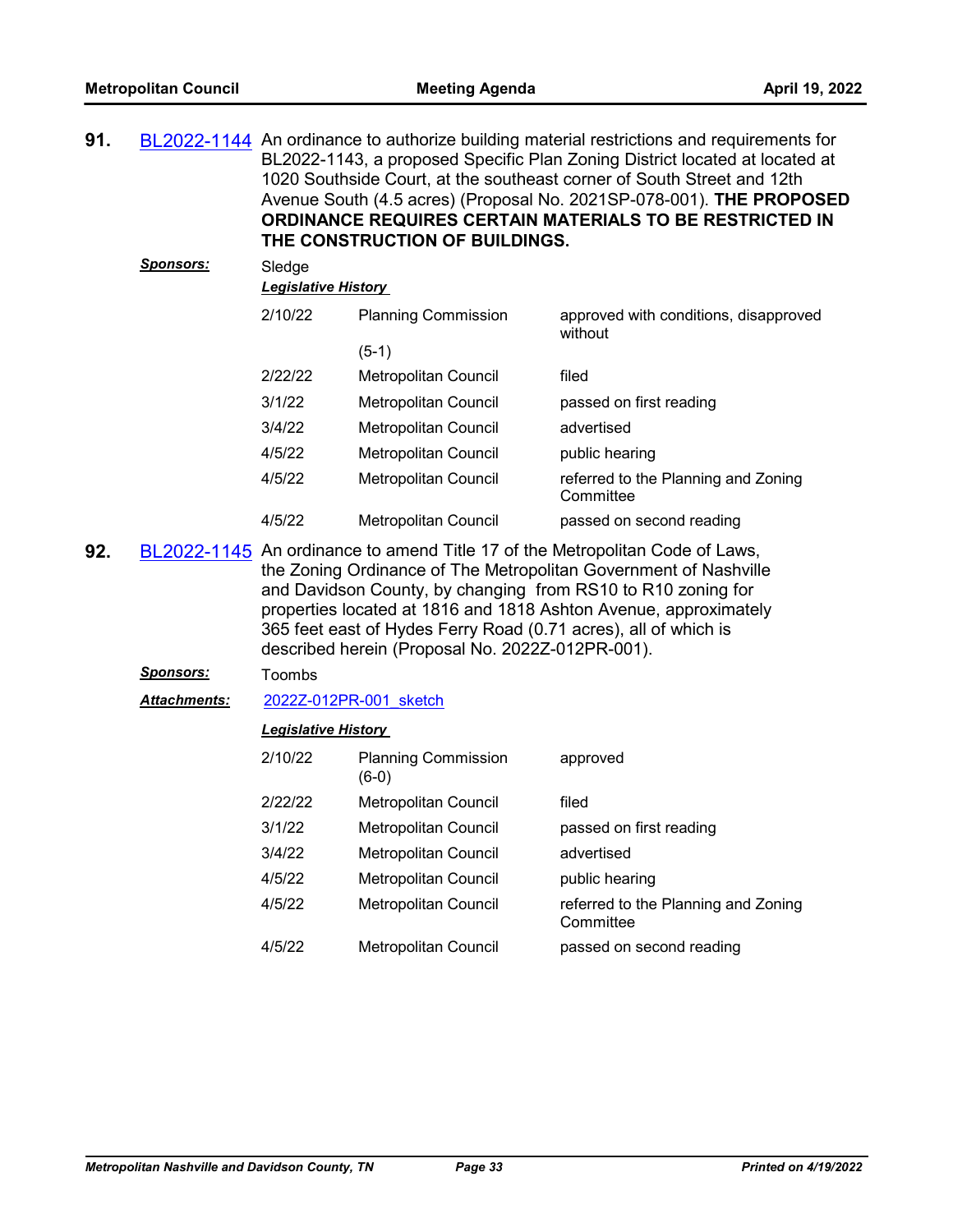| 93. |                                                                                                                                                                                                                                                                                                                                                                  | BL2022-1146 An ordinance to amend Title 17 of the Metropolitan Code of Laws, the Zoning<br>Ordinance of The Metropolitan Government of Nashville and Davidson County,<br>by applying a Historic Landmark Overlay District for a portion of property<br>located at 2208 Elliston Place, at the northern corner of Elliston Place and<br>Louise Avenue, zoned CS (0.19 acres), all of which is described herein<br>(Proposal No. 2021HL-004-001). |                                        |                                                  |  |  |  |
|-----|------------------------------------------------------------------------------------------------------------------------------------------------------------------------------------------------------------------------------------------------------------------------------------------------------------------------------------------------------------------|-------------------------------------------------------------------------------------------------------------------------------------------------------------------------------------------------------------------------------------------------------------------------------------------------------------------------------------------------------------------------------------------------------------------------------------------------|----------------------------------------|--------------------------------------------------|--|--|--|
|     | <u>Sponsors:</u>                                                                                                                                                                                                                                                                                                                                                 | <b>Taylor and Syracuse</b>                                                                                                                                                                                                                                                                                                                                                                                                                      |                                        |                                                  |  |  |  |
|     | Attachments:                                                                                                                                                                                                                                                                                                                                                     | 2021HL-004-001 sketch                                                                                                                                                                                                                                                                                                                                                                                                                           |                                        |                                                  |  |  |  |
|     |                                                                                                                                                                                                                                                                                                                                                                  | <b>Legislative History</b>                                                                                                                                                                                                                                                                                                                                                                                                                      |                                        |                                                  |  |  |  |
|     |                                                                                                                                                                                                                                                                                                                                                                  | 2/10/22                                                                                                                                                                                                                                                                                                                                                                                                                                         | <b>Planning Commission</b><br>$(6-0)$  | approved                                         |  |  |  |
|     |                                                                                                                                                                                                                                                                                                                                                                  | 2/22/22                                                                                                                                                                                                                                                                                                                                                                                                                                         | Metropolitan Council                   | filed                                            |  |  |  |
|     |                                                                                                                                                                                                                                                                                                                                                                  | 3/1/22                                                                                                                                                                                                                                                                                                                                                                                                                                          | Metropolitan Council                   | passed on first reading                          |  |  |  |
|     |                                                                                                                                                                                                                                                                                                                                                                  | 3/4/22                                                                                                                                                                                                                                                                                                                                                                                                                                          | Metropolitan Council                   | advertised                                       |  |  |  |
|     |                                                                                                                                                                                                                                                                                                                                                                  | 4/5/22                                                                                                                                                                                                                                                                                                                                                                                                                                          | Metropolitan Council                   | public hearing                                   |  |  |  |
|     |                                                                                                                                                                                                                                                                                                                                                                  | 4/5/22                                                                                                                                                                                                                                                                                                                                                                                                                                          | Metropolitan Council                   | referred to the Planning and Zoning<br>Committee |  |  |  |
|     |                                                                                                                                                                                                                                                                                                                                                                  | 4/5/22                                                                                                                                                                                                                                                                                                                                                                                                                                          | Metropolitan Council                   | passed on second reading                         |  |  |  |
| 94. | BL2022-1147 An ordinance to amend Title 17 of the Metropolitan Code of Laws,<br>the Zoning Ordinance of The Metropolitan Government of Nashville<br>and Davidson County, by changing from CS to R6-A zoning for<br>property located at 125 A, B, and C Kingston Street, approximately<br>670 feet east of Dickerson Pike (0.19 acres), all of which is described |                                                                                                                                                                                                                                                                                                                                                                                                                                                 | herein (Proposal No. 2022Z-007PR-001). |                                                  |  |  |  |
|     | <b>Sponsors:</b>                                                                                                                                                                                                                                                                                                                                                 | Parker                                                                                                                                                                                                                                                                                                                                                                                                                                          |                                        |                                                  |  |  |  |
|     | Attachments:                                                                                                                                                                                                                                                                                                                                                     | 2022Z-007PR-001 sketch                                                                                                                                                                                                                                                                                                                                                                                                                          |                                        |                                                  |  |  |  |
|     |                                                                                                                                                                                                                                                                                                                                                                  | <b>Legislative History</b>                                                                                                                                                                                                                                                                                                                                                                                                                      |                                        |                                                  |  |  |  |
|     |                                                                                                                                                                                                                                                                                                                                                                  | 2/10/22                                                                                                                                                                                                                                                                                                                                                                                                                                         | <b>Planning Commission</b><br>$(6-0)$  | approved                                         |  |  |  |
|     |                                                                                                                                                                                                                                                                                                                                                                  | 2/22/22                                                                                                                                                                                                                                                                                                                                                                                                                                         | <b>Metropolitan Council</b>            | filed                                            |  |  |  |
|     |                                                                                                                                                                                                                                                                                                                                                                  | 3/1/22                                                                                                                                                                                                                                                                                                                                                                                                                                          | Metropolitan Council                   | passed on first reading                          |  |  |  |
|     |                                                                                                                                                                                                                                                                                                                                                                  | 3/4/22                                                                                                                                                                                                                                                                                                                                                                                                                                          | Metropolitan Council                   | advertised                                       |  |  |  |
|     |                                                                                                                                                                                                                                                                                                                                                                  | 4/5/22                                                                                                                                                                                                                                                                                                                                                                                                                                          | Metropolitan Council                   | public hearing                                   |  |  |  |
|     |                                                                                                                                                                                                                                                                                                                                                                  | 4/5/22                                                                                                                                                                                                                                                                                                                                                                                                                                          | Metropolitan Council                   | referred to the Planning and Zoning<br>Committee |  |  |  |
|     |                                                                                                                                                                                                                                                                                                                                                                  | 4/5/22                                                                                                                                                                                                                                                                                                                                                                                                                                          | Metropolitan Council                   | passed on second reading                         |  |  |  |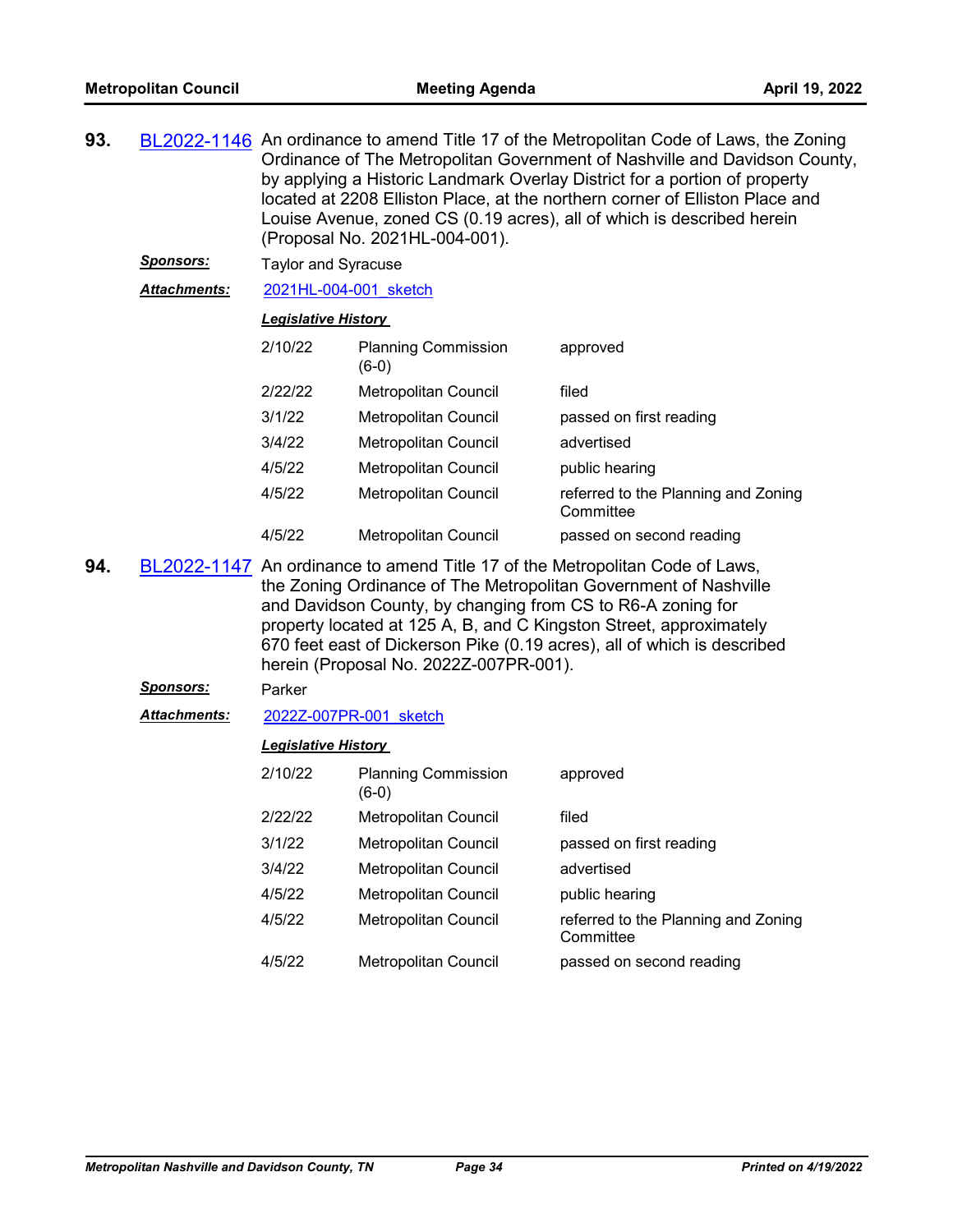| 95.                                                                         |  | BL2022-1148 An ordinance to amend Title 17 of the Metropolitan Code of Laws, the Zoning<br>Ordinance of The Metropolitan Government of Nashville and Davidson County,<br>by changing from RS7.5 to R8 zoning for properties located at 193 and 201<br>Antioch Pike, approximately 250 feet east of Kinross Avenue (0.45 acres), all<br>of which is described herein (Proposal No. 2021Z-107PR-001). |                                     |                         |
|-----------------------------------------------------------------------------|--|-----------------------------------------------------------------------------------------------------------------------------------------------------------------------------------------------------------------------------------------------------------------------------------------------------------------------------------------------------------------------------------------------------|-------------------------------------|-------------------------|
| <b>Sponsors:</b><br>Welsch<br><b>Attachments:</b><br>2021Z-107PR-001 sketch |  |                                                                                                                                                                                                                                                                                                                                                                                                     |                                     |                         |
|                                                                             |  |                                                                                                                                                                                                                                                                                                                                                                                                     |                                     |                         |
|                                                                             |  | <b>Legislative History</b>                                                                                                                                                                                                                                                                                                                                                                          |                                     |                         |
|                                                                             |  | 2/10/22                                                                                                                                                                                                                                                                                                                                                                                             | <b>Planning Commission</b><br>(6-0) | approved                |
|                                                                             |  | 2/22/22                                                                                                                                                                                                                                                                                                                                                                                             | <b>Metropolitan Council</b>         | filed                   |
|                                                                             |  | 3/1/22                                                                                                                                                                                                                                                                                                                                                                                              | Metropolitan Council                | passed on first reading |
|                                                                             |  | 3/4/22                                                                                                                                                                                                                                                                                                                                                                                              | Metropolitan Council                | advertised              |
|                                                                             |  |                                                                                                                                                                                                                                                                                                                                                                                                     |                                     |                         |

4/5/22 Metropolitan Council public hearing 4/5/22 Metropolitan Council referred to the Planning and Zoning **Committee** 

- 4/5/22 Metropolitan Council passed on second reading **96.** [BL2022-1149](http://nashville.legistar.com/gateway.aspx?m=l&id=/matter.aspx?key=14170) An ordinance to amend Title 17 of the Metropolitan Code of Laws, the Zoning Ordinance of The Metropolitan Government of Nashville and Davidson County, by changing from RS10 to R10 zoning for property located at 1804 County Hospital Road, approximately 225 feet northeast of Doak Avenue (0.51 acres), all of which is described
	- herein (Proposal No. 2022Z-017PR-001). *Sponsors:* Toombs

*Attachments:* [2022Z-017PR-001\\_sketch](http://nashville.legistar.com/gateway.aspx?M=F&ID=4369b071-92f0-4627-ab11-b434375945e1.docx)

| 2/10/22 | <b>Planning Commission</b><br>(6-0) | approved                                         |
|---------|-------------------------------------|--------------------------------------------------|
| 2/22/22 | Metropolitan Council                | filed                                            |
| 3/1/22  | Metropolitan Council                | passed on first reading                          |
| 3/4/22  | Metropolitan Council                | advertised                                       |
| 4/5/22  | Metropolitan Council                | public hearing                                   |
| 4/5/22  | Metropolitan Council                | referred to the Planning and Zoning<br>Committee |
| 4/5/22  | <b>Metropolitan Council</b>         | passed on second reading                         |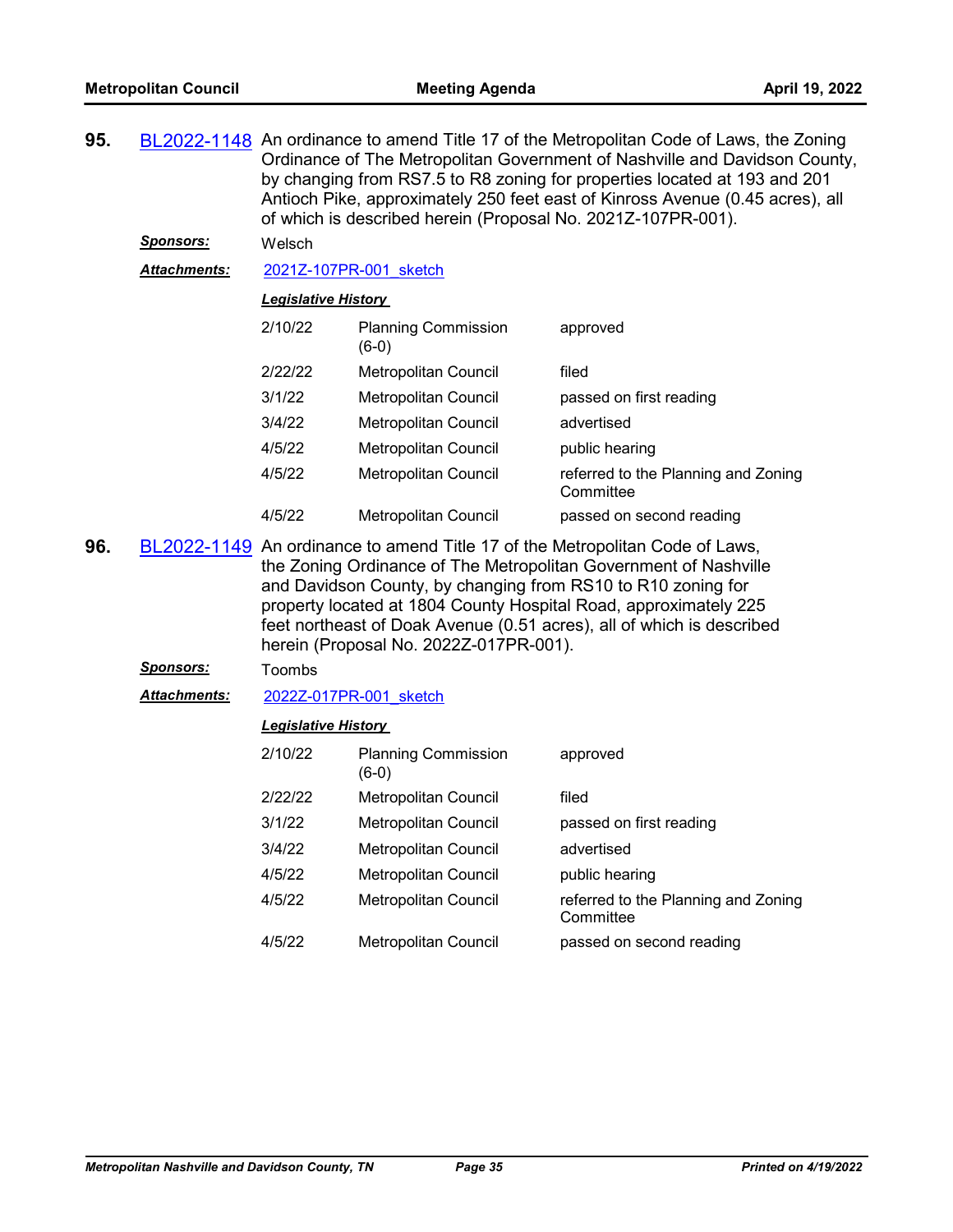| 97. |                     | BL2022-1150 An ordinance to amend Title 17 of the Metropolitan Code of Laws, the Zoning<br>Ordinance of The Metropolitan Government of Nashville and Davidson County,<br>by changing from CS and RS5 to SP zoning for properties located at 1701,<br>1703, 1705, 1707, 1709, and 1711 9th Ave N and 901 Buchanan Street,<br>approximately 360 feet east of 10th Ave N, (1.08 acres), to permit a mixed use<br>development, all of which is described herein (Proposal No. 2021SP-059-001). |                                       |                                                  |  |  |
|-----|---------------------|--------------------------------------------------------------------------------------------------------------------------------------------------------------------------------------------------------------------------------------------------------------------------------------------------------------------------------------------------------------------------------------------------------------------------------------------------------------------------------------------|---------------------------------------|--------------------------------------------------|--|--|
|     | <b>Sponsors:</b>    | Taylor                                                                                                                                                                                                                                                                                                                                                                                                                                                                                     |                                       |                                                  |  |  |
|     | Attachments:        | 2021SP-059-001 sketch                                                                                                                                                                                                                                                                                                                                                                                                                                                                      |                                       |                                                  |  |  |
|     |                     | 2021SP-059-001 plans                                                                                                                                                                                                                                                                                                                                                                                                                                                                       |                                       |                                                  |  |  |
|     |                     | <b>Legislative History</b>                                                                                                                                                                                                                                                                                                                                                                                                                                                                 |                                       |                                                  |  |  |
|     |                     | 2/10/22                                                                                                                                                                                                                                                                                                                                                                                                                                                                                    | <b>Planning Commission</b>            | approved with conditions, disapproved<br>without |  |  |
|     |                     |                                                                                                                                                                                                                                                                                                                                                                                                                                                                                            | $(6-0)$                               |                                                  |  |  |
|     |                     | 2/22/22                                                                                                                                                                                                                                                                                                                                                                                                                                                                                    | Metropolitan Council                  | filed                                            |  |  |
|     |                     | 3/1/22                                                                                                                                                                                                                                                                                                                                                                                                                                                                                     | Metropolitan Council                  | passed on first reading                          |  |  |
|     |                     | 3/4/22                                                                                                                                                                                                                                                                                                                                                                                                                                                                                     | Metropolitan Council                  | advertised                                       |  |  |
|     |                     | 4/5/22                                                                                                                                                                                                                                                                                                                                                                                                                                                                                     | Metropolitan Council                  | public hearing                                   |  |  |
|     |                     | 4/5/22                                                                                                                                                                                                                                                                                                                                                                                                                                                                                     | Metropolitan Council                  | referred to the Planning and Zoning<br>Committee |  |  |
|     |                     | 4/5/22                                                                                                                                                                                                                                                                                                                                                                                                                                                                                     | Metropolitan Council                  | passed on second reading                         |  |  |
| 98. |                     | BL2022-1151 An ordinance to amend Title 17 of the Metropolitan Code of Laws,<br>the Zoning Ordinance of The Metropolitan Government of Nashville<br>and Davidson County, by changing from RS5 to R6-A zoning for<br>property located at 1312 Joseph Avenue, approximately 60 feet<br>south of Eastmoreland Street (0.16 acres), all of which is described<br>herein (Proposal No. 2021Z-095PR-001).                                                                                        |                                       |                                                  |  |  |
|     | <u>Sponsors:</u>    | Parker                                                                                                                                                                                                                                                                                                                                                                                                                                                                                     |                                       |                                                  |  |  |
|     | <b>Attachments:</b> | 2021Z-95PR-001 sketch                                                                                                                                                                                                                                                                                                                                                                                                                                                                      |                                       |                                                  |  |  |
|     |                     | <b>Legislative History</b>                                                                                                                                                                                                                                                                                                                                                                                                                                                                 |                                       |                                                  |  |  |
|     |                     | 10/28/21                                                                                                                                                                                                                                                                                                                                                                                                                                                                                   | <b>Planning Commission</b><br>$(7-0)$ | approved                                         |  |  |
|     |                     | 2/22/22                                                                                                                                                                                                                                                                                                                                                                                                                                                                                    | Metropolitan Council                  | filed                                            |  |  |
|     |                     | 3/1/22                                                                                                                                                                                                                                                                                                                                                                                                                                                                                     | Metropolitan Council                  | passed on first reading                          |  |  |
|     |                     | 3/4/22                                                                                                                                                                                                                                                                                                                                                                                                                                                                                     | Metropolitan Council                  | advertised                                       |  |  |
|     |                     | 4/5/22                                                                                                                                                                                                                                                                                                                                                                                                                                                                                     | Metropolitan Council                  | public hearing                                   |  |  |
|     |                     | 4/5/22                                                                                                                                                                                                                                                                                                                                                                                                                                                                                     | Metropolitan Council                  | referred to the Planning and Zoning<br>Committee |  |  |
|     |                     | 4/5/22                                                                                                                                                                                                                                                                                                                                                                                                                                                                                     | Metropolitan Council                  | passed on second reading                         |  |  |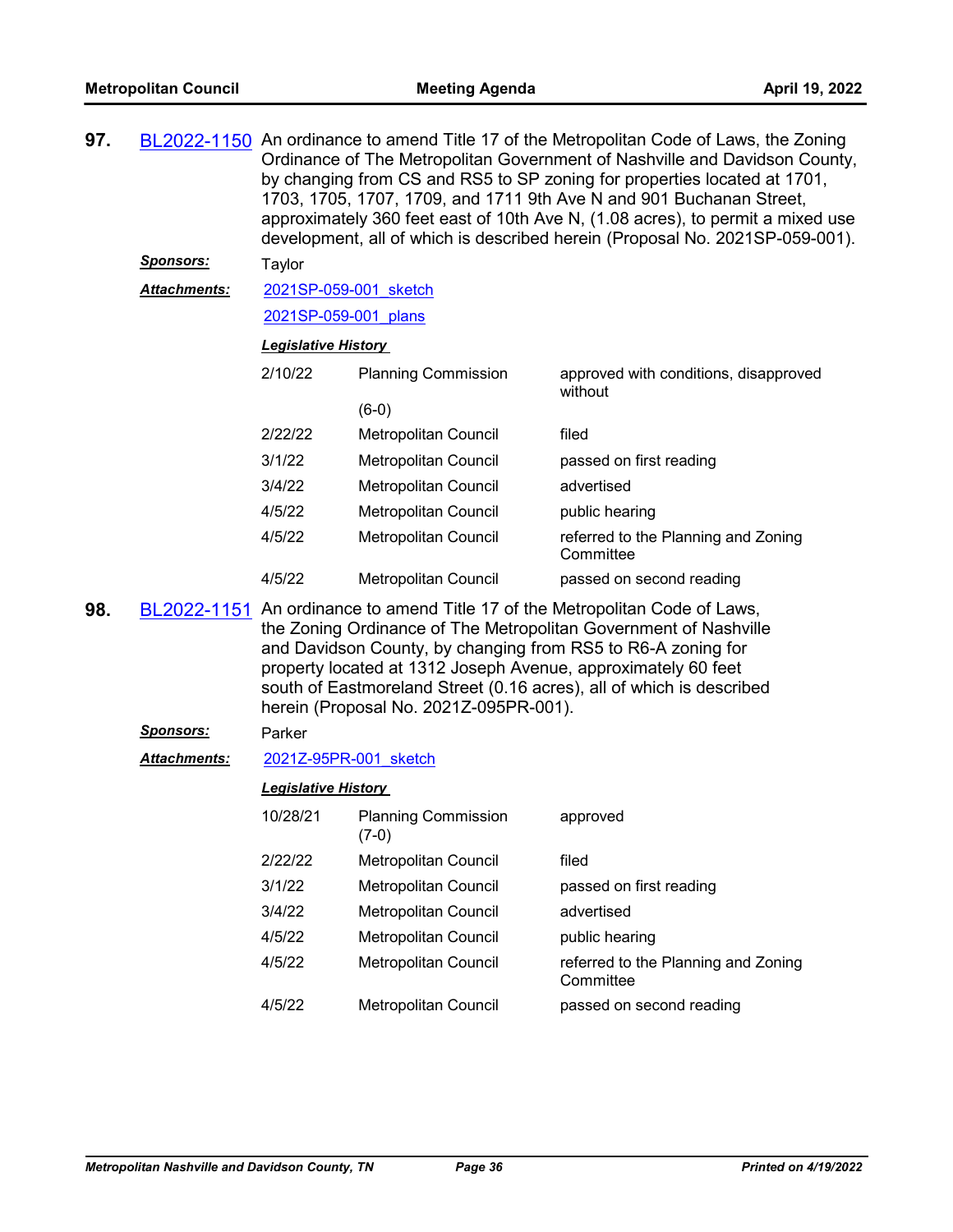|                  | BL2022-1153 An ordinance to amend Title 17 of the Metropolitan Code of Laws,<br>the Zoning Ordinance of The Metropolitan Government of Nashville<br>and Davidson County, by changing from RS5 to R6 zoning for<br>property located at 110 A Fern Ave, approximately 140 feet west of<br>Birch Ave (0.58 acres), all of which is described herein (Proposal No.<br>2022Z-018PR-001).                              |                                              |                                                                                                                        |  |  |
|------------------|------------------------------------------------------------------------------------------------------------------------------------------------------------------------------------------------------------------------------------------------------------------------------------------------------------------------------------------------------------------------------------------------------------------|----------------------------------------------|------------------------------------------------------------------------------------------------------------------------|--|--|
| <u>Sponsors:</u> | Toombs                                                                                                                                                                                                                                                                                                                                                                                                           |                                              |                                                                                                                        |  |  |
| Attachments:     | 2022Z-018PR-001 sketch                                                                                                                                                                                                                                                                                                                                                                                           |                                              |                                                                                                                        |  |  |
|                  |                                                                                                                                                                                                                                                                                                                                                                                                                  |                                              |                                                                                                                        |  |  |
|                  | 2/10/22                                                                                                                                                                                                                                                                                                                                                                                                          | <b>Planning Commission</b><br>$(6-0)$        | approved                                                                                                               |  |  |
|                  | 2/22/22                                                                                                                                                                                                                                                                                                                                                                                                          | Metropolitan Council                         | filed                                                                                                                  |  |  |
|                  | 3/1/22                                                                                                                                                                                                                                                                                                                                                                                                           | Metropolitan Council                         | passed on first reading                                                                                                |  |  |
|                  | 3/4/22                                                                                                                                                                                                                                                                                                                                                                                                           | Metropolitan Council                         | advertised                                                                                                             |  |  |
|                  | 4/5/22                                                                                                                                                                                                                                                                                                                                                                                                           | Metropolitan Council                         | public hearing                                                                                                         |  |  |
|                  | 4/5/22                                                                                                                                                                                                                                                                                                                                                                                                           | Metropolitan Council                         | referred to the Planning and Zoning<br>Committee                                                                       |  |  |
|                  | 4/5/22                                                                                                                                                                                                                                                                                                                                                                                                           | Metropolitan Council                         | passed on second reading                                                                                               |  |  |
|                  | Ordinance of The Metropolitan Government of Nashville and Davidson County,<br>by changing from MUI-A to SP zoning for property located at 1705 Hayes<br>Street, approximately 100 feet west of 17th Avenue South (0.51 acres), to<br>permit a maximum 295 multi-family residential or 345 hotel units and 2,500<br>square feet of restaurant, all of which is described herein (Proposal No.<br>2021SP-089-001). |                                              |                                                                                                                        |  |  |
|                  |                                                                                                                                                                                                                                                                                                                                                                                                                  |                                              |                                                                                                                        |  |  |
| <u>Sponsors:</u> | Taylor                                                                                                                                                                                                                                                                                                                                                                                                           |                                              |                                                                                                                        |  |  |
| Attachments:     | 2021SP-089-001 sketch                                                                                                                                                                                                                                                                                                                                                                                            |                                              |                                                                                                                        |  |  |
|                  | 2021SP-089-001 plans                                                                                                                                                                                                                                                                                                                                                                                             |                                              |                                                                                                                        |  |  |
|                  |                                                                                                                                                                                                                                                                                                                                                                                                                  | Proposed Amendment - BL2022-1154 - Taylor    |                                                                                                                        |  |  |
|                  | <b>Legislative History</b>                                                                                                                                                                                                                                                                                                                                                                                       |                                              |                                                                                                                        |  |  |
|                  | 2/10/22                                                                                                                                                                                                                                                                                                                                                                                                          | <b>Planning Commission</b>                   | approved with conditions, disapproved<br>without                                                                       |  |  |
|                  |                                                                                                                                                                                                                                                                                                                                                                                                                  | $(6-0)$                                      |                                                                                                                        |  |  |
|                  | 2/22/22                                                                                                                                                                                                                                                                                                                                                                                                          | Metropolitan Council                         | filed                                                                                                                  |  |  |
|                  | 3/1/22                                                                                                                                                                                                                                                                                                                                                                                                           | Metropolitan Council                         | passed on first reading                                                                                                |  |  |
|                  | 3/4/22                                                                                                                                                                                                                                                                                                                                                                                                           | Metropolitan Council                         | advertised                                                                                                             |  |  |
|                  | 4/5/22                                                                                                                                                                                                                                                                                                                                                                                                           | Metropolitan Council                         | public hearing                                                                                                         |  |  |
|                  | 4/5/22<br>4/5/22                                                                                                                                                                                                                                                                                                                                                                                                 | Metropolitan Council<br>Metropolitan Council | referred to the Planning and Zoning<br>Committee<br>passed on second reading                                           |  |  |
|                  |                                                                                                                                                                                                                                                                                                                                                                                                                  |                                              | <u> Legislative History</u><br>BL2022-1154 An ordinance to amend Title 17 of the Metropolitan Code of Laws, the Zoning |  |  |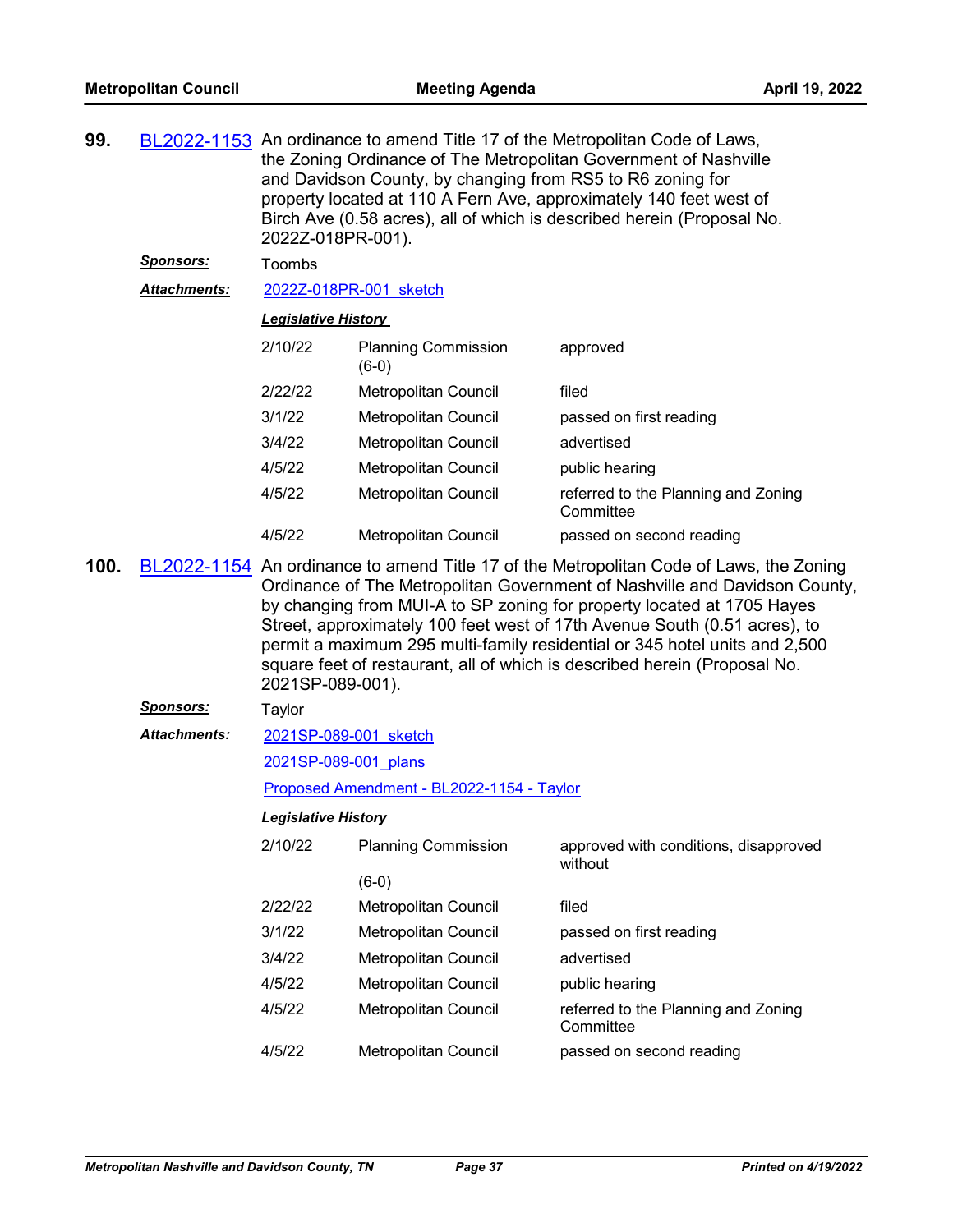| 101. |                  | BL2022-1157 An ordinance to amend Title 17 of the Metropolitan Code of Laws, the Zoning<br>Ordinance of The Metropolitan Government of Nashville and Davidson County,<br>by changing from R40 to SP zoning for properties located at 5617, 5621, and<br>5625 Valley View Road, approximately 545 feet south of Old Hickory Blvd, (3.3)<br>acres), to permit 12 multi-family units, all of which is described herein<br>(Proposal No. 2022SP-002-001). |                                                                                                                                                                                                                                                                                                                                                                                             |                                                  |  |  |
|------|------------------|-------------------------------------------------------------------------------------------------------------------------------------------------------------------------------------------------------------------------------------------------------------------------------------------------------------------------------------------------------------------------------------------------------------------------------------------------------|---------------------------------------------------------------------------------------------------------------------------------------------------------------------------------------------------------------------------------------------------------------------------------------------------------------------------------------------------------------------------------------------|--------------------------------------------------|--|--|
|      | <u>Sponsors:</u> | Swope                                                                                                                                                                                                                                                                                                                                                                                                                                                 |                                                                                                                                                                                                                                                                                                                                                                                             |                                                  |  |  |
|      | Attachments:     | 2022SP-002-001 sketch                                                                                                                                                                                                                                                                                                                                                                                                                                 |                                                                                                                                                                                                                                                                                                                                                                                             |                                                  |  |  |
|      |                  | 2022SP-002-001 plans                                                                                                                                                                                                                                                                                                                                                                                                                                  |                                                                                                                                                                                                                                                                                                                                                                                             |                                                  |  |  |
|      |                  | <b>Legislative History</b>                                                                                                                                                                                                                                                                                                                                                                                                                            |                                                                                                                                                                                                                                                                                                                                                                                             |                                                  |  |  |
|      |                  | 2/10/22                                                                                                                                                                                                                                                                                                                                                                                                                                               | <b>Planning Commission</b>                                                                                                                                                                                                                                                                                                                                                                  | approved with conditions, disapproved<br>without |  |  |
|      |                  |                                                                                                                                                                                                                                                                                                                                                                                                                                                       | $(6-0)$                                                                                                                                                                                                                                                                                                                                                                                     |                                                  |  |  |
|      |                  | 2/22/22                                                                                                                                                                                                                                                                                                                                                                                                                                               | Metropolitan Council                                                                                                                                                                                                                                                                                                                                                                        | filed                                            |  |  |
|      |                  | 3/1/22                                                                                                                                                                                                                                                                                                                                                                                                                                                | Metropolitan Council                                                                                                                                                                                                                                                                                                                                                                        | passed on first reading                          |  |  |
|      |                  | 3/4/22                                                                                                                                                                                                                                                                                                                                                                                                                                                | Metropolitan Council                                                                                                                                                                                                                                                                                                                                                                        | advertised                                       |  |  |
|      |                  | 4/5/22                                                                                                                                                                                                                                                                                                                                                                                                                                                | Metropolitan Council                                                                                                                                                                                                                                                                                                                                                                        | public hearing                                   |  |  |
|      |                  | 4/5/22                                                                                                                                                                                                                                                                                                                                                                                                                                                | Metropolitan Council                                                                                                                                                                                                                                                                                                                                                                        | referred to the Planning and Zoning<br>Committee |  |  |
|      |                  | 4/5/22                                                                                                                                                                                                                                                                                                                                                                                                                                                | Metropolitan Council                                                                                                                                                                                                                                                                                                                                                                        | passed on second reading                         |  |  |
| 102. |                  | THE CONSTRUCTION OF BUILDINGS.                                                                                                                                                                                                                                                                                                                                                                                                                        | BL2022-1158 An ordinance to authorize building material restrictions and requirements for<br>BL2022-1157, a proposed Specific Plan Zoning District located at located at<br>5617, 5621, and 5625 Valley View Road, approximately 545 feet south of Old<br>Hickory Blvd, (3.3 acres) (Proposal No. 2022SP-002-001). THE PROPOSED<br>ORDINANCE REQUIRES CERTAIN MATERIALS TO BE RESTRICTED IN |                                                  |  |  |
|      | <b>Sponsors:</b> | Swope                                                                                                                                                                                                                                                                                                                                                                                                                                                 |                                                                                                                                                                                                                                                                                                                                                                                             |                                                  |  |  |
|      |                  | <b>Legislative History</b>                                                                                                                                                                                                                                                                                                                                                                                                                            |                                                                                                                                                                                                                                                                                                                                                                                             |                                                  |  |  |
|      |                  | 2/10/22                                                                                                                                                                                                                                                                                                                                                                                                                                               | <b>Planning Commission</b>                                                                                                                                                                                                                                                                                                                                                                  | approved with conditions, disapproved<br>without |  |  |
|      |                  |                                                                                                                                                                                                                                                                                                                                                                                                                                                       | $(6-0)$                                                                                                                                                                                                                                                                                                                                                                                     |                                                  |  |  |
|      |                  | 2/22/22                                                                                                                                                                                                                                                                                                                                                                                                                                               | Metropolitan Council                                                                                                                                                                                                                                                                                                                                                                        | filed                                            |  |  |
|      |                  | 3/1/22                                                                                                                                                                                                                                                                                                                                                                                                                                                | Metropolitan Council                                                                                                                                                                                                                                                                                                                                                                        | passed on first reading                          |  |  |
|      |                  | 3/4/22                                                                                                                                                                                                                                                                                                                                                                                                                                                | Metropolitan Council                                                                                                                                                                                                                                                                                                                                                                        | advertised                                       |  |  |
|      |                  | 4/5/22                                                                                                                                                                                                                                                                                                                                                                                                                                                | Metropolitan Council                                                                                                                                                                                                                                                                                                                                                                        | public hearing                                   |  |  |
|      |                  | 4/5/22                                                                                                                                                                                                                                                                                                                                                                                                                                                | Metropolitan Council                                                                                                                                                                                                                                                                                                                                                                        | referred to the Planning and Zoning<br>Committee |  |  |

4/5/22 Metropolitan Council passed on second reading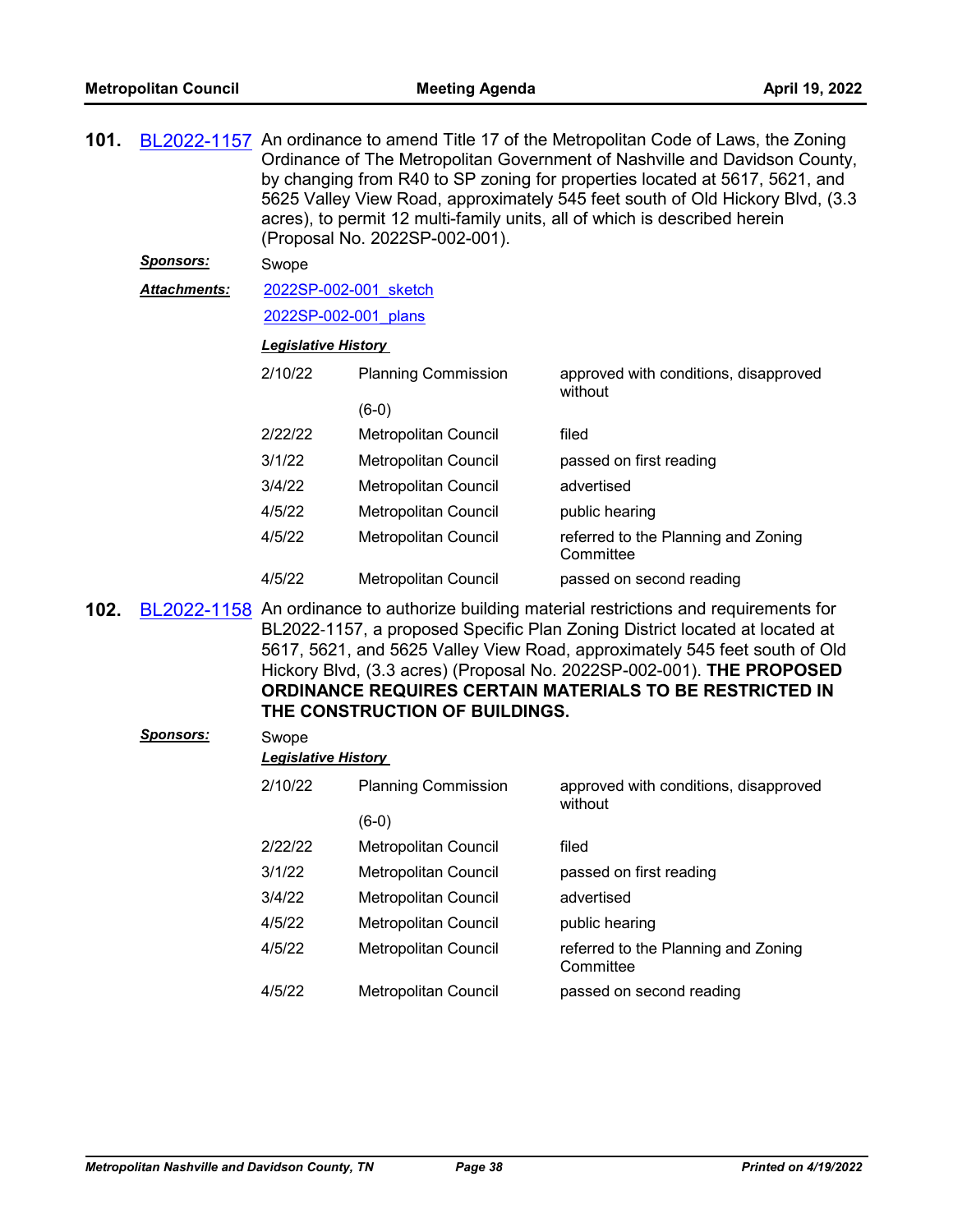| 103. |                     | (Proposal No. 2022SP-009-001). | BL2022-1159 An ordinance to amend Title 17 of the Metropolitan Code of Laws, the Zoning<br>Ordinance of The Metropolitan Government of Nashville and Davidson County,<br>by changing from IR to SP zoning for properties located at 1101 and 1111 63rd<br>Avenue North, approximately 90 feet southwest of New York Avenue (11.15<br>acres), to permit a mixed use development, all of which is described herein |                                                  |
|------|---------------------|--------------------------------|------------------------------------------------------------------------------------------------------------------------------------------------------------------------------------------------------------------------------------------------------------------------------------------------------------------------------------------------------------------------------------------------------------------|--------------------------------------------------|
|      | <u>Sponsors:</u>    | <b>Roberts</b>                 |                                                                                                                                                                                                                                                                                                                                                                                                                  |                                                  |
|      | <b>Attachments:</b> | 2022SP-009-001 sketch          |                                                                                                                                                                                                                                                                                                                                                                                                                  |                                                  |
|      |                     | 2022SP-009-001 plans           |                                                                                                                                                                                                                                                                                                                                                                                                                  |                                                  |
|      |                     |                                | Amendment 1 to BL2022-1159                                                                                                                                                                                                                                                                                                                                                                                       |                                                  |
|      |                     | <b>Legislative History</b>     |                                                                                                                                                                                                                                                                                                                                                                                                                  |                                                  |
|      |                     | 2/10/22                        | <b>Planning Commission</b>                                                                                                                                                                                                                                                                                                                                                                                       | approved with conditions, disapproved<br>without |
|      |                     |                                | $(6-0)$                                                                                                                                                                                                                                                                                                                                                                                                          |                                                  |
|      |                     | 2/22/22                        | Metropolitan Council                                                                                                                                                                                                                                                                                                                                                                                             | filed                                            |
|      |                     | 3/1/22                         | Metropolitan Council                                                                                                                                                                                                                                                                                                                                                                                             | passed on first reading                          |
|      |                     | 3/4/22                         | Metropolitan Council                                                                                                                                                                                                                                                                                                                                                                                             | advertised                                       |
|      |                     | 4/5/22                         | Metropolitan Council                                                                                                                                                                                                                                                                                                                                                                                             | public hearing                                   |
|      |                     | 4/5/22                         | Metropolitan Council                                                                                                                                                                                                                                                                                                                                                                                             | referred to the Planning and Zoning<br>Committee |
|      |                     | 4/5/22                         | Metropolitan Council                                                                                                                                                                                                                                                                                                                                                                                             | amended                                          |
|      |                     | 4/5/22                         | Metropolitan Council                                                                                                                                                                                                                                                                                                                                                                                             | passed on second reading as amended              |
|      |                     |                                |                                                                                                                                                                                                                                                                                                                                                                                                                  |                                                  |

**104.** [BL2022-1160](http://nashville.legistar.com/gateway.aspx?m=l&id=/matter.aspx?key=14174) An ordinance to authorize building material restrictions and requirements for BL2022-1159, a proposed Specific Plan Zoning District located at located at 1101 and 1111 63rd Avenue North, approximately 90 feet southwest of New York Avenue (11.15 acres) (Proposal No. 2022SP-009-001). **THE PROPOSED ORDINANCE REQUIRES CERTAIN MATERIALS TO BE RESTRICTED IN THE CONSTRUCTION OF BUILDINGS.**

| <b>Sponsors:</b> | Roberts<br><b>Legislative History</b> |                            |                                                  |  |  |  |
|------------------|---------------------------------------|----------------------------|--------------------------------------------------|--|--|--|
|                  | 2/10/22                               | <b>Planning Commission</b> | approved with conditions, disapproved<br>without |  |  |  |
|                  |                                       | $(6-0)$                    |                                                  |  |  |  |
|                  | 2/22/22                               | Metropolitan Council       | filed                                            |  |  |  |
|                  | 3/1/22                                | Metropolitan Council       | passed on first reading                          |  |  |  |
|                  | 3/4/22                                | Metropolitan Council       | advertised                                       |  |  |  |
|                  | 4/5/22                                | Metropolitan Council       | public hearing                                   |  |  |  |
|                  | 4/5/22                                | Metropolitan Council       | referred to the Planning and Zoning<br>Committee |  |  |  |
|                  | 4/5/22                                | Metropolitan Council       | passed on second reading                         |  |  |  |
|                  |                                       |                            |                                                  |  |  |  |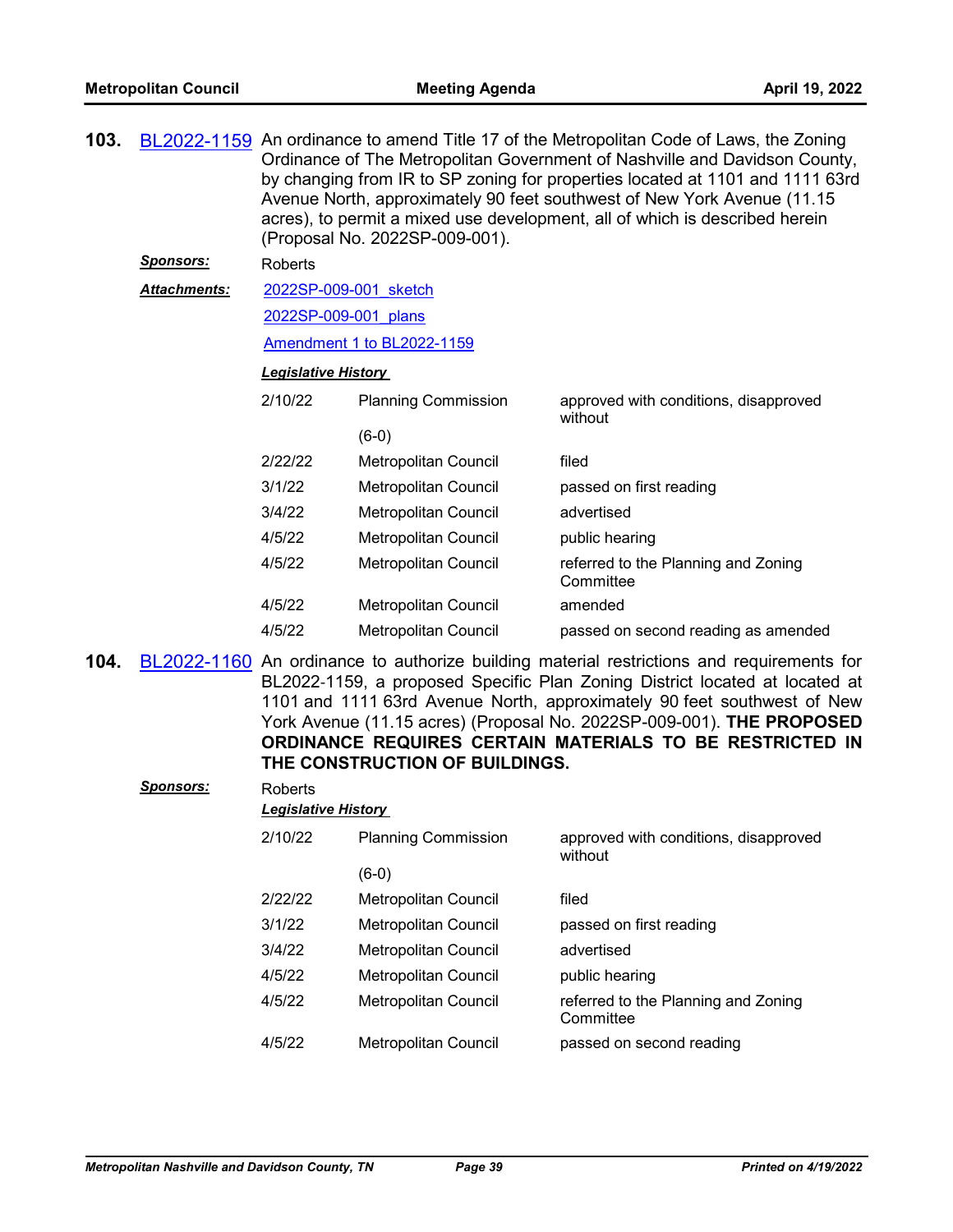|      |                     | BL2022-1161 An ordinance to amend Title 17 of the Metropolitan Code of Laws, the Zoning<br>Ordinance of The Metropolitan Government of Nashville and Davidson County,<br>by changing from CS to SP zoning for property located at 3887 Central Pike,<br>approximately 175 feet west of Central Court, and located within a Planned<br>Unit Development Overlay District (3.11 acres), to permit up to 112 multi-family<br>units, all of which is described herein (Proposal No. 2022SP-008-001). |                                  |                                                                                                                                                                                                                                       |  |  |
|------|---------------------|--------------------------------------------------------------------------------------------------------------------------------------------------------------------------------------------------------------------------------------------------------------------------------------------------------------------------------------------------------------------------------------------------------------------------------------------------------------------------------------------------|----------------------------------|---------------------------------------------------------------------------------------------------------------------------------------------------------------------------------------------------------------------------------------|--|--|
|      | <u>Sponsors:</u>    | Evans                                                                                                                                                                                                                                                                                                                                                                                                                                                                                            |                                  |                                                                                                                                                                                                                                       |  |  |
|      | Attachments:        | 2022SP-008-001 sketch                                                                                                                                                                                                                                                                                                                                                                                                                                                                            |                                  |                                                                                                                                                                                                                                       |  |  |
|      |                     | 2022SP-008-001 plans                                                                                                                                                                                                                                                                                                                                                                                                                                                                             |                                  |                                                                                                                                                                                                                                       |  |  |
|      |                     | Proposed Amendment - BL2022-1161 - Evans                                                                                                                                                                                                                                                                                                                                                                                                                                                         |                                  |                                                                                                                                                                                                                                       |  |  |
|      |                     | <b>Legislative History</b>                                                                                                                                                                                                                                                                                                                                                                                                                                                                       |                                  |                                                                                                                                                                                                                                       |  |  |
|      |                     | 2/10/22                                                                                                                                                                                                                                                                                                                                                                                                                                                                                          | <b>Planning Commission</b>       | approved with conditions, disapproved<br>without                                                                                                                                                                                      |  |  |
|      |                     |                                                                                                                                                                                                                                                                                                                                                                                                                                                                                                  | $6-0$                            |                                                                                                                                                                                                                                       |  |  |
|      |                     | 3/1/22                                                                                                                                                                                                                                                                                                                                                                                                                                                                                           | Metropolitan Council             | passed on first reading                                                                                                                                                                                                               |  |  |
|      |                     | 3/4/22                                                                                                                                                                                                                                                                                                                                                                                                                                                                                           | Metropolitan Council             | advertised                                                                                                                                                                                                                            |  |  |
|      |                     | 4/5/22                                                                                                                                                                                                                                                                                                                                                                                                                                                                                           | Metropolitan Council             | public hearing                                                                                                                                                                                                                        |  |  |
|      |                     | 4/5/22                                                                                                                                                                                                                                                                                                                                                                                                                                                                                           | Metropolitan Council             | referred to the Planning and Zoning<br>Committee                                                                                                                                                                                      |  |  |
|      |                     | 4/5/22                                                                                                                                                                                                                                                                                                                                                                                                                                                                                           | Metropolitan Council             | passed on second reading                                                                                                                                                                                                              |  |  |
| 106. |                     |                                                                                                                                                                                                                                                                                                                                                                                                                                                                                                  |                                  | BL2022-1162 An ordinance to amend Title 17 of the Metropolitan Code of Laws, the Zoning<br>Ordinance of The Metropolitan Government of Nashville and Davidson County,                                                                 |  |  |
|      |                     |                                                                                                                                                                                                                                                                                                                                                                                                                                                                                                  |                                  | by cancelling a portion of a Planned Unit Development located at located at<br>3887 Central Pike, approximately 175 feet west of Central Court, (3.11 acres),<br>zoned CS, all of which is described herein (Proposal No. 6-74P-003). |  |  |
|      | <u>Sponsors:</u>    | Evans                                                                                                                                                                                                                                                                                                                                                                                                                                                                                            |                                  |                                                                                                                                                                                                                                       |  |  |
|      | <b>Attachments:</b> | 6-74P-003 sketch                                                                                                                                                                                                                                                                                                                                                                                                                                                                                 |                                  |                                                                                                                                                                                                                                       |  |  |
|      |                     | <b>Legislative History</b><br>2/10/22                                                                                                                                                                                                                                                                                                                                                                                                                                                            | <b>Planning Commission</b>       | approved                                                                                                                                                                                                                              |  |  |
|      |                     |                                                                                                                                                                                                                                                                                                                                                                                                                                                                                                  | 6-0                              |                                                                                                                                                                                                                                       |  |  |
|      |                     | 3/1/22                                                                                                                                                                                                                                                                                                                                                                                                                                                                                           | Metropolitan Council             | passed on first reading                                                                                                                                                                                                               |  |  |
|      |                     | 3/4/22                                                                                                                                                                                                                                                                                                                                                                                                                                                                                           | Metropolitan Council             | advertised                                                                                                                                                                                                                            |  |  |
|      |                     | 4/5/22                                                                                                                                                                                                                                                                                                                                                                                                                                                                                           | Metropolitan Council             | public hearing                                                                                                                                                                                                                        |  |  |
|      |                     | 4/5/22                                                                                                                                                                                                                                                                                                                                                                                                                                                                                           | Metropolitan Council             | referred to the Planning and Zoning<br>Committee                                                                                                                                                                                      |  |  |
|      |                     | 4/5/22                                                                                                                                                                                                                                                                                                                                                                                                                                                                                           | Metropolitan Council             | passed on second reading                                                                                                                                                                                                              |  |  |
| 107. |                     |                                                                                                                                                                                                                                                                                                                                                                                                                                                                                                  | pertaining to alarm permit fees. | BL2022-1165 An Ordinance to amend Section 10.60.020 of the Metropolitan Code of Laws                                                                                                                                                  |  |  |
|      | <u>Sponsors:</u>    | <b>Syracuse and Benedict</b><br><b>Legislative History</b>                                                                                                                                                                                                                                                                                                                                                                                                                                       |                                  |                                                                                                                                                                                                                                       |  |  |
|      |                     | 3/8/22                                                                                                                                                                                                                                                                                                                                                                                                                                                                                           | Metropolitan Council             | filed                                                                                                                                                                                                                                 |  |  |